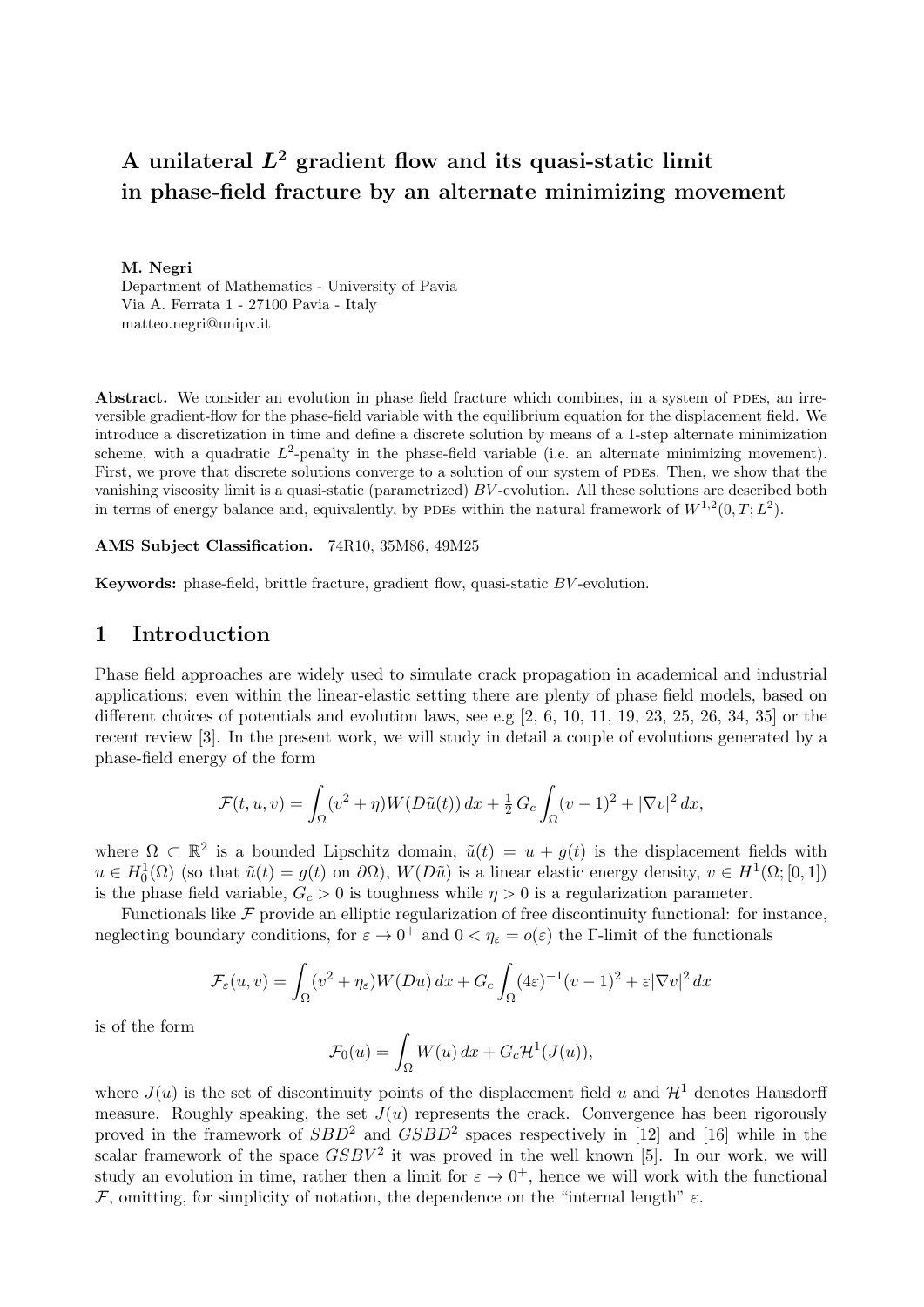Our starting point is a time-discrete evolution generated by an alternate unilateral minimizing movement. For  $\tau > 0$  let  $t_n = n\tau \in [0, T]$  for  $n \in \mathbb{N}$  be the time discretization. Then, the incremental problem is the following: given  $(u_{n-1}, v_{n-1})$  (at time  $t_{n-1}$ ) the configuration  $(u_n, v_n)$  at time  $t_n$  is obtained by solving

<span id="page-1-2"></span>
$$
\begin{cases} v_n \in \text{argmin} \left\{ \mathcal{F}(t_n, u_n, v) + \frac{1}{2\tau} ||v - v_{n-1}||^2 : v \le v_{n-1}, v \in H^1 \right\} \\ u_n \in \text{argmin} \left\{ \mathcal{F}(t_n, u, v_{n-1}) : u \in H_0^1 \right\}. \end{cases} \tag{1}
$$

Similar discrete schemes have been used in applications, e.g. by [\[23,](#page-30-1) [35\]](#page-30-5). Note that the updated configuration is determined by a single iteration in each variable, that each minimization problem is well posed (thank to  $\eta > 0$ ) and that the constraint  $v \le v_{n-1}$  models irreversibility. This scheme takes, of course, full advantage of the separate quadratic structure of  $\mathcal{F}(t, \cdot, \cdot)$ . Our first result proves that (as  $\tau \to 0$ ) the time-discrete evolutions converge to a time-continuous evolution  $t \mapsto (u(t), v(t)),$ where  $v(\cdot)$  is monotone non-increasing and satisfies for every  $t \in [0, T]$  the energy balance

$$
\mathcal{F}(t, u(t), v(t)) = \mathcal{F}(0, u_0, v_0) - \frac{1}{2} \int_0^t ||\dot{v}(r)||_{L^2}^2 + |\partial_v^-\mathcal{F}(r, u(r), v(r))|_{L^2}^2 dr + \int_0^t \partial_t \mathcal{F}(r, u(r), v(r)) dr,
$$
\n(2)

where  $|\partial_v^-\mathcal{F}(t,u,v)|_{L^2} = \sup\{-\partial_v\mathcal{F}(t,u,v)[\xi] : \xi \leq 0, \|\xi\|_{L^2} \leq 1\}$  is the unilateral slope. Note that, by irreversibility, only negative variations are allowed; for this reason a minus sign is added to the notation  $|\partial_v \mathcal{F}|_{L^2}$  of the (unconstrained) slope. Equation [\(2\)](#page-1-0) can be considered as De Giorgi's integral characterization of gradient flows; indeed, for a.e.  $t \in [0, T]$  the time continuous limit solves also the following system of PDEs:

<span id="page-1-1"></span><span id="page-1-0"></span>
$$
\begin{cases}\n\dot{v}(t) = -\left[v(t)W(D\tilde{u}(t)) + G_c(v(t) - 1) - G_c\Delta v(t)\right]^+\n\\ \n\text{div}\left(\sigma_{v(t)}(\tilde{u}(t))\right) = 0,\n\end{cases} \tag{3}
$$

where  $\sigma_v(\tilde{u}) = (v^2 + \eta)\sigma(\tilde{u})$  denotes the phase-field stress. Technically, we will see that  $v \in$  $W^{1,2}(0,T;L^2(\Omega))$  and that  $v(t)W(D\tilde{u}(t)) + G_c(v(t)-1) - G_c\Delta v(t)$  is a finite Radon measure with positive part  $\lceil \cdot \rceil^+$  in  $L^2(\Omega)$ . To better understand the variational structure behind this evolution problem, note that formally the partial derivatives of  $\mathcal F$  read

$$
\partial_v \mathcal{F}(t, u, v)[\xi] = \int_{\Omega} \left( v \, W(D\tilde{u}(t)) + G_c(v - 1) - G_c \Delta v \right) \xi \, dx,
$$

$$
\partial_u \mathcal{F}(t, u, v)[\phi] = - \int_{\Omega} \text{div}(\sigma_v(\tilde{u}(t))) \phi \, dx.
$$

The positive part  $\lceil \cdot \rceil^+$  appearing in [\(3\)](#page-1-1) comes from the irreversibility constraint; more precisely the term  $-[v(t)W(D\tilde{u}(t)) + G_c(v(t) - 1) - G_c\Delta v(t)]^+$  is (in a suitable sense) the "projection" of  $-\partial_v \mathcal{F}(t, u(t), v(t))$  on the set of negative variations  $\xi$ , therefore the parabolic equation can be interpreted as a unilateral gradient flow, constrained by irreversibility.

In a larger perspective, an alternate minimizing scheme has been employed in different ways also in a dynamic visco-elastic setting [\[24\]](#page-30-6), in another gradient flow setting [\[7\]](#page-29-8) and in a quasi-static setting [\[21\]](#page-30-7). In general, alternate scheme are very useful in numerical simulation since they require only the minimization of convex (in our case, quadratic) functionals. On the other hand, different approaches can provide existence of solutions for [\(3\)](#page-1-1) or similar problems. For instance: [\[22\]](#page-30-8) obtains existence introducing a unilateral minimizing movement for a "reduced" (non-convex) energy, which in our setting would be of the form  $\mathcal{F}(t, u_{t,v}, u)$  for  $u_{t,v} \in \text{argmin}\,\{\mathcal{F}(t, u, v) : u \in H_0^1\}$ , while [\[9\]](#page-29-9) proves existence, for a similar problem, by a fixed point argument. In the applications, "Ginzburg-Landau" models are used in phase-field fracture for instance [\[1,](#page-29-10) [19,](#page-30-0) [23\]](#page-30-1).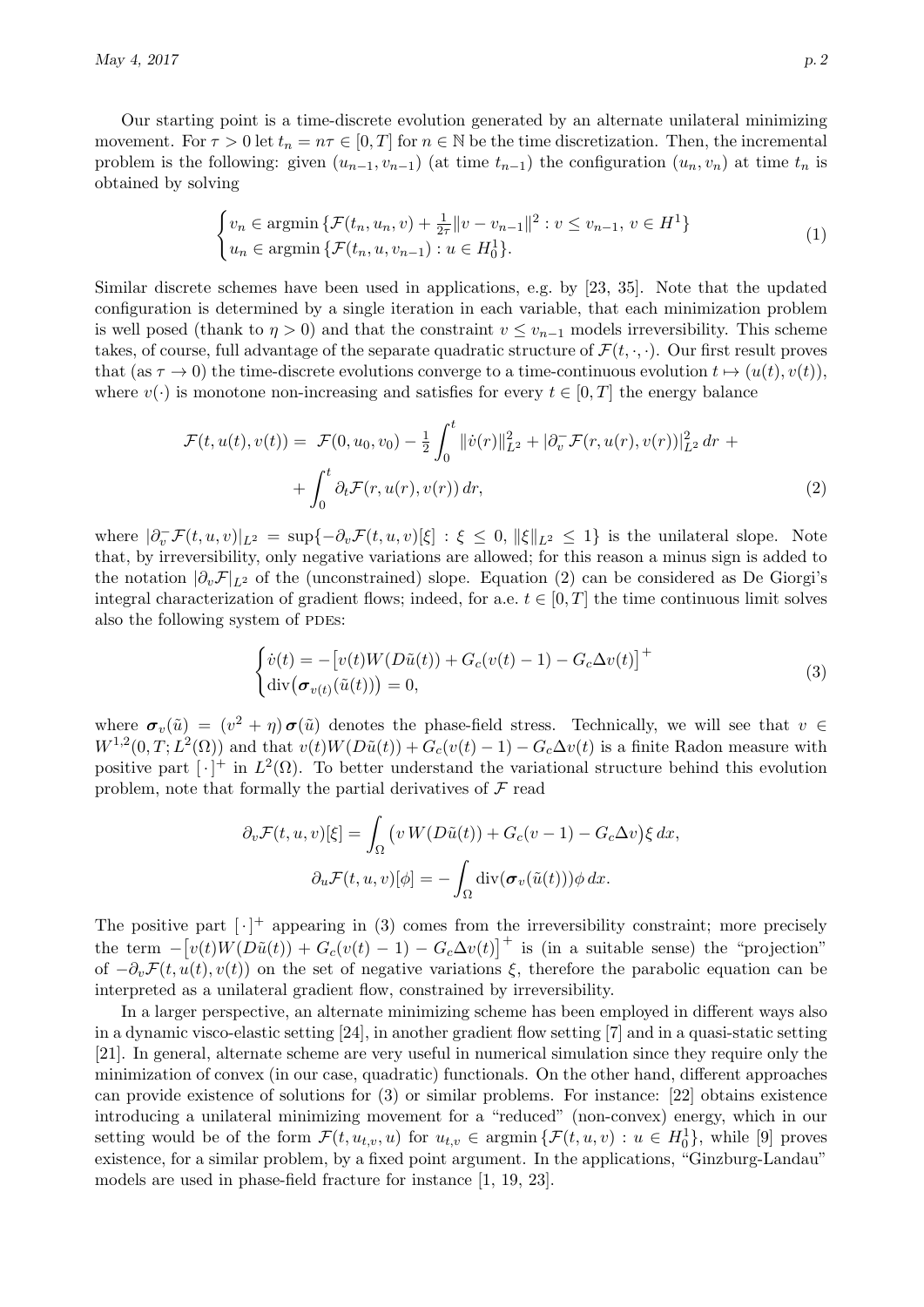$\text{May } 4, 2017$  p. 3

In the second part of the paper we consider the vanishing viscosity limit of [\(3\)](#page-1-1). More precisely, we start with the system

$$
\begin{cases} \varepsilon \dot{v}^{\varepsilon}(t) = -\left[v^{\varepsilon}(t)W(D\tilde{u}^{\varepsilon}(t)) + G_{c}(v^{\varepsilon}(t) - 1) - G_{c}\Delta v^{\varepsilon}(t)\right]^{+} \\ \operatorname{div}(\boldsymbol{\sigma}_{v^{\varepsilon}(t)}(\tilde{u}^{\varepsilon}(t))) = 0, \end{cases}
$$
\n(4)

where  $\varepsilon > 0$  is a "mobility parameter" or "viscosity". Our goal is the characterization of the quasistatic limit, obtained as  $\varepsilon \to 0$ . Since in the limit we expect discontinuous evolutions and since the limit is rate independent, we first parametrize the evolutions by an arc-length parameter in  $L^2$ . In this way, we get a Lipschitz map  $s \mapsto (t_\varepsilon(s), w_\varepsilon(s), z_\varepsilon(s))$  where  $w_\varepsilon(s) = u^\varepsilon \circ t_\varepsilon(s)$  and  $z_{\varepsilon}(s) = v^{\varepsilon} \circ t_{\varepsilon}(s)$ . Passing to the limit, as  $\varepsilon \to 0$ , we get a map  $s \mapsto (t(s), w(s), z(s))$  which satisfies  $w(s) \in \operatorname{argmin} \{ \mathcal{F}(t(s), w, z(s)) : w = q \circ t(s) \text{ on } \partial \Omega \}$  together with the energy balance

$$
\mathcal{F}(t(s), w(s), z(s)) = \mathcal{F}(0, w_0, z_0) - \int_0^s |\partial_z^-\mathcal{F}(t(r), w(r), z(r))|_{L^2} dr + \int_0^s \partial_t \mathcal{F}(t(r), w(r), z(r)) t'(r) dr.
$$
\n
$$
(5)
$$

It is noteworthy that this balance together with the Lipschitz continuity of parametrized solutions imply the main properties of the quasi-static parametrized solution  $s \mapsto (t(s), w(s), z(s))$ . Indeed, if  $t'(s) > 0$  (i.e. in continuity points) we have equilibrium, i.e.

<span id="page-2-1"></span><span id="page-2-0"></span>
$$
\begin{cases}\n[z(s)W(D\tilde{w}(s)) + G_c(z(s) - 1) - G_c\Delta z(s)]^+ = 0\\ \text{div}(\sigma_{z(s)}(\tilde{w}(s))) = 0,\n\end{cases}
$$
\n(6)

if  $t(s)$  is constant in  $(s^{\flat}, s^{\sharp})$  (i.e. in discontinuity points) we have the following re-parametrization of [\(5\)](#page-2-0)

$$
\begin{cases}\n\lambda(s)z'(s) = -[z(s)W(D\tilde{w}(s)) + G_c(z(s) - 1) - G_c\Delta z(s)]^+\n\\ \n\text{div}(\sigma_{z(s)}(\tilde{w}(s))) = 0,\n\end{cases}
$$
\n(7)

where  $\lambda(s) = ||[z(s)W(D\tilde{w}(s)) + G_c(z(s) - 1) - G_c\Delta z(s)]^+||_{L^2}$ . Hence the vanishing viscosity limit is labelled "parametrized BV -evolution" [\[28,](#page-30-9) [32\]](#page-30-10).

It is interesting to compare, at least qualitatively, the quasi-static limit obtained here with the one obtained in [\[21\]](#page-30-7). The latter is based on the alternate minimization scheme of [\[11\]](#page-29-3), which reads, in the one iteration version,

$$
\begin{cases} v_n \in \text{argmin} \left\{ \mathcal{F}(t_n, u_n, v) : v \le v_{n-1}, v \in H^1 \right\} \\ u_n \in \text{argmin} \left\{ \mathcal{F}(t_n, u, v_{n-1}) : u \in H_0^1 \right\} .\end{cases}
$$

Note that in this scheme there is no additional viscosity. As a matter of fact, using the separate quadratic structure of the energy  $\mathcal{F}(t, \cdot, \cdot)$ , the above minimization problems, in u and v, are recast in [\[21\]](#page-30-7) as the minimization of linear energies with suitable (state depending) dissipation-norms. Such dissipation-norms are called "intrinsic", as opposed to "artificial" dissipations appearing in the vanishing viscocity approach, like the  $L^2$  norm in [\(1\)](#page-1-2). Roughly speaking, the quasi-static limit of [\[21\]](#page-30-7) is a parametrized BV-evolution for the energy  $\mathcal F$  with respect to these intrinsic dissipation-norms; for the detailed characterization together with several fine properties we refer to [\[21\]](#page-30-7).

Last, but not least, let us provide some technical considerations about our results. First of all, the proofs of [\(2\)](#page-1-0) and [\(3\)](#page-1-1) rely essentially on the separate convexity of the energy  $\mathcal{F}(t, \cdot, \cdot)$ , the lower semi-continuity of the unilateral slope and a sort of upper gradient inequality, based on a measure theoretic argument employed in [\[15\]](#page-29-11). All these ingredients, put together, allow us to work with evolutions of class  $W^{1,2}(0,T;L^2)$ , which seems to be the natural weak setting for [\(2\)](#page-1-0) and, in perspective, for more complex systems, e.g. [\[1\]](#page-29-10), and higher dimensional problems. We remark that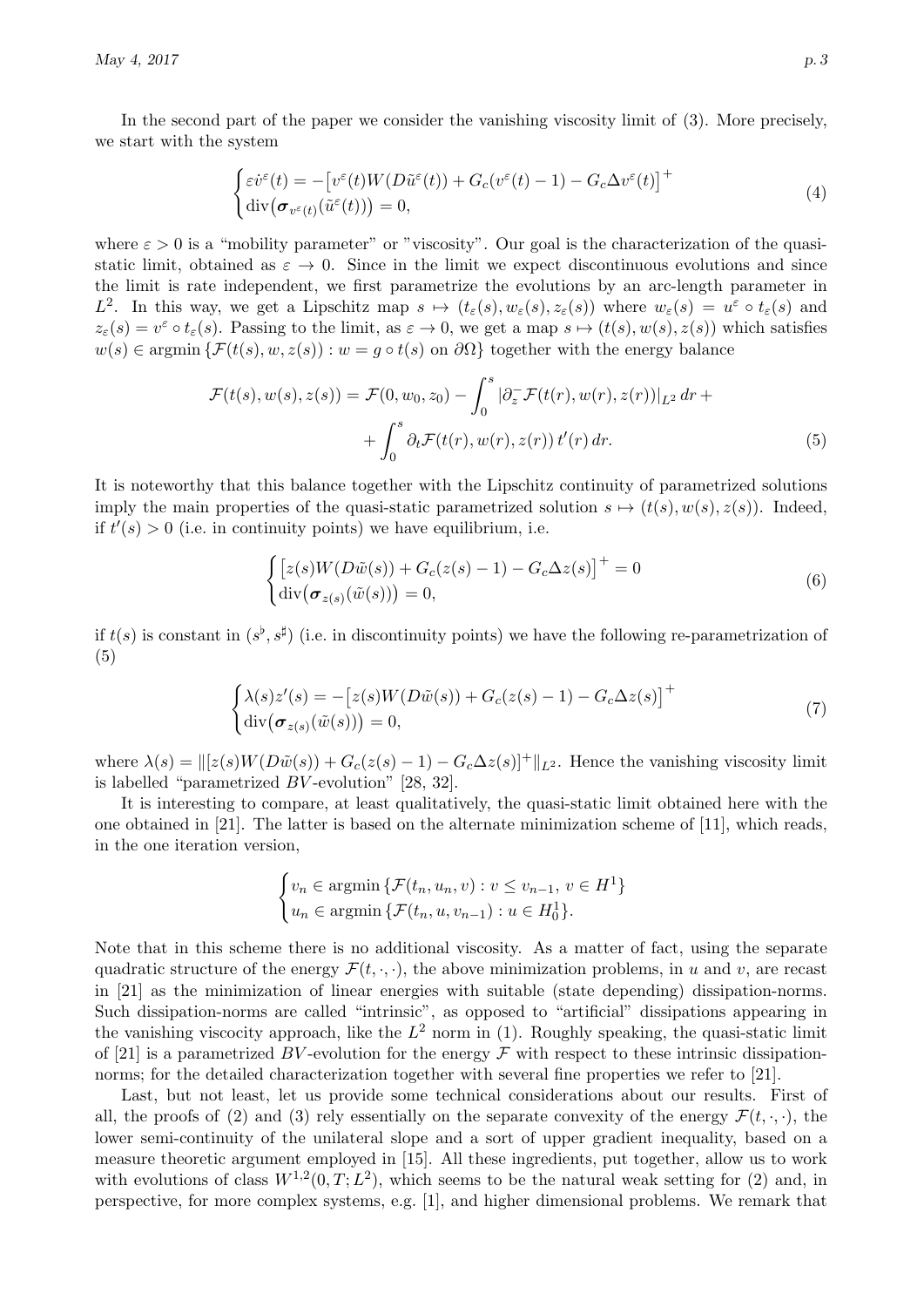our proof of existence for the unilateral gradient flow does not rely on the chain rule in  $W^{1,2}(0,T;H^1)$ (see Lemma [A.7\)](#page-28-0). However, in order to study the quasi-static limit, and prove [\(5\)](#page-2-0), it is necessary to have a uniform bound on the length of the curves  $s \mapsto (t_{\varepsilon}(s), w_{\varepsilon}(s), z_{\varepsilon}(s))$ . This is a delicate technical point, which is obtained by means of a discrete Gronwall argument, cf. [\[22,](#page-30-8) [33\]](#page-30-11), and which gives, as a by-product, a uniform bound in  $W^{1,2}(0,T;H^1)$ . This bound is used, together with the chain rule, in the proof [\(7\)](#page-2-1). Finally, we remark that our analysis works for domains  $\Omega$  contained in  $\mathbb{R}^2$  since it relies on Sobolev embeddings, see for instance Lemma [A.6.](#page-28-1) For similar technical reasons, in the N-dimensional setting gradient flows of this type have been studied, e.g. [\[7\]](#page-29-8) and [\[22\]](#page-30-8), by modifying the energy F with some dimension depending variants; for instance  $\int_{\Omega} |v-1|^2 + |\nabla v|^2 dx = ||v-1||_{H^1}^2$ <br>is replaced by  $||v-1||_{W^{1,p}}^p$  (for  $p > N$ ) or by  $||v-1||_{L^2}^2 + |\nabla v|_{H^{1/2}}^2$  (for  $N = 3$ ).

## Contents

|              | 1 Introduction                                                                                                                                                                           | 1                       |
|--------------|------------------------------------------------------------------------------------------------------------------------------------------------------------------------------------------|-------------------------|
| $\mathbf{2}$ | Setting, energy and its derivatives                                                                                                                                                      | $\overline{\mathbf{4}}$ |
| 3            | <b>Gradient flows</b><br>3.1<br>3.2                                                                                                                                                      | $\overline{7}$          |
|              | 4 Time rescaling                                                                                                                                                                         | $15\,$                  |
| 5            | Quasi-static parametrized limit<br>Finite length and boundedness $\ldots \ldots \ldots \ldots \ldots \ldots \ldots \ldots \ldots \ldots \ldots 16$<br>5.1<br>5.2<br>5.3<br>$5.4^{\circ}$ | 16                      |
|              | A Some Lemmas                                                                                                                                                                            | 26                      |

## <span id="page-3-0"></span>2 Setting, energy and its derivatives

First of all we collect the set of assumptions used through the work.

**Assumptions.** We assume that  $\Omega$  is an open, bounded, connected domain in  $\mathbb{R}^2$  with Lipschitz boundary  $\partial\Omega$ . Deformations are assumed to be of the form  $\tilde{u} = u + g(t)$  for  $u \in \mathcal{U} = H_0^1(\Omega, \mathbb{R}^2)$  and  $g \in C^1([0,T]; W^{1,\bar{p}}(\Omega,\mathbb{R}^2))$  for  $\bar{p} > 2$ . The phase-field "space" V is  $H^1(\Omega,[0,1])$ .

The potential energy  $\mathcal{F} : [0, T] \times \mathcal{U} \times \mathcal{V} \to [0, +\infty)$  is given by the following [\[5,](#page-29-7) [11\]](#page-29-3) phase field energy for brittle fracture

$$
\mathcal{F}(t, u, v) = \frac{1}{2} \int_{\Omega} (v^2 + \eta) W(D\tilde{u}(t)) \, dx + \frac{1}{2} \, G_c \int_{\Omega} (v - 1)^2 + |\nabla v|^2 \, dx,\tag{8}
$$

where  $\tilde{u}(t) = u + g(t)$  and  $W(D\tilde{u}) = D\tilde{u}$ :  $CD\tilde{u} = \varepsilon(\tilde{u})$ :  $\sigma(\tilde{u})$  is the linear elastic energy density,  $G_c > 0$  is the toughness while  $\eta > 0$  is a (small) regularization parameter. For convenience of notation, let

$$
\mathcal{E}(t, u, v) = \frac{1}{2} \int_{\Omega} (v^2 + \eta) W(D\tilde{u}(t)) dx, \qquad \mathcal{D}(v) = \frac{1}{2} G_c \int_{\Omega} (v - 1)^2 + |\nabla v|^2 dx
$$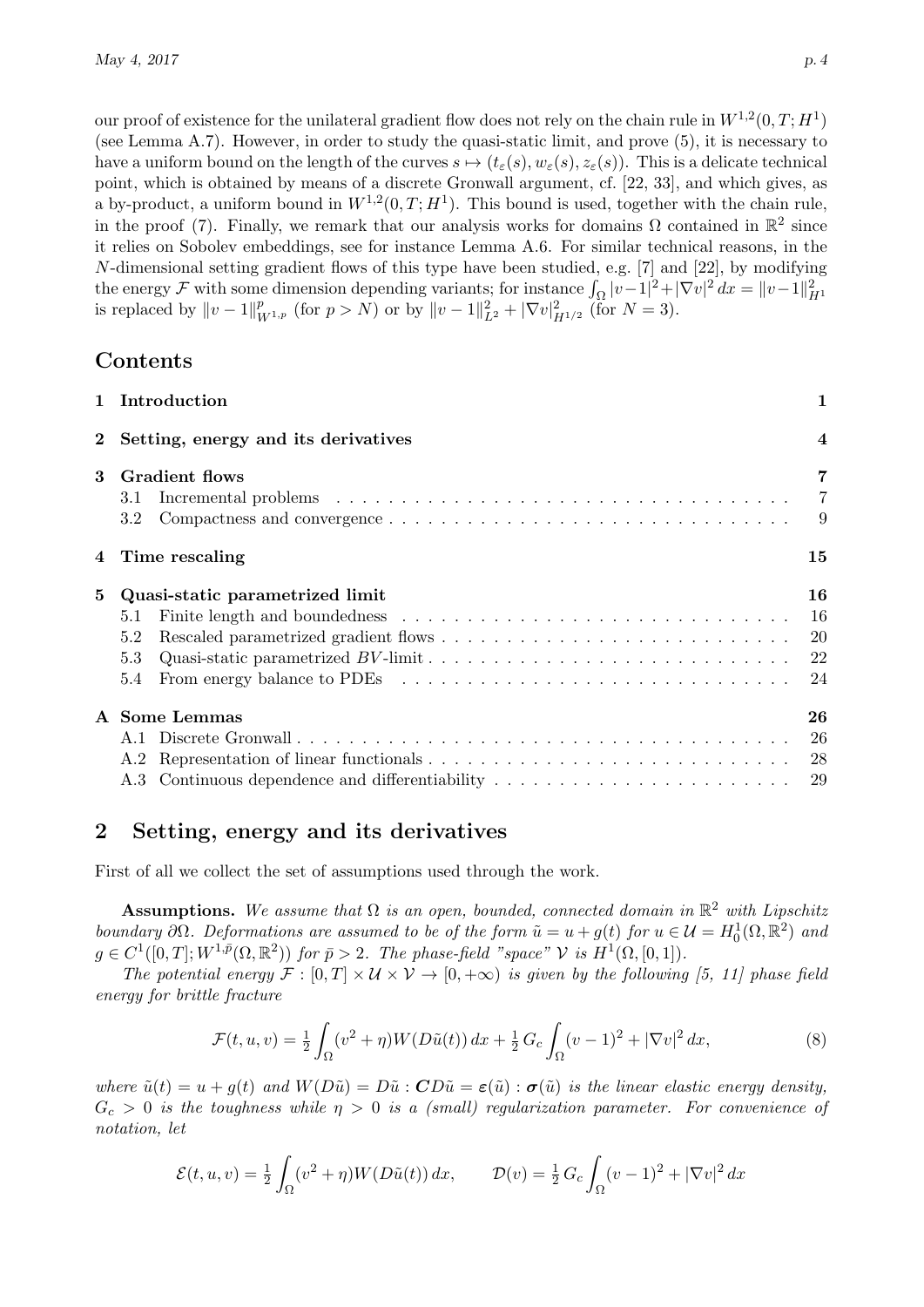denote respectively the elastic and the fracture (dissipated) phase-field energy.

For sake of simplicity we will assume that the initial configuration  $u_0, v_0$  (at time  $t = 0$ ) is in equilibrium; since the energy  $\mathcal{F}(t, \cdot, \cdot)$  is separately quadratic, equilibrium is equivalent to separate minimality, i.e.

 $u_0 \in \operatorname{argmin} \{\mathcal{E}(0, v_0, \cdot) : u \in \mathcal{U}\}, \qquad v_0 \in \operatorname{argmin} \{\mathcal{F}(0, \cdot, u_0) : v \leq v_0, v \in \mathcal{V}\}.$ 

Next, we provide the properties of energy and derivatives which will be used in the sequel.

<span id="page-4-1"></span>**Lemma 2.1** If  $t_n \to t$ ,  $u_n \to u$  in U and  $v_n \to v$  in V then

$$
\mathcal{F}(t, u, v) \leq \liminf_{n \to +\infty} \mathcal{F}(t_n, u_n, v_n).
$$

**Proof.** Since  $v_n \rightharpoonup v$  in V it is clear that  $\mathcal{D}(v) \leq \liminf_{n \to +\infty} \mathcal{D}(v_n)$ . Thus, it is enough to show that

$$
\mathcal{E}(t, u, v) \leq \liminf_{n \to +\infty} \mathcal{E}(t_n, u_n, v_n).
$$

First, extract a subsequence (not relabeled) such that  $\liminf_n \mathcal{E}(t_n, u_n, v_n) = \lim_n \mathcal{E}(t_n, u_n, v_n)$ . Since  $v_n$  is bounded, we can extract a further subsequence (again not relabeled) such that  $v_n \to v$ a.e. in  $\Omega$ . By Egorov's Theorem, for every  $\varepsilon \ll 1$  there exists  $\Omega_{\varepsilon} \subset \Omega$  with  $|\Omega \setminus \Omega_{\varepsilon}| < \varepsilon$  such that  $v_n \to v$  uniformly in  $\Omega_{\varepsilon}$ . Hence for  $\delta \ll 1$  and  $n \gg 1$  in  $\Omega_{\varepsilon}$  it holds  $0 \leq (v^2 + \eta) - \delta \leq (v_n^2 + \eta)$ . Then

$$
\frac{1}{2} \int_{\Omega} (v_n^2 + \eta) W(D\tilde{u}_n(t_n)) dx \geq \frac{1}{2} \int_{\Omega} (v^2 + \eta - \delta) W(D\tilde{u}_n(t_n)) \chi_{\Omega_{\varepsilon}} dx.
$$

Defining the density  $0 \leq W_{\varepsilon}(x,\xi) = (v^2(x) + \eta - \delta)W(\xi)\chi_{\Omega_{\varepsilon}}(x)$  the weak lower semi-continuity of the right hand side (see e.g. [\[14,](#page-29-12) Theorem 3.4]) yields

$$
\liminf_{n \to +\infty} \mathcal{E}(t_n, u_n, v_n) \ge \frac{1}{2} \int_{\Omega} (v^2 + \eta - \delta) W(D\tilde{u}(t)) \chi_{\Omega_{\varepsilon}} dx.
$$

To conclude, it is sufficient to take first the supremum for  $\delta \searrow 0$  and then the supremum for  $\varepsilon \searrow 0$ .  $\blacksquare$ 

If the displacement field  $u$  is sufficiently regular (and this is the case for our evolutions) variations of energy take a simple form; more precisely, if  $u \in W^{1,p}(\Omega,\mathbb{R}^2)$  for some  $p > 2$  then, by Lemma [A.6,](#page-28-1) the energy  $\mathcal{F}(t, u, \cdot)$  is Gateaux differentiable with

$$
\partial_v \mathcal{F}(t, u, v)[\xi] = \int_{\Omega} v\xi W(D\tilde{u}(t)) dx + G_c \int_{\Omega} (v - 1)\xi + \nabla v \cdot \nabla \xi dx \quad \forall \xi \in H^1(\Omega). \tag{9}
$$

In the evolution, irreversibility is modeled by monotonicity of  $v$ . For this reason, both the gradient flow and the BV-evolution will be defined in terms of the following unilateral  $L^2$ -slope of  $\mathcal{F}(t, u, \cdot)$ : if  $u \in W^{1,p}(\Omega,\mathbb{R}^2)$  for some  $p > 2$  let

$$
|\partial_v^-\mathcal{F}(t,u,v)|_{L^2} = |\inf \{ \partial_v \mathcal{F}(t,u,v)[\xi] : \xi \in H^1(\Omega), \xi \le 0, \|\xi\|_{L^2} \le 1 \}|. \tag{10}
$$

For future convenience denote  $\Xi = \{ \xi \in H^1(\Omega), \xi \leq 0, ||\xi||_{L^2} \leq 1 \}$ , so that the unilateral slope is equivalently given by

<span id="page-4-0"></span>
$$
|\partial_v^-\mathcal{F}(t,u,v)|_{L^2} = \sup\{-\partial_v\mathcal{F}(t,u,v)[\xi] : \xi \in \Xi\}.
$$
\n(11)

<span id="page-4-2"></span>**Lemma 2.2** If  $t_n \to t$ ,  $u_n \to u$  in  $W^{1,p}(\Omega, \mathbb{R}^2)$  for  $p > 2$  and  $v_n \to v$  in  $V$  then

$$
|\partial_v^{\top} \mathcal{F}(t, u, v)|_{L^2} \le \liminf_{n \to +\infty} |\partial_v^{\top} \mathcal{F}(t_n, u_n, v_n)|_{L^2}.
$$
\n(12)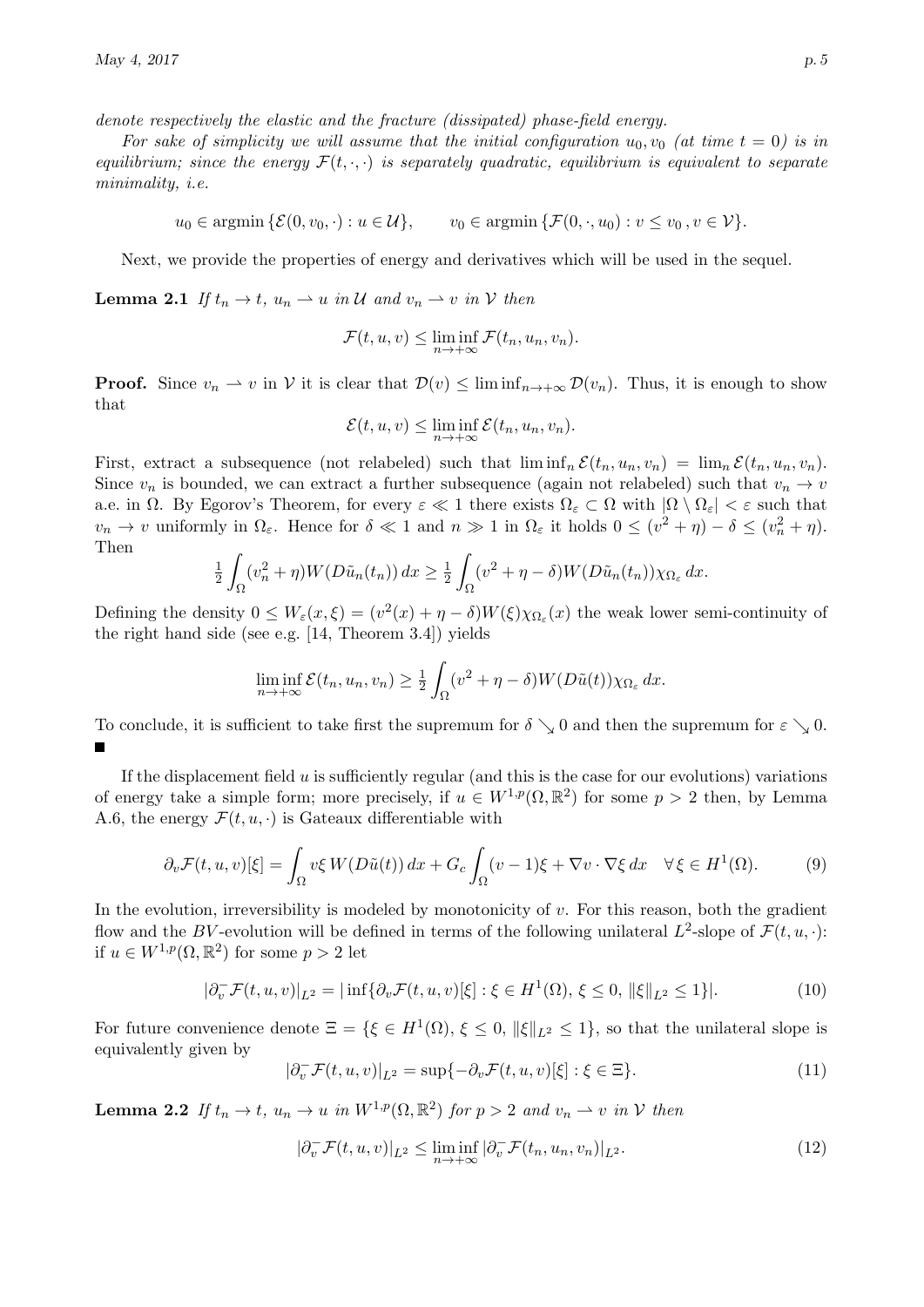**Proof.** First, we show that for every  $\xi \in \Xi$  we have

<span id="page-5-0"></span>
$$
\lim_{n \to +\infty} \partial_v \mathcal{F}(t_n, u_n, v_n)[\xi] = \partial_v \mathcal{F}(t, u, v)[\xi]. \tag{13}
$$

By weak convergence in  $H^1(\Omega)$ 

$$
\lim_{n \to +\infty} \int_{\Omega} (v_n - 1)\xi + \nabla v_n \cdot \nabla \xi \, dx = \int_{\Omega} (v - 1)\xi + \nabla v \cdot \nabla \xi \, dx,
$$

while

$$
\lim_{n \to +\infty} \int_{\Omega} v_n \xi W(D\tilde{u}_n(t_n)) dx = \int_{\Omega} v \xi W(D\tilde{u}(t)) dx
$$

because  $v_n \to v$  in  $L^q(\Omega)$  for every  $q < \infty$  (by compact embedding) while

$$
D\tilde{u}(t_n) = Du_n + Dg(t_n) \to D\tilde{u}(t) = Du + Dg(t) \text{ in } L^r(\Omega, \mathbb{R}^{2 \times 2}) \text{ for } r = p \wedge \bar{p}
$$

and thus  $W(D\tilde{u}_n(t_n)) \to W(D\tilde{u}(t))$  in  $L^{r/2}$  for  $r/2 > 1$ .

By [\(11\)](#page-4-0) for every  $\xi \in \Xi$ 

$$
|\partial_v^{\mathsf{T}} \mathcal{F}(t_n, u_n, v_n)|_{L^2} \geq -\partial_v \mathcal{F}(t_n, u_n, v_n)[\xi]
$$

and hence by [\(13\)](#page-5-0) for every  $\xi \in \Xi$  we get

$$
\liminf_{n\to+\infty} |\partial_v^-\mathcal{F}(t_n,u_n,v_n)|_{L^2} \geq -\lim_{n\to+\infty} \partial_v \mathcal{F}(t_n,u_n,v_n)[\xi] = -\partial_v \mathcal{F}(t,u,v)[\xi].
$$

Taking the supremum with respect to  $\xi \in \Xi$  concludes the proof.

By the regularity in time of  $g$  the partial time derivative takes the form

<span id="page-5-1"></span>
$$
\partial_t \mathcal{F}(t, u, v) = \int_{\Omega} (v^2 + \eta) \varepsilon(\tilde{u}(t)) : \boldsymbol{\sigma}(\dot{g}(t)) dx.
$$
 (14)

In particular, for  $v \in V$  by continuity and coercivity of the elastic energy we have

<span id="page-5-2"></span>
$$
|\partial_t \mathcal{F}(t, u, v)| \le C \|\boldsymbol{\varepsilon}(\tilde{u}(t))\|_{L^2} \le C' \left( \|\boldsymbol{\varepsilon}(\tilde{u}(t))\|_{L^2}^2 + 1 \right) \le C''(\mathcal{F}(t, u, v) + 1).
$$
 (15)

<span id="page-5-3"></span>**Lemma 2.3** If  $t_n \to t$ ,  $u_n \to u$  in U and  $v_n \to v$  in V then

$$
\lim_{n \to +\infty} \partial_t \mathcal{F}(t_n, u_n, v_n) = \partial_t \mathcal{F}(t, u, v).
$$
\n(16)

**Proof.** It is sufficient to pass to the limit in [\(14\)](#page-5-1) using the fact that  $D\dot{g}(t_n)(v_n^2 + \eta) \to D\dot{g}(t)(v^2 + \eta)$ in  $L^2(\Omega,\mathbb{R}^{2\times 2})$ .

Finally, the energy  $\mathcal{F}(t, \cdot, v)$  is Fréchet differentiable in  $H_0^1(\Omega, \mathbb{R}^2)$ , with respect to the natural norm of  $H_0^1(\Omega, \mathbb{R}^2)$ , and for every  $\zeta \in H_0^1(\Omega; \mathbb{R}^2)$  we have

$$
\partial_u \mathcal{F}(t, u, v)[\zeta] = \int_{\Omega} (v^2 + \eta) \sigma(u) : \varepsilon(\zeta) dx = \langle -\mathrm{div}((v^2 + \eta) \sigma(u)), \zeta \rangle,
$$

where  $\langle \cdot, \cdot \rangle$  denotes the duality between  $H_0^1(\Omega; \mathbb{R}^2)$  and  $H^{-1}(\Omega; \mathbb{R}^2)$ .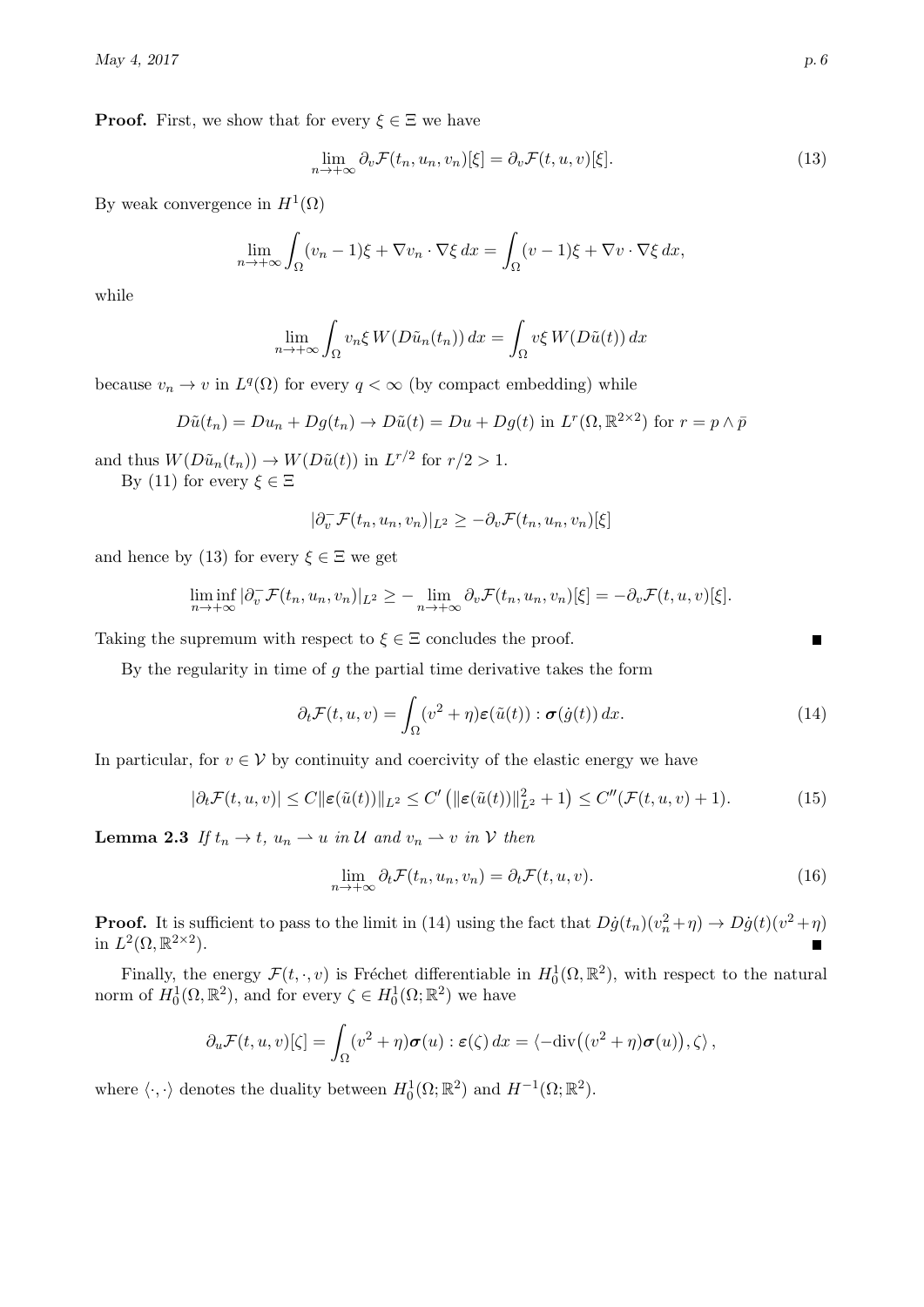## <span id="page-6-0"></span>3 Gradient flows

## <span id="page-6-1"></span>3.1 Incremental problems

Our gradient flow will be defined as an "alternate minimizing movement", i.e. as the limit of an alternate implicit Euler discretization.

Fix  $\tau_m = T/m > 0$  (for some  $m \in \mathbb{N}$  with  $m > 0$ ) and for  $k = 0, ..., m$  consider the discrete times  $t_{m,k} = k\tau_m \in [0,T].$  Given  $u_{m,k-1} = u(t_{m,k-1})$  and  $v_{m,k-1} = v(t_{m,k-1})$  the irreversible alternate minimizing movement is defined by

$$
\begin{cases} v_{m,k} \in \text{argmin} \left\{ \mathcal{F}(t_{m,k}, u_{m,k-1}, v) + \frac{1}{2\tau_m} \left\| v - v_{m,k-1} \right\|_{L^2}^2 : v \le v_{m,k-1}, v \in \mathcal{V} \right\} \\ u_{m,k} \in \text{argmin} \left\{ \mathcal{F}(t_{m,k}, u, v_{m,k}) : u \in \mathcal{U} \right\} = \text{argmin} \left\{ \mathcal{E}(t_{m,k}, u, v_{m,k}) : u \in \mathcal{U} \right\}. \end{cases} \tag{17}
$$

By Lemma [A.5](#page-28-3) we get the regularity and the continuous dependence of  $u_{m,k}$  stated in the next Lemma.

<span id="page-6-9"></span>**Lemma 3.1** There exists  $2 < \tilde{p} < \bar{p}$  and  $p \in (2,\bar{p})$ , independent of  $\tau_m$  and k, such that  $u_{m,k} \in$  $W^{1,p}(\Omega,\mathbb{R}^2)$ . Moreover, there exists  $C>0$ , independent of  $\tau_m$  and k, such that

<span id="page-6-2"></span>
$$
||u_{m,k} - u_{m,k-1}||_{W^{1,p}} \le C\big(|t_{m,k} - t_{m,k-1}| + ||v_{m,k} - v_{m,k-1}||_{L^q}\big) \tag{18}
$$

for  $1/q = 1/p - 1/\tilde{p}$ . Finally,  $u_{m,k}$  is bounded in  $W^{1,p}(\Omega, \mathbb{R}^2)$  uniformly with respect to  $\tau_m$  and k.

The next two lemmas provide the main ingredients in the proof of the convergence Theorem [3.6.](#page-8-1)

<span id="page-6-7"></span>**Lemma 3.2** For every  $k \ge 1$  let  $\dot{v}_{m,k} = (v_{m,k} - v_{m,k-1})/(t_{m,k} - t_{m,k-1})$ , then

<span id="page-6-8"></span><span id="page-6-3"></span>
$$
\langle \dot{v}_{m,k}, \xi \rangle_{L^2} + \partial_v \mathcal{F}(t_{m,k}, u_{m,k-1}, v_{m,k})[\xi] \ge 0 \quad \text{for every } \xi \in \Xi,
$$
\n(19)

$$
\|\dot{v}_{m,k}\|_{L^2}^2 = |\partial_v^{\top} \mathcal{F}(t_{m,k}, u_{m,k-1}, v_{m,k})|_{L^2} \|\dot{v}_{m,k}\|_{L^2} = -\partial_v \mathcal{F}(t_{m,k}, u_{m,k-1}, v_{m,k})[\dot{v}_{m,k}]. \tag{20}
$$

**Proof.** First of all, by a standard truncation argument we know that we can replace  $V$  with the whole  $H^1(\Omega)$  in [\(17\)](#page-6-2), hence

$$
v_{m,k} \in \operatorname{argmin} \{ \mathcal{F}(t_{m,k}, u_{m,k-1}, v) + \frac{1}{2\tau_m} ||v - v_{m,k-1}||_{L^2}^2 : v \le v_{m,k-1}, v \in H^1(\Omega) \}.
$$

By minimality,  $v_{m,k}$  solves the variational inequality

<span id="page-6-4"></span>
$$
\partial_v \mathcal{F}(t_{m,k}, u_{m,k-1}, v_{m,k})[w - v_{m,k}] + \langle \dot{v}_{m,k}, w - v_{m,k} \rangle_{L^2} \ge 0 \tag{21}
$$

for every  $w \in H^1(\Omega)$  with  $w \leq v_{m,k-1}$ . Inequality [\(19\)](#page-6-3) follows. Choosing  $w - v_{m,k} = \pm \tau_m \dot{v}_{m,k}$ (corresponding to  $w = v_{m,k-1}$  and  $w = 2v_{m,k} - v_{m,k-1}$ ) provides

<span id="page-6-6"></span><span id="page-6-5"></span>
$$
\partial_v \mathcal{F}(t_{m,k}, u_{m,k-1}, v_{m,k})[\dot{v}_{m,k}] + ||\dot{v}_{m,k}||_{L^2}^2 = 0.
$$
\n(22)

Next, by [\(11\)](#page-4-0) and [\(21\)](#page-6-4) with  $w - v_{m,k} = \xi \in \Xi$  we get

$$
|\partial_v^-\mathcal{F}(t_{m,k}, u_{m,k-1}, v_{m,k})|_{L^2} = \sup\{-\partial_v \mathcal{F}(t_{m,k}, u_{m,k-1}, v_{m,k})[\xi] : \xi \in \Xi\}
$$
  

$$
\leq \sup\{\langle \dot{v}_{m,k}, \xi \rangle_{L^2} : \xi \in \Xi\} = ||\dot{v}_{m,k}||_{L^2}.
$$
 (23)

If  $\dot{v}_{m,k} = 0$  there is nothing else to prove. Otherwise,  $\xi = \dot{v}_{m,k}/\|\dot{v}_{m,k}\|_{L^2}$  is an admissible variation and by [\(22\)](#page-6-5) the inequality in [\(23\)](#page-6-6) becomes an equality, thus  $|\partial_v \mathcal{F}(t_{m,k}, u_{m,k-1}, v_{m,k})|_{L^2} = ||\dot{v}_{m,k}||_{L^2}$ .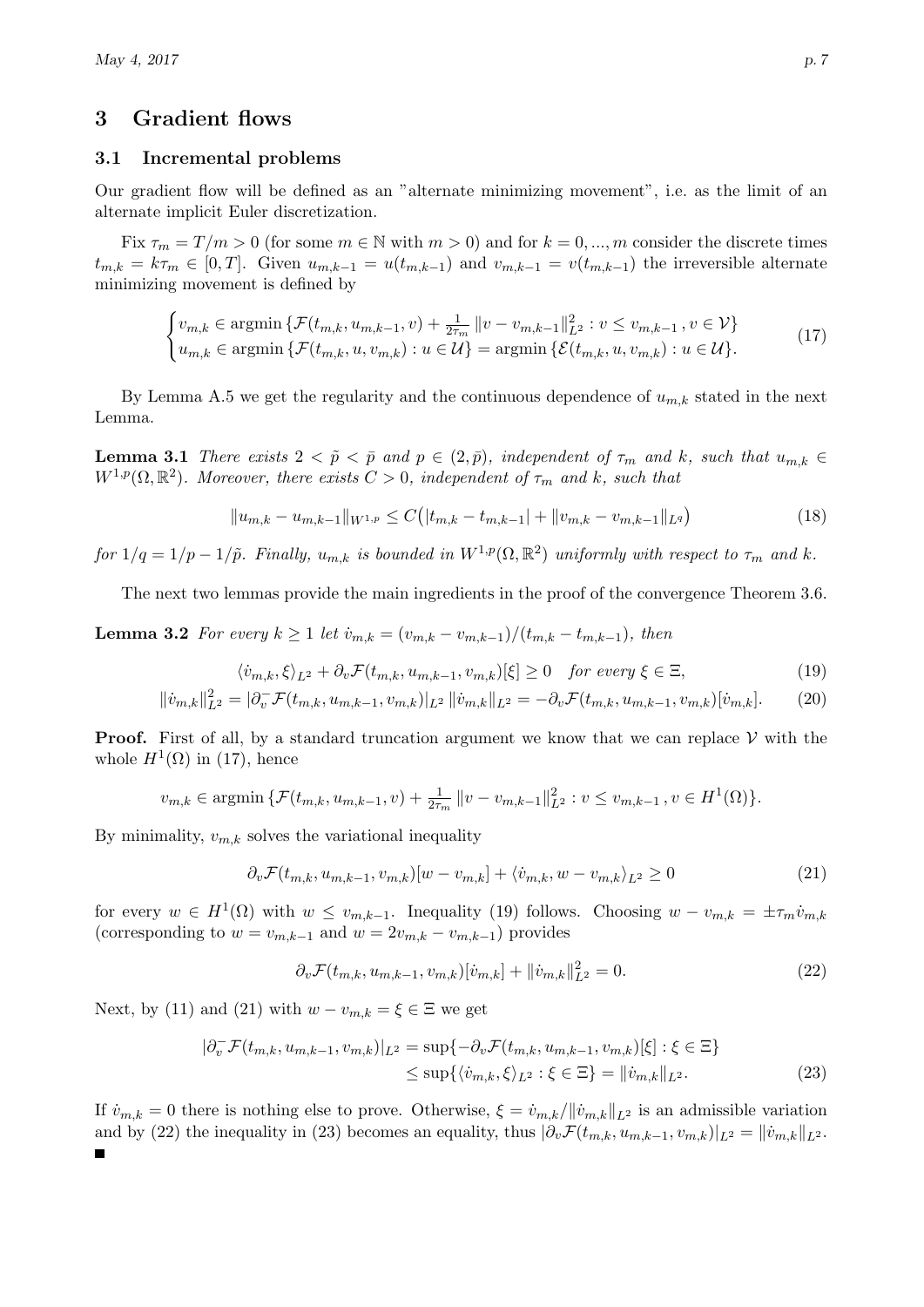**Lemma 3.3** For every  $k \geq 1$  it holds the following energy estimate

$$
\mathcal{F}(t_{m,k}, u_{m,k}, v_{m,k}) \leq \mathcal{F}(t_{m,k-1}, u_{m,k-1}, v_{m,k-1}) + \int_{t_{m,k-1}}^{t_{m,k}} \partial_t \mathcal{F}(t, u_{m,k-1}, v_{m,k-1}) dt +
$$
  

$$
- \frac{1}{2} \int_{t_{m,k-1}}^{t_{m,k}} ||\dot{v}_{m,k}||_{L^2}^2 + |\partial_v \mathcal{F}(t_{m,k}, u_{m,k-1}, v_{m,k})|_{L^2}^2 dt.
$$
 (24)

**Proof.** By minimality of  $u_{m,k}$  and convexity of  $\mathcal{F}(t_{m,k}, u_{m,k-1}, \cdot)$  we get

$$
\mathcal{F}(t_{m,k}, u_{m,k}, v_{m,k}) \leq \mathcal{F}(t_{m,k}, u_{m,k-1}, v_{m,k})
$$
  
\n
$$
\leq \mathcal{F}(t_{m,k}, u_{m,k-1}, v_{m,k-1}) - \partial_v \mathcal{F}(t_{m,k}, u_{m,k-1}, v_{m,k})[v_{m,k-1} - v_{m,k}].
$$
\n(25)

## By Lemma [3.2](#page-6-7)

 $\partial_v \mathcal{F}(t_{m,k}, u_{m,k-1}, v_{m,k}) [v_{m,k-1} - v_{m,k}] = \tau_m ||\dot{v}_{m,k}||^2_{L^2} = \tau_m \frac{1}{2}$  $\frac{1}{2} (||\dot{v}_{m,k}||_{L^2}^2 + |\partial_v^-\mathcal{F}(t_{m,k},u_{m,k-1},v_{m,k})|_{L^2}^2)$ and hence by [\(25\)](#page-7-0)

$$
\mathcal{F}(t_{m,k},u_{m,k},v_{m,k}) \leq \mathcal{F}(t_{m,k},u_{m,k-1},v_{m,k-1}) - \frac{1}{2} \int_{t_{m,k-1}}^{t_{m,k}} ||\dot{v}_{m,k}||_{L^2}^2 + |\partial_v^{\top} \mathcal{F}(t_{m,k},u_{m,k-1},v_{m,k})|_{L^2}^2 dt.
$$

Finally,

$$
\mathcal{F}(t_{m,k}, u_{m,k-1}, v_{m,k-1}) = \mathcal{F}(t_{m,k-1}, u_{m,k-1}, v_{m,k-1}) + \int_{t_{m,k-1}}^{t_{m,k}} \partial_t \mathcal{F}(t, u_{m,k-1}, v_{m,k-1}) dt
$$

and the proof is concluded.

<span id="page-7-1"></span>**Lemma 3.4** There exists  $C > 0$ , independent of  $\tau_m$  and k, such that

$$
\mathcal{F}(t_{m,k}, u_{m,k}, v_{m,k}) \leq C(\mathcal{F}(t_0, u_0, v_0) + 1).
$$

**Proof.** By minimality of  $u_{m,k}$  and  $v_{m,k}$ 

$$
\mathcal{F}(t_{m,k}, u_{m,k}, v_{m,k}) \leq \mathcal{F}(t_{m,k}, u_{m,k-1}, v_{m,k})
$$
  
\n
$$
\leq \mathcal{F}(t_{m,k}, u_{m,k-1}, v_{m,k}) + \frac{1}{2\tau_m} ||v_{m,k} - v_{m,k-1}||_{L^2}^2 \leq \mathcal{F}(t_{m,k}, u_{m,k-1}, v_{m,k-1}).
$$

Further,

$$
\mathcal{F}(t_{m,k}, u_{m,k-1}, v_{m,k-1}) = \mathcal{F}(t_{m,k-1}, u_{m,k-1}, v_{m,k-1}) + \int_{t_{m,k-1}}^{t_{m,k}} \partial_t \mathcal{F}(t, u_{m,k-1}, v_{m,k-1}) dt
$$

and

$$
\partial_t \mathcal{F}(t, u_{m,k-1}, v_{m,k-1}) = \int_{\Omega} (v_{m,k-1}^2 + \eta) \varepsilon(u_{m,k-1} + g(t)) : \boldsymbol{\sigma}(\dot{g}(t)) dx.
$$

Clearly  $||v_{m,k-1}^2 + 1||_{L^{\infty}} \leq (1 + \eta)$  and  $||\boldsymbol{\sigma}(\dot{g})||_{L^2} \leq C$ . Moreover, by [\(15\)](#page-5-2) and by the Lipschitz continuity of  $g(\cdot)$  we have

$$
\|\varepsilon(u_{m,k-1}+g(t))\|_{L^2} \le \|\varepsilon(u_{m,k-1}+g_{m,k-1})\|_{L^2} + \|\varepsilon(g(t)-g_{m,k-1})\|_{L^2}
$$
  

$$
\le C(\mathcal{F}(t_{m,k-1},u_{m,k-1},v_{m,k-1})+1).
$$

In summary, we can write

$$
\mathcal{F}(t_{m,k}, u_{m,k}, v_{m,k}) \leq \mathcal{F}(t_{m,k-1}, u_{m,k-1}, v_{m,k-1}) + C\tau_m(\mathcal{F}(t_{m,k-1}, u_{m,k-1}, v_{m,k-1}) + 1)
$$

and then

$$
(\mathcal{F}(t_{m,k},u_{m,k},v_{m,k})+1) \leq (1+C\tau_m)(\mathcal{F}(t_{m,k-1},u_{m,k-1},v_{m,k-1})+1).
$$

It follows that  $\mathcal{F}(t_{m,k}, u_{m,k}, v_{m,k}) \leq (1 + C\tau_m)^k (\mathcal{F}(t_0, u_0, v_0) + 1)$  and then, since  $\tau_m \leq T/k$ ,

$$
\mathcal{F}(t_{m,k}, u_{m,k}, v_{m,k}) \leq (1 + CT/k)^k (\mathcal{F}(t_0, u_0, v_0) + 1),
$$

since  $(1 + CT/k)^k \rightarrow e^{CT}$  the required estimate follows.

<span id="page-7-2"></span><span id="page-7-0"></span>П

П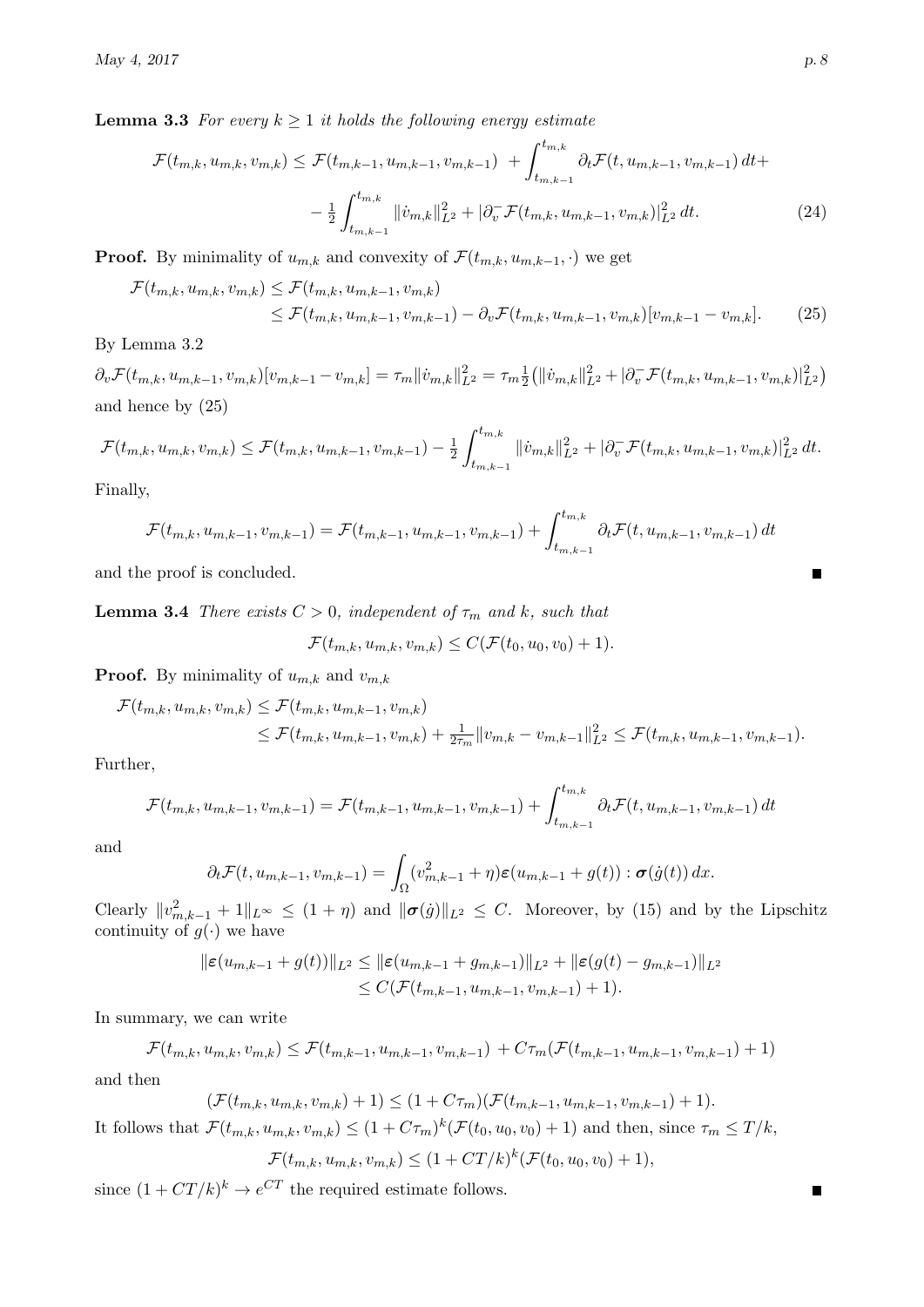#### <span id="page-8-0"></span>3.2 Compactness and convergence

Let us denote by  $u_m : [0, T] \to \mathcal{U}$  and  $v_m : [0, T] \to \mathcal{V}$  the evolutions obtained by piecewise affine interpolation of  $u_{m,k} = u_m(t_{m,k})$  and  $v_{m,k} = v_m(t_{m,k})$ .

<span id="page-8-2"></span>**Lemma 3.5** The sequence  $v_m$  is bounded in  $L^{\infty}(0,T; H^1(\Omega))$  and in  $H^1(0,T; L^2(\Omega))$  and thus, upon extracting a (non-relabeled) subsequence,  $v_m \stackrel{*}{\rightharpoonup} v$  in  $L^{\infty}(0,T;H^1(\Omega))$  and  $v_m \rightharpoonup v$  in  $H^1(0,T;L^2(\Omega))$ .

As a consequence, if  $t_m \to t$  then  $v_m(t_m) \to v(t)$  in  $H^1(\Omega)$  and  $u_m(t_m) \to u(t)$  in  $W^{1,p}(\Omega,\mathbb{R}^2)$ , for some  $p > 2$ , where  $u(t) \in \operatorname{argmin} {\mathcal{E}(t, u, v(t)) : u \in \mathcal{U}}$ .

**Proof.** From Lemma [3.4](#page-7-1) we known that  $\mathcal{F}(t_{m,k}, u_{m,k}, v_{m,k})$  is uniformly bounded and thus  $v_m$ is bounded in  $L^{\infty}(0,T;H^1(\Omega))$  while  $u_m$  is bounded in  $L^{\infty}(0,T;H^1_0(\Omega,\mathbb{R}^2))$  by Korn's inequality. Then from the energy balance [\(24\)](#page-7-2), together with identity [\(20\)](#page-6-8), and from the uniform bound on the time derivative [\(15\)](#page-5-2) we get

$$
\mathcal{F}(t_{m,k}, u_{m,k}, v_{m,k}) \leq \mathcal{F}(t_{m,k-1}, u_{m,k-1}, v_{m,k-1}) - \int_{t_{m,k-1}}^{t_{m,k}} ||\dot{v}_{m,k}||_{L^2}^2 dt + C\tau_m.
$$

By induction we get

$$
\int_0^T \|\dot{v}_{m,k}\|_{L^2}^2 dt \le \mathcal{F}(0, u_0, v_0) + CT
$$

and thus  $v_m$  is bounded in  $H^1(0,T;L^2(\Omega))$ . As a consequence, (up to subsequences)  $v_m \to v$  in  $H^1(0,T;L^2(\Omega))$  and  $v_m(t_m) \rightharpoonup v(t)$  in  $L^2(\Omega)$  for  $t_m \to t$ ; since  $v_m(t_m)$  is bounded in  $H^1(\Omega)$  it turns out that  $v_m(t_m) \rightharpoonup v(t)$  in  $H^1(\Omega)$ .

Let  $k_m$  such that  $t_{k_m} \leq t < t_{k_m+1}$ . Being  $u_m(t_{m,k_m}) = u_{m,k_m} \in \mathop{\rm argmin}\left\{ \mathcal{E}(t_{m,k_m}, u, v_{m,k_m}) : u \in \mathbb{R} \right\}$  $\mathcal{U}$  we have

$$
\int_{\Omega} (v_{m,k_m}^2 + 1) D\tilde{u}_{m,k_n} : \mathbf{C} D\phi \, dx = 0 \qquad \forall \phi \in \mathcal{U}.
$$

Since  $u_{m,k_m}$  is bounded in  $H_0^1(\Omega,\mathbb{R}^2)$  there exists a subsequence (non-relabeled) weakly converging to some  $u_{\infty} \in H_0^1(\Omega, \mathbb{R}^2)$ . Clearly

 $D\tilde{u}_{m,k_n} = D u_{m,k_m} + D g(t_{m,k_m}) \rightharpoonup D u_\infty + D g(t) = D\tilde{u}(t)$  and  $(v_{m,k_m}^2 + 1)D\phi \rightarrow (v^2(t) + 1)D\phi$ in  $L^2(\Omega,\mathbb{R}^{2\times 2})$ , thus

$$
\int_{\Omega} (v^2(t) + 1) D\tilde{u}_{\infty}(t) : \mathbf{C}D\phi \, dx = 0 \qquad \forall \phi \in \mathcal{U}
$$

and  $u_{\infty} = u(t) \in \text{argmin} \{ \mathcal{E}(t, u, v(t)) : u \in \mathcal{U} \}.$  Since the limit is uniquely determined the whole sequence converges. We can argue exactly in the same way for  $u_m(t_{m,k_m+1})$ .

By compact embedding  $v_{m,k_m} \to v(t)$  in  $L^q(\Omega)$  for every  $q < +\infty$ . Then, invoking Lemma [A.5](#page-28-3) we have

$$
||u(t) - u_{m,k_m}||_{W^{1,p}} \leq C||g(t) - g(t_{m,k_m})||_{L^q} + C||v(t) - v_{m,k_m}||_{L^q}
$$

and similarly for  $u_{m,k_m+1}$ . As  $u_m(t_m)$  is the affine interpolation of  $u_{m,k_m}$  and  $u_{m,k_m+1}$ , the strong convergence of displacements in  $W^{1,p}(\Omega,\mathbb{R}^2)$  follows.

<span id="page-8-1"></span>**Theorem 3.6** Let v be a limit of  $v_m$  (as in Lemma [3.5\)](#page-8-2) and let u be the corresponding limit of  $u_m$ ; then  $v \in H^1(0,T;L^2(\Omega)) \cap L^{\infty}(0,T;V)$  and for every  $t \in [0,T]$  it holds  $u(t) \in \text{argmin}$  $\{\mathcal{E}(t, u, v(t)) : u \in \mathcal{U}\}\$ and

$$
\mathcal{F}(t, u(t), v(t)) = \mathcal{F}(0, u_0, v_0) - \frac{1}{2} \int_0^t ||\dot{v}(r)||_{L^2}^2 + |\partial_v^-\mathcal{F}(r, u(r), v(r))|_{L^2}^2 dr + \int_0^t \partial_t \mathcal{F}(r, u(r), v(r)) dr.
$$
\n(26)

Moreover for almost every  $t \in [0, T]$  we have

<span id="page-8-3"></span>
$$
\|\dot{v}(t)\|_{L^2} = |\partial_v^-\mathcal{F}(t, u(t), v(t))|_{L^2}.
$$
\n(27)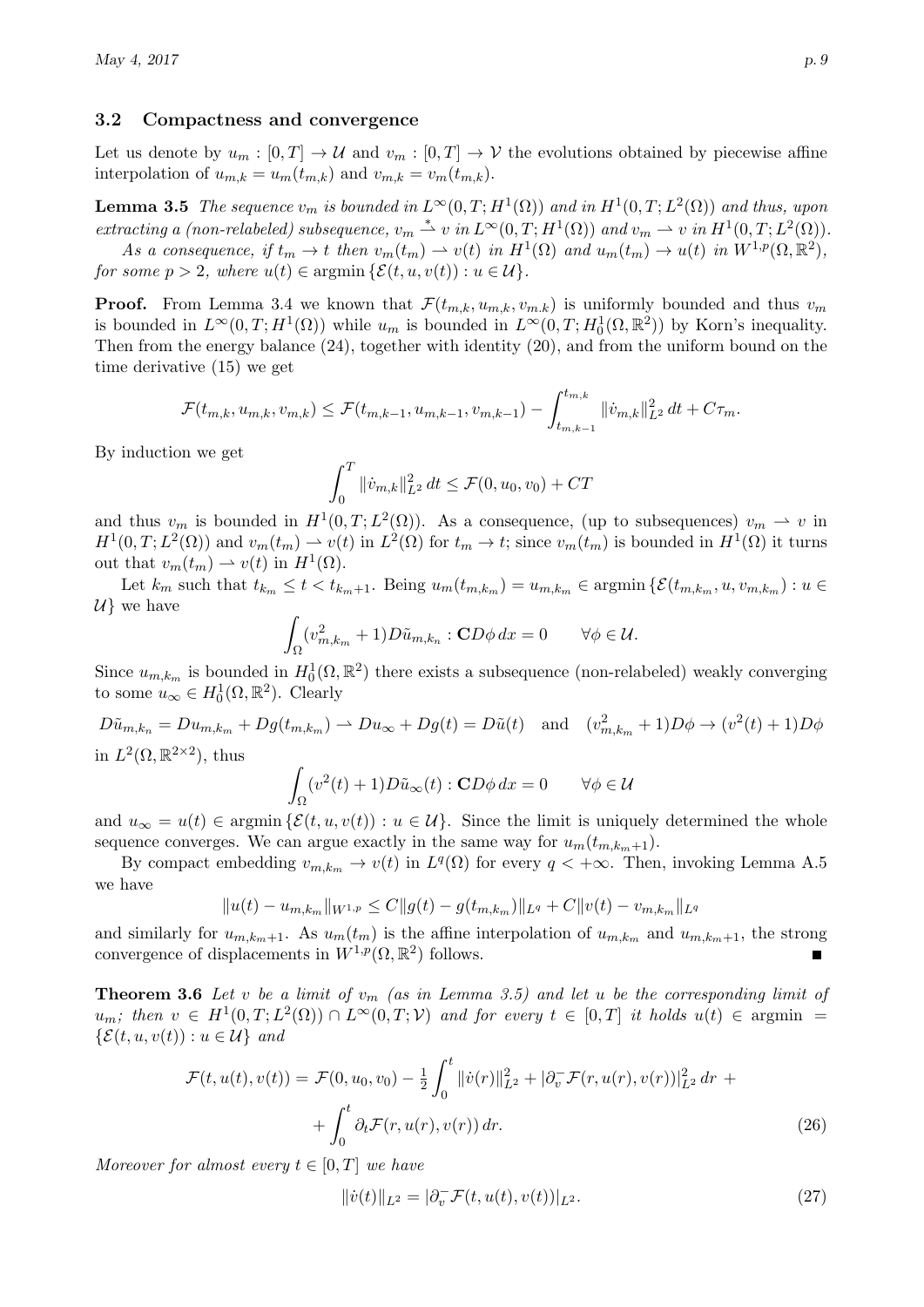For sake clarity the proof of the previous Theorem will be split into a couple of Propositions.

**Proposition 3.7** Under the hypotheses of Theorem [3.6](#page-8-1) for every  $t \in [0, T]$  it holds

$$
\mathcal{F}(t, u(t), v(t)) \le \mathcal{F}(0, u_0, v_0) - \frac{1}{2} \int_0^t ||\dot{v}(r)||^2_{L^2} + |\partial_v^-\mathcal{F}(r, u(r), v(r))|^2_{L^2} dr + \int_0^t \partial_t \mathcal{F}(r, u(r), v(r)) dr.
$$
\n(28)

**Proof.** Given  $t \in [0, T]$  let  $1 \leq k_m \leq m$  such that  $t_{m,k_m} \to t$ . Then, by induction [\(24\)](#page-7-2) provides

$$
\mathcal{F}(t_{m,k_m}, u(t_{m,k_m}), v(t_{m,k_m})) + \frac{1}{2} \int_0^{t_{m,k_m}} \| \dot{v}_m(r) \|_{L^2}^2 dr +
$$
  
+ 
$$
\frac{1}{2} \sum_{k=0}^{k_m-1} \int_{t_{m,k}}^{t_{m,k+1}} |\partial_v^{\top} \mathcal{F}(t_{m,k}, u_{m,k-1}, v_{m,k})|_{L^2}^2 dr \le
$$
  

$$
\leq \mathcal{F}(0, u_0, v_0) + \sum_{k=0}^{k_m-1} \int_{t_{m,k}}^{t_{m,k+1}} \partial_t \mathcal{F}(r, u_{m,k-1}, v_{m,k-1}) dr.
$$
 (29)

By assumption  $t_{m,k_m} \to t$ , then by Lemma [3.5](#page-8-2)  $v_m(t_{m,k_m}) \to v(t)$  in  $H^1(\Omega)$  and  $u_m(t_{m,k_m}) \to u(t)$ in  $W^{1,p}(\Omega,\mathbb{R}^2)$ . Then by Lemma [2.1](#page-4-1) we get

$$
\mathcal{F}(t, u(t), v(t)) \leq \liminf_{m \to \infty} \mathcal{F}(t_{m, k_m}, u(t_{m, k_m}), v(t_{m, k_m})).
$$

Since  $v_m \rightharpoonup v$  in  $H^1(0,T;L^2(\Omega))$  we have

<span id="page-9-0"></span>
$$
\int_0^t \|\dot{v}(r)\|_{L^2}^2 dr \le \liminf_{m \to \infty} \int_0^{t_{m,km}} \|\dot{v}_m(r)\|_{L^2}^2 dr.
$$

Next, given  $r \in (0, t)$  let  $r \in [t_{m, k'_m}, t_{m, k'_m+1})$  for  $k'_m \leq k_m$ . Clearly, both  $t_{m, k'_m} \to r$  and  $t_{m, k'_m-1} \to r$ . By Lemma [3.5](#page-8-2) we know that  $u_m(t_{m,k'_m-1}) \to u(r)$  strongly in  $W^{1,p}(\Omega, \mathbb{R}^2)$  (for some  $p > 2$ ) while  $v_m(t_{m,k'_m}) \rightharpoonup v(r)$  in  $H^1(\Omega)$  and then by Lemma [2.2](#page-4-2) we get the pointwise estimate

$$
|\partial^-_v \mathcal{F}(r, u(r), v(r))|_{L^2} \leq \liminf_{m \to +\infty} |\partial^-_v \mathcal{F}(t_{m, k'_m}, u_m(t_{m, k'_m-1}), v_m(t_{m, k'_m-1}))|_{L^2}.
$$

We remark that  $|\partial_v^-\mathcal{F}(\cdot,u(\cdot),v(\cdot))|_{L^2}$  is measurable in  $(0,T)$ . Indeed, given  $\xi \in \Xi$ , the functional  $\partial_v \mathcal{F}(t, u, v)[\xi]$  is continuous in  $[0, T] \times W^{1,p}(\Omega, \mathbb{R}^2) \times H^1(\Omega)$  and thus  $t \mapsto \partial_v \mathcal{F}(t, u(t), v(t))[\xi]$  is mea-surable. To conclude, it is enough to employ [\(11\)](#page-4-0) and write  $|\partial_v^-\mathcal{F}(\cdot,u(\cdot),v(\cdot))|_{L^2}$  as the (pointwise) supremum of  $-\partial_v \mathcal{F}(\cdot, u(\cdot), v(\cdot))[\xi_i]$  for  $\xi_i$  in a dense, countable subset of Ξ. So, by Fatou's Lemma we conclude that

$$
\int_0^t |\partial_v^-\mathcal{F}(r,u(r),v(r))|_{L^2}^2 dr \leq \liminf_{m\to+\infty} \sum_{k=0}^{k_m-1} \int_{t_{m,k}}^{t_{m,k+1}} |\partial_v^-\mathcal{F}(t_{m,k},u_{m,k-1},v_{m,k})|_{L^2}^2 dr.
$$

By Lemma [2.3](#page-5-3) and [\(15\)](#page-5-2) we get, by dominated convergence,

$$
\limsup_{m\to+\infty}\sum_{k=0}^{k_m-1}\int_{t_{m,k-1}}^{t_{m,k}}\partial_t\mathcal{F}(r,u_{m,k-1},v_{m,k-1})\,dr\leq \int_0^t\partial_t\mathcal{F}(r,u(r),v(r))\,dr.
$$

Taking respectively the liminf on the left hand side and the limsup on the right hand side of [\(29\)](#page-9-0) we get the energy inequality

$$
\mathcal{F}(t, u(t), v(t)) + \frac{1}{2} \int_0^t ||\dot{v}(r)||_{L^2}^2 + |\partial_v^-\mathcal{F}(r, u(r), v(r))|_{L^2}^2 dr \le
$$
  

$$
\leq \mathcal{F}(0, u_0, v_0) + \int_0^t \partial_t \mathcal{F}(r, u(r), v(r)) dr,
$$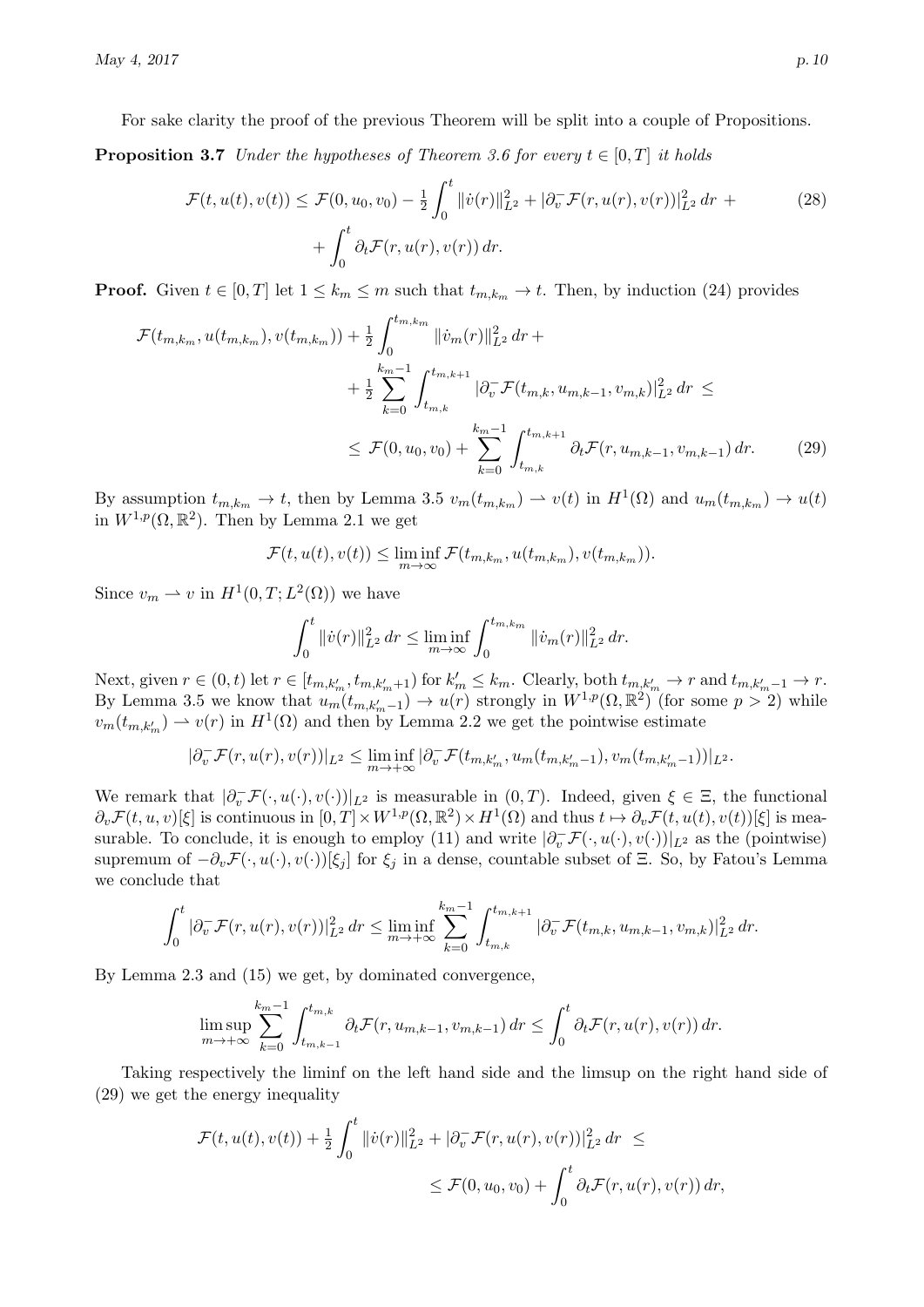which conclude the proof.

There are different ways to prove the "upper gradient inequality"

$$
\mathcal{F}(0, u_0, v_0) - \mathcal{F}(t, u(t), v(t)) \le \int_0^t |\partial_v^-\mathcal{F}(r, u(r), v(r))|_{L^2} ||\dot{v}(r)||_{L^2} dr +
$$
  

$$
- \int_0^t \partial_t \mathcal{F}(r, u(r), v(r)) dr
$$
  

$$
\le \frac{1}{2} \int_0^t |\partial_v^-\mathcal{F}(r, u(r), v(r))|_{L^2}^2 + ||\dot{v}(r)||_{L^2}^2 dr +
$$
  

$$
- \int_0^t \partial_t \mathcal{F}(r, u(r), v(r)) dr.
$$

For instance, the estimate will follow from the chain rule Lemma [A.7](#page-28-0) once we will know (from Theorem [5.1\)](#page-15-2) that the limit evolution v belongs to  $H^1(0,T;H^1(\Omega))$ . Actually, Proposition [3.8](#page-10-0) below provides the required inequality for v in  $H^1(0,T;L^2(\Omega))$ ; its proof, based only on measure theory and separate convexity, is inspired by [\[15,](#page-29-11) Theorem 4.12]. In some sense [\(30\)](#page-10-1) corresponds to [\[4,](#page-29-13) Corollary 2.4.10].

<span id="page-10-0"></span>**Proposition 3.8** Let  $v \in H^1(0,T; L^2(\Omega)) \cap L^\infty(0,T; \mathcal{V})$  and  $u(t) \in \mathop{\rm argmin}\left\{ \mathcal{F}(t, v(t), u) : u \in \mathcal{U} \right\}$ such that  $t \mapsto |\partial_v^- \mathcal{F}(t, u(t), v(t))|$  belongs to  $L^2(0, T)$ . Then for every  $t \in (0, T)$ 

$$
\mathcal{F}(0, u_0, v_0) - \mathcal{F}(t, u(t), v(t)) \le \int_0^t |\partial_v^-\mathcal{F}(r, u(r), v(r))|_{L^2} ||\dot{v}(r)||_{L^2} dr + - \int_0^t \partial_t \mathcal{F}(r, u(r), v(r)) dr.
$$
\n(30)

**Proof.** Step I. Since the slope belongs to  $L^2(0,t)$  there exists a sequence of finite subdivisions  $t_{j,i}$ (for  $j \in \mathbb{N}$  and  $i = 0, ..., I_j$ ) of the time interval  $[0, t]$  with  $0 = t_{j,0} < ... < t_{j,i} < t_{j,i+1} < ... < t_{j,I_j} = t$ , with  $\lim_{j\to+\infty} \max_i \{t_{j,i+1}-t_{j,i}\}=0$  and such that the piecewise constant functions

$$
F_j(r) = \sum_{i=0}^{I_j - 1} \chi_{(t_{j,i}, t_{j,i+1})}(r) \, |\partial_v^{\top} \mathcal{F}(t_{j,i}, u(t_{j,i}), v(t_{j,i}))|_{L^2}
$$

converge to  $\left|\partial_v^-\mathcal{F}(\cdot,u(\cdot),v(\cdot))\right|_{L^2}$  strongly in  $L^2(0,t)$  (cf. Theorem 4.12 in [\[15\]](#page-29-11) or [\[18\]](#page-29-14)).

Denote for simplicity  $u_{j,i} = u(t_{j,i})$  and  $\chi_{j,i} = \chi_{(t_{i,i}, t_{i,i+1})}$  etc. For each  $j \in \mathbb{N}$  and  $i = 0, ..., I_j$ write

$$
\begin{aligned} \mathcal{F}(t_{j,i},u_{j,i},v_{j,i}) - \mathcal{F}(t_{j,i+1},u_{j,i+1},v_{j,i+1}) &= \mathcal{F}(t_{j,i},u_{j,i},v_{j,i}) - \mathcal{F}(t_{j,i},u_{j,i},v_{j,i+1}) + \\ &+ \mathcal{F}(t_{j,i},u_{j,i},v_{j,i+1}) - \mathcal{F}(t_{j,i+1},u_{j,i},v_{j,i+1}) + \\ &+ \mathcal{F}(t_{j,i+1},u_{j,i},v_{j,i+1}) - \mathcal{F}(t_{j,i+1},u_{j,i+1},v_{j,i+1}). \end{aligned}
$$

We will consider the three lines above separately, starting with the first. By convexity of  $\mathcal{F}(t_{j,i}, u_{j,i}, \cdot)$ we get

$$
\mathcal{F}(t_{j,i}, u_{j,i}, v_{j,i}) - \mathcal{F}(t_{j,i}, u_{j,i}, v_{j,i+1}) \leq -\partial_v \mathcal{F}(t_{j,i}, u_{j,i}, v_{j,i}) [v_{j,i+1} - v_{j,i}]
$$
  
\n
$$
\leq |\partial_v^{\top} \mathcal{F}(t_{j,i}, u_{j,i}, v_{j,i})|_{L^2} ||v_{j,i+1} - v_{j,i}||_{L^2}
$$
  
\n
$$
\leq \int_{t_{j,i}}^{t_{j,i+1}} |\partial_v^{\top} \mathcal{F}(t_{j,i}, u_{j,i}, v_{j,i})|_{L^2} ||\dot{v}_{j,i+1}||_{L^2} dr
$$

where  $\dot{v}_{j,i} = (v_{j,i+1} - v_{j,i})/(t_{j,i+1} - t_{j,i})$  denotes the "discrete" velocity. For the second term we will just write

$$
\mathcal{F}(t_{j,i}, u_{j,i}, v_{j,i+1}) - \mathcal{F}(t_{j,i+1}, u_{j,i}, v_{j,i+1}) = -\int_{t_{j,i}}^{t_{j,i+1}} \partial_t \mathcal{F}(r, u_{j,i}, v_{j,i+1}) dr.
$$

<span id="page-10-1"></span>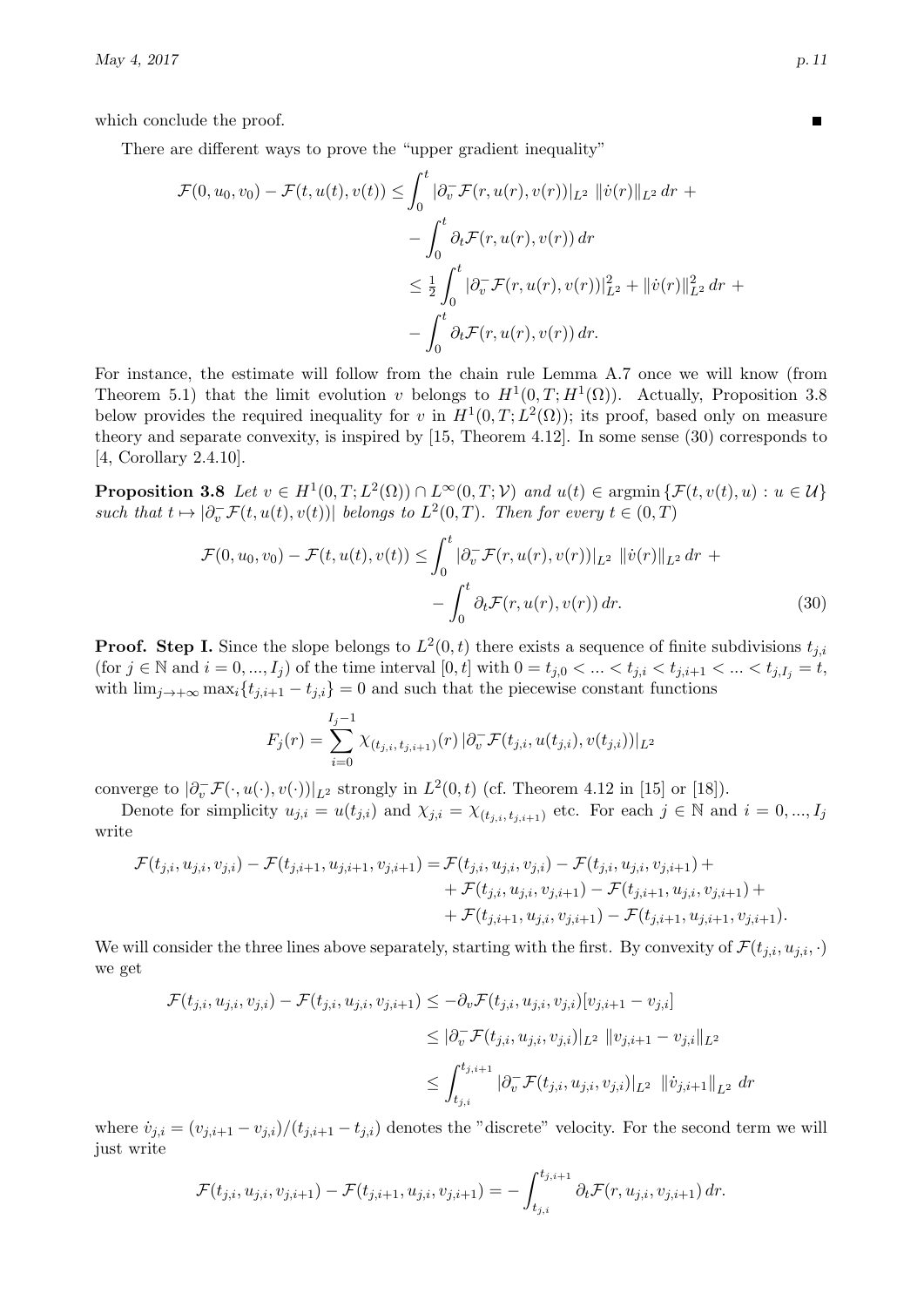For the third term, remember that by minimality

$$
\int_{\Omega} (v_{j,i+1}^2 + \eta) \sigma(u_{j,i+1} + g_{j,i+1}) : \varepsilon(u_{j,i} - u_{j,i+1}) dx = 0
$$

and that  $\mathcal{F}(t_{j,i+1},\cdot,v_{j,i+1})$  is quadratic, then

$$
\mathcal{F}(t_{j,i+1}, u_{j,i}, v_{j,i+1}) - \mathcal{F}(t_{j,i+1}, u_{j,i+1}, v_{j,i+1}) =
$$
\n
$$
= \frac{1}{2} \int_{\Omega} (v_{j,i+1}^2 + \eta) \big( W(Du_{j,i} + Dg_{j,i+1}) - W(Du_{j,i+1} + Dg_{j,i+1}) \big) dx
$$
\n
$$
= \frac{1}{2} \int_{\Omega} (v_{j,i+1}^2 + \eta) \sigma(u_{j,i} + u_{j,i+1} + 2g_{j,i+1}) : \varepsilon(u_{j,i} - u_{j,i+1}) dx
$$
\n
$$
= \frac{1}{2} \int_{\Omega} (v_{j,i+1}^2 + \eta) \sigma(u_{j,i} - u_{j,i+1}) : \varepsilon(u_{j,i} - u_{j,i+1}) dx
$$
\n
$$
\leq C \|u_{j,i+1} - u_{j,i}\|_{H^1}^2 = C \int_{t_{j,i}}^{t_{j,i+1}} \|u_{j,i+1} - u_{j,i}\|_{H^1}^2 dr.
$$

In conclusion,

$$
\mathcal{F}(t_{j,i}, u_{j,i}, v_{j,i}) - \mathcal{F}(t_{j,i+1}, u_{j,i+1}, v_{j,i+1}) \le
$$
\n
$$
\leq \int_{t_{j,i}}^{t_{j,i+1}} |\partial_v^{\top} \mathcal{F}(t_{j,i}, u_{j,i}, v_{j,i})|_{L^2} ||\dot{v}_{j,i+1}||_{L^2} dr - \int_{t_{j,i}}^{t_{j,i+1}} \partial_t \mathcal{F}(r, u_{j,i}, v_{j,i+1}) dr + C \int_{t_{j,i}}^{t_{j,i+1}} ||u_{j,i+1} - u_{j,i}||_{H^1}^2 dr.
$$

Taking the sum for  $i = 0, ..., I_j$  yields

$$
\mathcal{F}(0, u_0, v_0) - \mathcal{F}(t, u(t), v(t)) \le \sum_{i=0}^{I_j - 1} \int_{t_{j,i}}^{t_{j,i+1}} |\partial_v^{\top} \mathcal{F}(t_{j,i}, u_{j,i}, v_{j,i})|_{L^2} ||\dot{v}_{j,i+1}||_{L^2} dr + - \sum_{i=0}^{I_j - 1} \int_{t_{j,i}}^{t_{j,i+1}} \partial_t \mathcal{F}(r, u_{j,i}, v_{j,i+1}) dr + \sum_{i=0}^{I_j - 1} \int_{t_{j,i}}^{t_{j,i+1}} ||u_{j,i+1} - u_{j,i}||_{H^1}^2 dr.
$$
 (31)

Step II. Let us re-write [\(31\)](#page-11-0) as

<span id="page-11-0"></span>
$$
\mathcal{F}(0, u_0, v_0) - \mathcal{F}(t, u(t), v(t)) \le \int_0^t F_j(r) V_j(r) - P_j(r) + E_j(r) dr
$$

in terms of the piecewise constant functions  ${\cal F}_j$  (defined above) and

$$
V_j(r) = \sum_{i=0}^{I_j - 1} \chi_{j,i}(r) \| \dot{v}_{j,i+1} \|_{L^2}, \qquad P_j(r) = \sum_{i=0}^{I_j - 1} \chi_{j,i}(r) \partial_t \mathcal{F}(r, u_{j,i}, v_{j,i+1}),
$$

$$
E_j(r) = \sum_{i=0}^{I_j - 1} \chi_{j,i}(r) |t_{j,i+1} - t_{j,i}|^{-1} \| u_{j,i+1} - u_{j,i} \|_{H^1}^2.
$$

Since the above estimate holds for every subdivision  $t_{j,i}$  it must hold also

$$
\mathcal{F}(0, u_0, v_0) - \mathcal{F}(t, u(t), v(t)) \leq \lim_{j \to +\infty} \int_0^t F_j(r) V_j(r) - P_j(r) + E_j(r) dr.
$$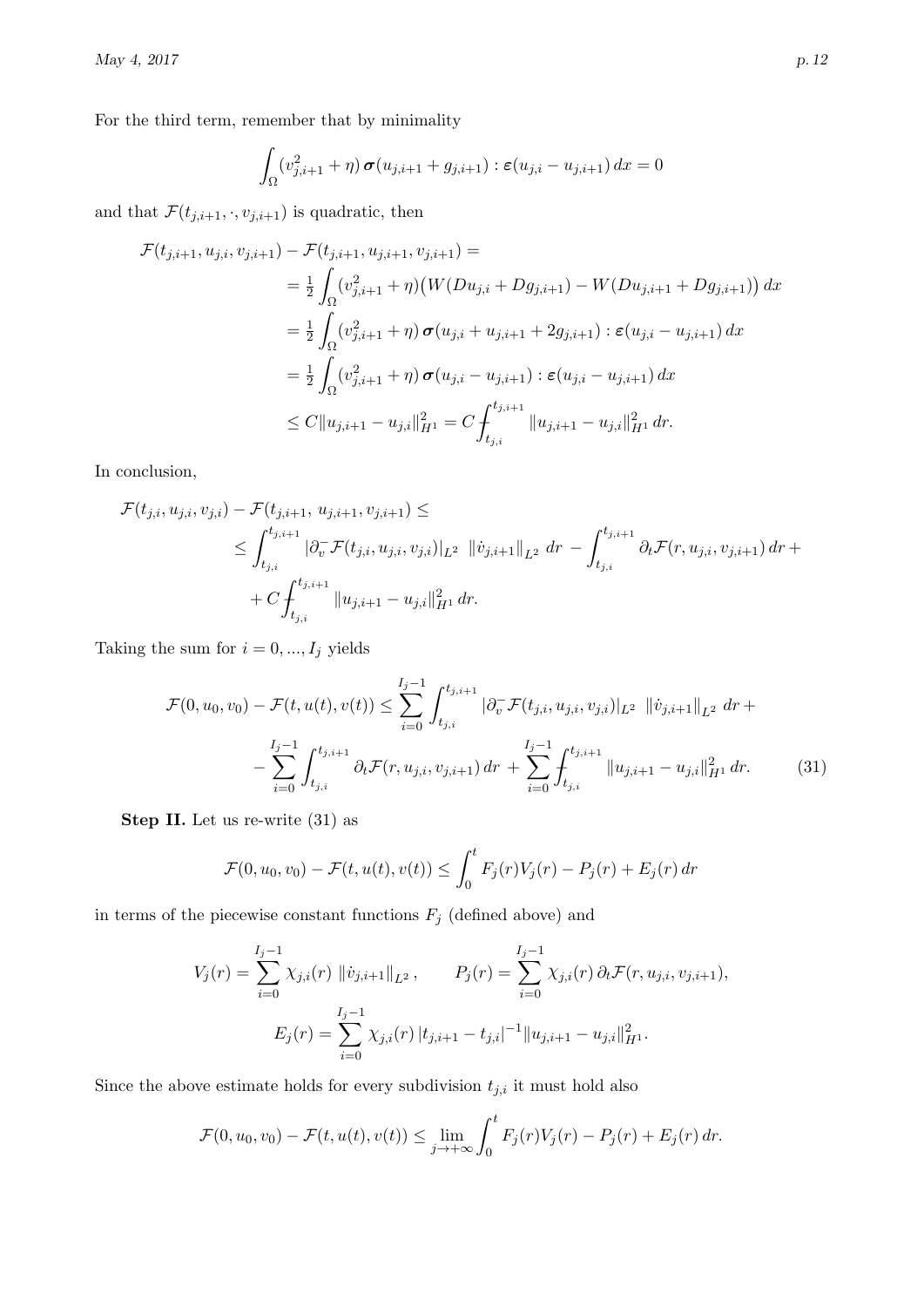We will show that

$$
\lim_{j} \int_{0}^{t} F_{j}(r)V_{j}(r)dr = \int_{0}^{t} |\partial_{v}^{-} \mathcal{F}(r, u(r), v(r))|_{L^{2}} ||\dot{v}(r)||_{L^{2}} dr,
$$
\n(32)

$$
\lim_{j} \int_{0}^{t} P_j(r) dr = \int_{0}^{t} \partial_t \mathcal{F}(r, u(r), v(r)) dr,
$$
\n(33)

<span id="page-12-2"></span><span id="page-12-1"></span><span id="page-12-0"></span>
$$
\lim_{j} \int_{0}^{t} E_{j}(r) dr = 0,
$$
\n(34)

which will prove  $(30)$ .

Since  $F_j$  converge strongly in  $L^2(0,t)$  (by construction) to prove [\(32\)](#page-12-0) it is enough to see that

$$
V_j = \sum_{i=0}^{I_j - 1} \chi_{j,i} ||\dot{v}_{j,i+1}||_{L^2} \rightharpoonup ||\dot{v}||_{L^2} \text{ weakly in } L^2(0, t).
$$

Note that  $V_j \to ||\dot{v}||$  a.e. in  $[0, t]$  since  $v \in W^{1,2}(0, t; L^2)$ . Thus, it is enough to check that  $V_j$  is bounded in  $L^2(0,t)$ . Write,

$$
\|\dot{v}_{j,i+1}\|_{L^2}^2 = \left\|\frac{v_{j,i+1} - v_{j,i}}{t_{j,i+1} - t_{j,i}}\right\|_{L^2}^2 = \left\|\int_{t_{j,i}}^{t_{j,i+1}} \dot{v}(r) \, dr\right\|_{L^2}^2 \le \int_{t_{j,i}}^{t_{j,i+1}} \|\dot{v}(r)\|_{L^2}^2 \, dr \tag{35}
$$

so that

$$
\int_0^t V_j^2(r) dr \le \sum_{i=0}^{I_j-1} (t_{j,i+1} - t_{j,i}) \int_{t_{j,i}}^{t_{j,i+1}} ||\dot{v}(r)||_{L^2}^2 dr = \int_0^t ||\dot{v}(r)||_{L^2}^2 dr.
$$

Let us prove [\(33\)](#page-12-1). Fix  $r \in (0, t)$  and let  $t_{j,i} \leq r < t_{j,i+1}$  (with i depending on j). For a.e.  $r \in (0, t)$ we have

$$
\partial_t \mathcal{F}(r, u_{j,i}, v_{j,i+1}) = \int_{\Omega} (v_{j,i+1}^2 + \eta) \boldsymbol{\sigma}(u_{j,i} + g(r)) : \boldsymbol{\varepsilon}(\dot{g}(r)) \, dr.
$$

Remember that  $v \in H^1(0,T; L^2(\Omega)) \cap L^\infty(0,T; H^1(\Omega))$ . Using the arguments of Lemma [3.5](#page-8-2) we get  $v_{j,i+1} = v(t_{j,i+1}) \rightarrow v(r)$  and  $v_{j,i} = v(t_{j,i}) \rightarrow v(r)$  in  $L^q(\Omega)$  for every  $q < \infty$ . Thus  $u_{j,i} = u(t_{j,i}) \rightarrow$  $u(r)$  in  $W^{1,p}(\Omega,\mathbb{R}^2)$  for  $p>2$  (by Lemma [A.5\)](#page-28-3). As a consequence

$$
\int_{\Omega} (v_{j,i+1}^2 + \eta) \sigma(u_{j,i} + g(r)) : \varepsilon(\dot{g}(r)) dr \rightarrow \int_{\Omega} (v^2(r) + \eta) \sigma(u(r) + g(r)) : \varepsilon(\dot{g}(r)) dr.
$$

Therefore  $\partial_t \mathcal{F}(r, u_{j,i}, v_{j,i+1}) \to \partial_t \mathcal{F}(r, u(r), v(r))$  a.e. in  $(0, t)$ . Since  $v \in L^{\infty}(0, t; H^1)$  by  $(15)$  we get that  $|\partial_t \mathcal{F}(r, u_{i,i}, v_{i,i+1})|$  is uniformly bounded and thus [\(33\)](#page-12-1) follows by dominated convergence.

Finally, let us prove [\(34\)](#page-12-2). Since  $u_{j,i} \in \text{argmin} \{ \mathcal{E}(t_{j,i}, \cdot, v_{j,i}) \}$  by Lemma [3.1](#page-6-9) we known that

$$
||u_{j,i+1} - u_{j,i}||_{H^1}^2 \le C|t_{j,i+1} - t_{j,i}|^2 + C||v_{j,i+1} - v_{j,i}||_{L^q}^2,
$$

for some q sufficiently large. Since  $v_{j,i} \in L^p(\Omega)$  for every  $p < \infty$  (by Sobolev embedding) we can apply the interpolation inequality

$$
||v_{j,i+1}-v_{j,i}||_{L^q}\leq ||v_{j,i+1}-v_{j,i}||_{L^2}^{\alpha}||v_{j,i+1}-v_{j,i}||_{L^{\bar{q}}}^{1-\alpha}
$$

with  $1/q = \alpha/2 + (1 - \alpha)/\bar{q}$  (for a suitable  $\bar{q}$  depending on  $\alpha$ ). Hence, for  $\alpha = 1/2$  we get

$$
|t_{j,i+1}-t_{j,i}|^{-1}||v_{j,i+1}-v_{j,i}||_{L^q}^2 \le ||v_{j,i+1}||_{L^2}||v_{j,i+1}-v_{j,i}||_{L^{\bar{q}}}.
$$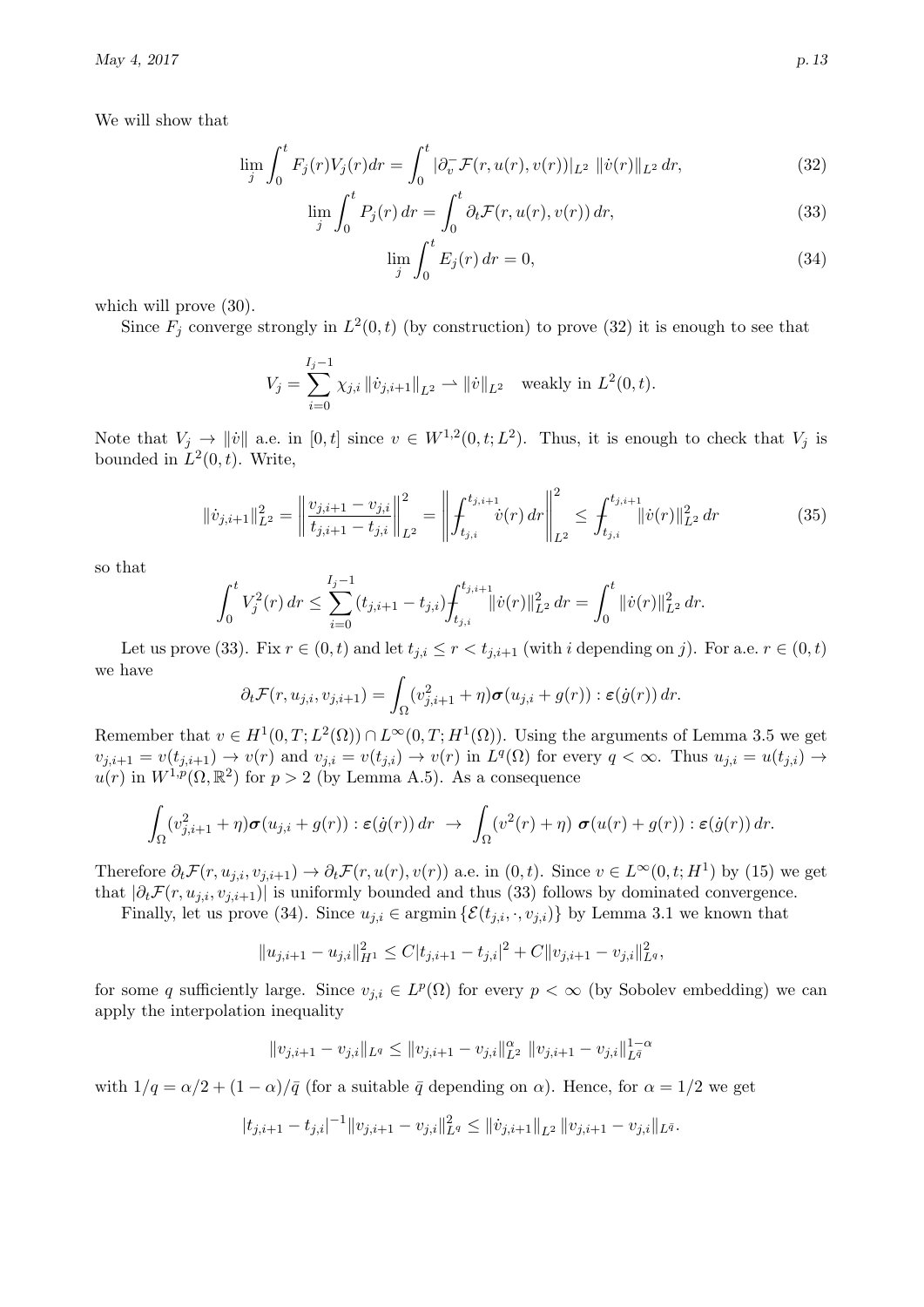Then,

$$
\int_{0}^{t} E_{j}(r) dr \leq \sum_{i=0}^{I_{j}-1} \int_{t_{j,i}}^{t_{j,i+1}} |t_{j,i+1} - t_{j,i}|^{-1} ||u_{j,i+1} - u_{j,i}||_{H^{1}}^{2}
$$
\n
$$
\leq \sum_{i=0}^{I_{j}-1} \int_{t_{j,i}}^{t_{j,i+1}} C|t_{j,i+1} - t_{j,i}| + C ||\dot{v}_{j,i+1}||_{L^{2}} ||v_{j,i+1} - v_{j,i}||_{L^{\bar{q}}} dr
$$
\n
$$
\leq C \int_{0}^{t} |t_{j,i+1} - t_{j,i}| + V_{j}(r) D_{j}(r) dr,
$$
\n(36)

where  $V_j$  has been defined before while  $D_j(r) = \sum_i \chi_{j,i} ||v_{j,i+1} - v_{j,i}||_{L^{\bar{q}}}$ . We have already seen that  $V_j \rightharpoonup ||\dot{v}||_{L^2}$  weakly in  $L^2(0,t)$  and that  $||v_{j,i+1} - v_{j,i}||_{L^{\bar{q}}} \rightharpoonup 0$  a.e. in  $(0,t)$ . Since  $v_{j,i}$  is uniformly bounded in  $H^1(\Omega)$ , and thus in  $L^{\bar{q}}(\Omega)$ , by dominated convergence  $||v_{j,i+1} - v_{j,i}||_{L^{\bar{q}}} \to 0$  in  $L^2(0,t)$ . As  $E_i \geq 0$  from [\(36\)](#page-13-0) follows [\(34\)](#page-12-2).

<span id="page-13-1"></span>**Theorem 3.9** Let v, u be the limits obtained by Lemma [3.5,](#page-8-2) then  $v \in H^1(0,T; L^2(\Omega)) \cap L^{\infty}(0,T; \mathcal{V})$ and for a.e.  $t \in [0, T]$  it holds

<span id="page-13-2"></span><span id="page-13-0"></span>
$$
\begin{cases}\n\dot{v}(t) = -\left[v(t)W(D\tilde{u}(t)) + G_c(v(t) - 1) - G_c\Delta v(t)\right]^+\n\\ \n\text{div}\left(\sigma_{v(t)}(\tilde{u}(t))\right) = 0,\n\end{cases} \tag{37}
$$

Note that  $v(t)W(D\tilde{u}(t)) + G_c(v(t)-1) - G_c\Delta v(t)$  is a finite Radon measure with positive part in  $L^2(\Omega)$  while  $\boldsymbol{\sigma}_v(\tilde{u}) = (v^2 + \eta) \boldsymbol{\mathrm{CD}}\tilde{u}$  is the phase-field stress (and  $\tilde{u}(t)$  denotes the displacement  $u(t) + g(t)$ ). In particular, the first equation holds in  $L^2(\Omega)$  and v is monotone non-increasing while the second holds in  $H^{-1}(\Omega,\mathbb{R}^2)$ .

**Proof.** By Lemma [3.2](#page-6-7) we known that  $\langle \dot{v}_{m,k}, \xi \rangle + \partial_v \mathcal{F}(t_{m,k}, u_{m,k-1}, v_{m,k})|\xi| \geq 0$  for every  $\xi \in \Xi$  and for every choice of the indices m and k. Besides the piecewise affine function  $v_m$  we introduce the (auxiliary) piecewise constant functions  $t^m$ ,  $u^m$  and  $v^m$  given by

$$
t^m(t) = t_{m,k}, \quad u^m(t) = u_{m,k-1}, \quad v^m(t) = v_{m,k} \qquad \text{for } t \in [t_{m,k-1}, t_{m,k}).
$$

Then, for  $0 \le t_a < t_b \le T$  we can write

$$
\int_{t_a}^{t_b} \langle \dot{v}_m, \xi \rangle_{L^2} dt \ge \int_{t_a}^{t_b} -\partial_v \mathcal{F}(t^m, u^m, v^m)[\xi] dt.
$$

Since  $\dot{v}_m \rightharpoonup \dot{v}$  in  $L^2(0,T;L^2(\Omega))$  we can easily pass to the limit in the first term. By Lemma [3.5](#page-8-2) we know that  $v^m \rightharpoonup v$  in  $H^1(\Omega)$  and  $u^m \to u$  strongly in  $W^{1,p}(\Omega,\mathbb{R}^2)$  (for some  $p > 2$ ) pointwise in  $(0, T)$ . Thus by  $(13)$ 

$$
\int_{t_a}^{t_b} \langle \dot{v}(t), \xi \rangle_{L^2} dt \ge \int_{t_a}^{t_b} -\partial_v \mathcal{F}(t, u(t), v(t))[\xi] dt,
$$

which holds for every  $0 \le t_a < t_b \le T$ . As a consequence  $\langle \dot{v}(t), \xi \rangle \ge -\partial_v \mathcal{F}(t, u(t), v(t))[\xi]$  holds a.e. in time for every  $\xi \in \Xi$ .

From Theorem [3.6](#page-8-1) we know that  $||\dot{v}(t)||_{L^2} = |\partial_v^-\mathcal{F}(t, u(t), v(t))|_{L^2}$  holds a.e. in time, then by Lemma [A.3](#page-27-1) it follows that  $\partial_v \mathcal{F}(t, u(t), v(t))$  is a finite Radon measure  $\mu$  with positive part  $\mu^+ \in$  $L^2(\Omega)$  and that

$$
\|\dot{v}(t)\|_{L^2} = |\partial_v^-\mathcal{F}(t, u(t), v(t))|_{L^2} = \|\mu^+\|_{L^2}.
$$

Moreover for every  $\xi \in \Xi \cap C_0^{\infty}(\Omega)$ 

$$
\langle -\dot{v}(t), -\xi \rangle_{L^2} \geq \partial_v \mathcal{F}(t, u(t), v(t))[-\xi] = \langle \mu^+ - \mu^-, -\xi \rangle = \int_{\Omega} \xi d\mu^- - \int_{\Omega} \xi \mu^+ dx,
$$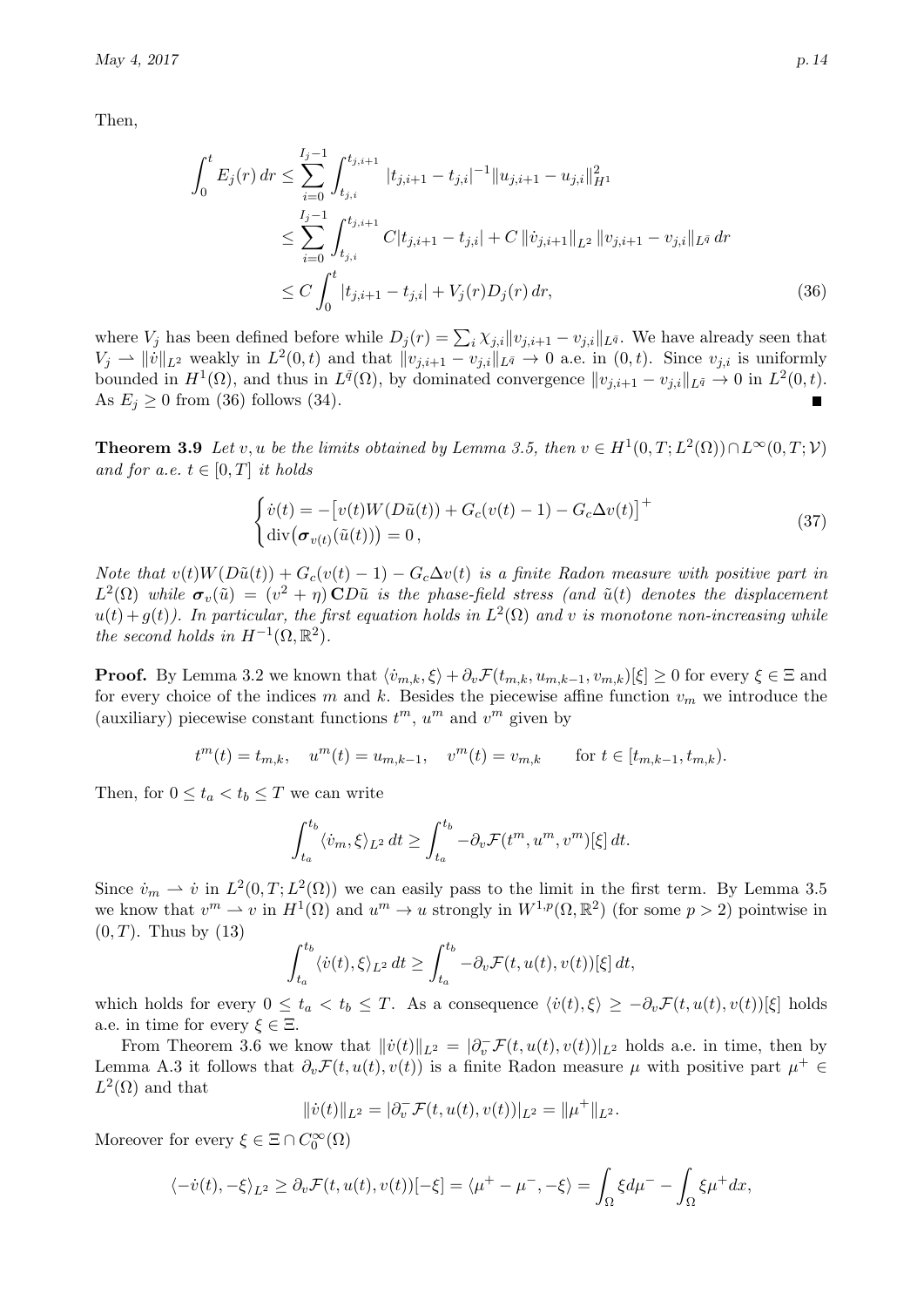where the duality is in the sense of distributions. Let  $\Omega^{\pm}$  be the disjoint supports of  $\mu^{\pm}$ . Let  $\varphi \in L^2(\Omega)$  a non-negative function supported in  $\Omega^+$ . Arguing as in the proof of Lemma [A.3](#page-27-1) we can find a sequence  $\varphi_n \in C_0^{\infty}(\Omega)$  such that  $\langle \mu^-, \varphi_n \rangle \to 0$  and  $\langle \mu^+, \varphi_n \rangle \to \langle \mu^+, \varphi \rangle$ . Hence, for every non-negative  $\varphi \in L^2(\Omega)$  supported in  $\Omega^+$  we get

<span id="page-14-5"></span>
$$
\langle-\dot{v}(t),\varphi\rangle_{L^2}\geq\langle\mu^+,\varphi\rangle_{L^2}.
$$

It follows that  $-v(t) \geq \mu^+ \geq 0$  in  $\Omega^+$ . The same inequality hold (obviously) in  $\Omega^-$ , where  $\mu^+ = 0$ . Since  $\|\mu^+\|_{L^2} = \|\mu^+\|_{L^2}$  we get  $-\dot{v}(t) = \mu^+$ . To conclude, it is enough to represent the functional  $\partial_v \mathcal{F}(t, u(t), v(t))[\phi]$ . For  $\phi \in C_0^{\infty}(\Omega)$  we have

$$
\partial_v \mathcal{F}(t, u(t), v(t))[\phi] = \int_{\Omega} v \phi W(D\tilde{u}(t)) dx + G_c \int_{\Omega} (v(t) - 1)\phi + \nabla v \cdot \nabla \phi dx
$$
  
=  $\langle vW(D\tilde{u}(t)) + G_c(v(t) - 1) - G_c \Delta v(t), \phi \rangle,$  (38)

where the last duality is in the sense of distributions. Hence

$$
\mu^{+} = [vW(D\tilde{u}(t)) + G_c(v(t) - 1) - G_c \Delta v(t)]^{+}
$$

and the proof is concluded.

## <span id="page-14-0"></span>4 Time rescaling

In order to find the quasi-static limit we first rescale the time variable, in order to get a "slow" evolution in the rescaled physical time interval  $[0, T/\varepsilon]$ . For  $\varepsilon > 0$  let us consider the boundary condition  $g_{\varepsilon}(t) = g(\varepsilon t)$  defined in  $[0, T_{\varepsilon}]$ , for  $T_{\varepsilon} = T/\varepsilon$ . Clearly  $g_{\varepsilon}$  is Lipschitz continuous in  $W^{1,\bar{p}}(\Omega,\mathbb{R}^2)$  with

$$
||g_{\varepsilon}(t_2)-g_{\varepsilon}(t_1)||_{W^{1,\bar{p}}}\leq \varepsilon C|t_2-t_1|.
$$

Next, we define  $\mathcal{F}_{\varepsilon} : [0, T_{\varepsilon}] \times \mathcal{U} \times \mathcal{V} \to [0, +\infty)$  by

$$
\mathcal{F}_{\varepsilon}(t, u, v) = \frac{1}{2} \int_{\Omega} (v^2 + \eta) W(Du + Dg_{\varepsilon}(t)) dx + \frac{1}{2} G_c \int_{\Omega} (v - 1)^2 + |\nabla v|^2 dx.
$$

As in §[3](#page-6-0) fix  $\tau_m = T_{\varepsilon}/m > 0$  and let  $t_{m,k} = k\tau_m$  for  $k = 0, ..., m$ . Given  $u_{\varepsilon,m,k-1}$  and  $v_{\varepsilon,m,k-1}$  define by induction

$$
\begin{cases} v_{\varepsilon,m,k} \in \operatorname{argmin} \left\{ \mathcal{F}_{\varepsilon}(t_{m,k}, u_{\varepsilon,m,k-1}, v) + \frac{1}{2\tau_m} ||v - v_{\varepsilon,m,k-1}||_{L^2}^2 : v \le v_{\varepsilon,m,k-1}, v \in \mathcal{V} \right\} \\ u_{\varepsilon,m,k} \in \operatorname{argmin} \left\{ \mathcal{F}_{\varepsilon}(t_{m,k}, u, v_{\varepsilon,m,k}) : u \in \mathcal{U} \right\}. \end{cases} \tag{39}
$$

Denote by  $u_{\varepsilon,m}$  and  $v_{\varepsilon,m}$  the corresponding piecewise affine interpolate. By Lemma [3.5,](#page-8-2) Theorem [3.6](#page-8-1) and Theorem [3.9](#page-13-1) we easily get the following result.

<span id="page-14-3"></span>**Theorem 4.1** There exists a subsequence (not relabelled) of  $v_{\varepsilon,m}$  such that  $v_{\varepsilon,m} \to v_{\varepsilon}$  in  $H^1(0,T_{\varepsilon};L^2(\Omega))$ . Let  $u_{\varepsilon}$  be the corresponding limit of  $u_{\varepsilon,m}$ . Then, for every  $t \in [0,T_{\varepsilon}]$  we have  $u_{\varepsilon}(t) \in \mathop{\rm argmin}\left\{ \mathcal{E}(t,v_{\varepsilon}(t),u) :$  $u \in \mathcal{U}$  and

$$
\mathcal{F}_{\varepsilon}(t, u_{\varepsilon}(t), v_{\varepsilon}(t)) = \mathcal{F}_{\varepsilon}(0, u_0, v_0) - \frac{1}{2} \int_0^t ||\dot{v}_{\varepsilon}(r)||_{L^2}^2 + |\partial_v^-\mathcal{F}_{\varepsilon}(r, u_{\varepsilon}(r), v_{\varepsilon}(r))|_{L^2}^2 dr + \n+ \int_{t_0}^t \partial_t \mathcal{F}_{\varepsilon}(r, u_{\varepsilon}(r), v_{\varepsilon}(r)) dr.
$$
\n(40)

<span id="page-14-4"></span>Moreover for almost every  $t \in [0, T_{\varepsilon}]$  we have

<span id="page-14-2"></span><span id="page-14-1"></span>
$$
\|\dot{v}_{\varepsilon}(t)\|_{L^2} = |\partial_v^{\top} \mathcal{F}_{\varepsilon}(t, u_{\varepsilon}(t), v_{\varepsilon}(t))|_{L^2}
$$
\n(41)

$$
\begin{cases}\n\dot{v}_{\varepsilon}(t) = -[v_{\varepsilon}(t)W(D\tilde{u}_{\varepsilon}(t)) + G_c(v_{\varepsilon}(t) - 1) - G_c\Delta v_{\varepsilon}(t)]^+\n\\ \n\text{div}(\boldsymbol{\sigma}_{v_{\varepsilon}(t)}(\tilde{u}_{\varepsilon}(t))) = 0.\n\end{cases} \tag{42}
$$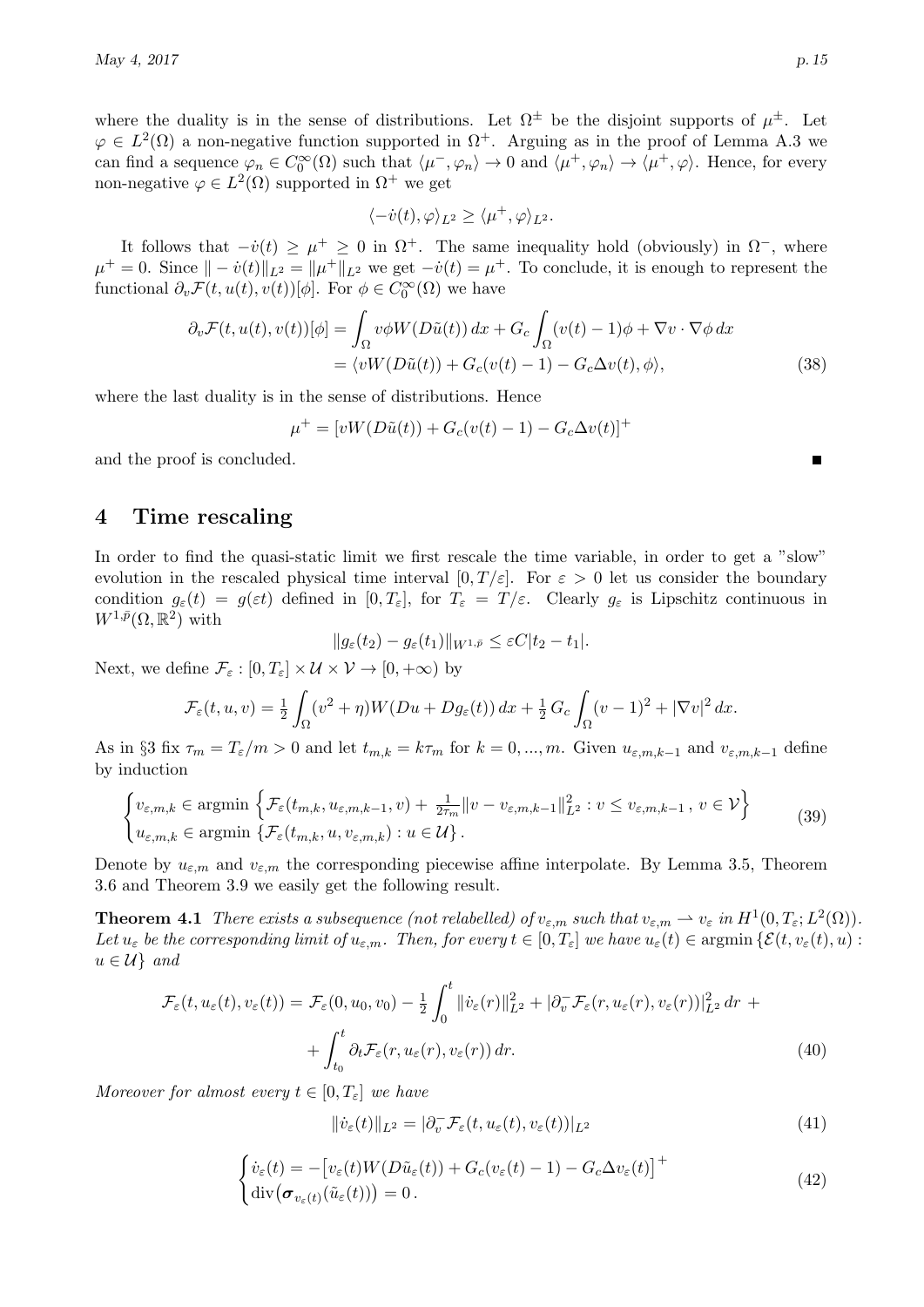**Corollary 4.2** For every  $\lambda \in [0,1]$  it holds

$$
\mathcal{F}_{\varepsilon}(t, u_{\varepsilon}(t), v_{\varepsilon}(t)) = \mathcal{F}_{\varepsilon}(0, u_0, v_0) + \int_0^t \partial_t \mathcal{F}_{\varepsilon}(r, u_{\varepsilon}(r), v_{\varepsilon}(r)) dr + - \int_0^t \lambda \| \dot{v}_{\varepsilon}(r) \|_{L^2}^2 + (1 - \lambda) |\partial_v \mathcal{F}_{\varepsilon}(r, u_{\varepsilon}(r), v_{\varepsilon}(r))|_{L^2}^2 dr.
$$
 (43)

**Proof.** It is sufficient to re-write [\(40\)](#page-14-1) taking into account [\(41\)](#page-14-2).

Remark 4.3 We remark that in general [\(43\)](#page-15-3) does not provide a characterization of the gradient flow, unless it holds for  $\lambda = 1/2$ . Moreover, introducing the rescaled variable  $t = (t/\varepsilon) \in [0, T]$ , the functions  $v^{\varepsilon}(t) = v_{\varepsilon}(t/\varepsilon)$  and  $u^{\varepsilon}(t) = u_{\varepsilon}(t/\varepsilon)$  solve the system

$$
\begin{cases} \varepsilon \dot{\mathbf{v}}^{\varepsilon}(\mathbf{t}) = -\big[\mathbf{v}^{\varepsilon}(\mathbf{t})W(D\tilde{\mathbf{u}}^{\varepsilon}(\mathbf{t})) + G_c(\mathbf{v}^{\varepsilon}(\mathbf{t}) - 1) - G_c \Delta \mathbf{v}^{\varepsilon}(\mathbf{t})\big]^{+} \\ \operatorname{div}(\boldsymbol{\sigma}_{\mathbf{v}^{\varepsilon}(\mathbf{t})}(\tilde{\mathbf{u}}^{\varepsilon}(\mathbf{t}))) = 0 \,. \end{cases}
$$

## <span id="page-15-0"></span>5 Quasi-static parametrized limit

In this section we will apply the change of variable

$$
t \mapsto s^{\varepsilon}(t) = \varepsilon t + \int_0^t \|\dot{v}_{\varepsilon}(r)\|_{L^2} dr
$$

in order to obtain a parametrization of  $v_{\varepsilon}$  (originally defined for  $t \in [0, T/\varepsilon]$ ) in terms of an arclength parameter  $s \in [0, S_{\varepsilon}]$ . This is a convenient way of writing the quasi-static (rate-independent) evolution and in particular to characterize its behavior in the discontinuity points. Note that here the parametrization is in  $L^2$  and not in  $H^1$  as in [\[22\]](#page-30-8).

First of all, let us see that  $s^{\varepsilon}$  maps the physical time interval  $[0, T/\varepsilon]$  onto a reference parametrization interval  $[0, S_{\varepsilon}]$  with  $S_{\varepsilon} = s^{\varepsilon}(T_{\varepsilon})$  uniformly bounded with respect to  $\varepsilon > 0$ .

## <span id="page-15-1"></span>5.1 Finite length and boundedness

<span id="page-15-2"></span>**Theorem 5.1** The length of the discrete curves  $v_{\varepsilon,m}$  is uniformly bounded in  $L^2$ , i.e., there exists  $C > 0$  (independent of  $\varepsilon$  and m) such that for  $\tau$  sufficiently small it holds

$$
\int_0^{T_\varepsilon} \|\dot{v}_{\varepsilon,m}(t)\|_{L^2}\,dt \leq C(T+|\Omega|).
$$

Moreover,

$$
\int_0^{T_{\varepsilon}} \|\dot{v}_{\varepsilon,m}(t)\|_{H^1}^2 dt \leq C(\varepsilon T + |\Omega|).
$$

**Proof.** The proof is quite technical and is based on a discrete Gronwall argument, provided in Lemma [A.1,](#page-25-2) see also [\[33,](#page-30-11) [22,](#page-30-8) [31,](#page-30-12) [29\]](#page-30-13). We will prove this property employing again the time discretization scheme. However, for notational convenience, we will write  $v_k$  instead of  $v_{\varepsilon,m,k}$  etc.

**Step I.** By Lemma [3.2](#page-6-7) for  $k \geq 0$  we have

<span id="page-15-4"></span>
$$
\partial_v \mathcal{F}_{\varepsilon}(t_{k+1}, u_k, v_{k+1})[v_{k+1}] + ||\dot{v}_{k+1}||_{L^2}^2 = 0.
$$
\n(44)

while for  $k \geq 1$ 

$$
\partial_v \mathcal{F}_{\varepsilon}(t_k, u_{k-1}, v_k)[w-v_k] + \langle \dot{v}_k, w-v_k \rangle_{L^2} \ge 0 \quad \text{for every } w \in H^1(\Omega) \text{ with } w \le v_{k-1}.
$$

Choosing  $w = v_k + \dot{v}_{k+1}$  provides

<span id="page-15-5"></span>
$$
\partial_v \mathcal{F}_{\varepsilon}(t_k, u_{k-1}, v_k)[\dot{v}_{k+1}] + \langle \dot{v}_k, \dot{v}_{k+1} \rangle_{L^2} \ge 0. \tag{45}
$$

<span id="page-15-3"></span>Г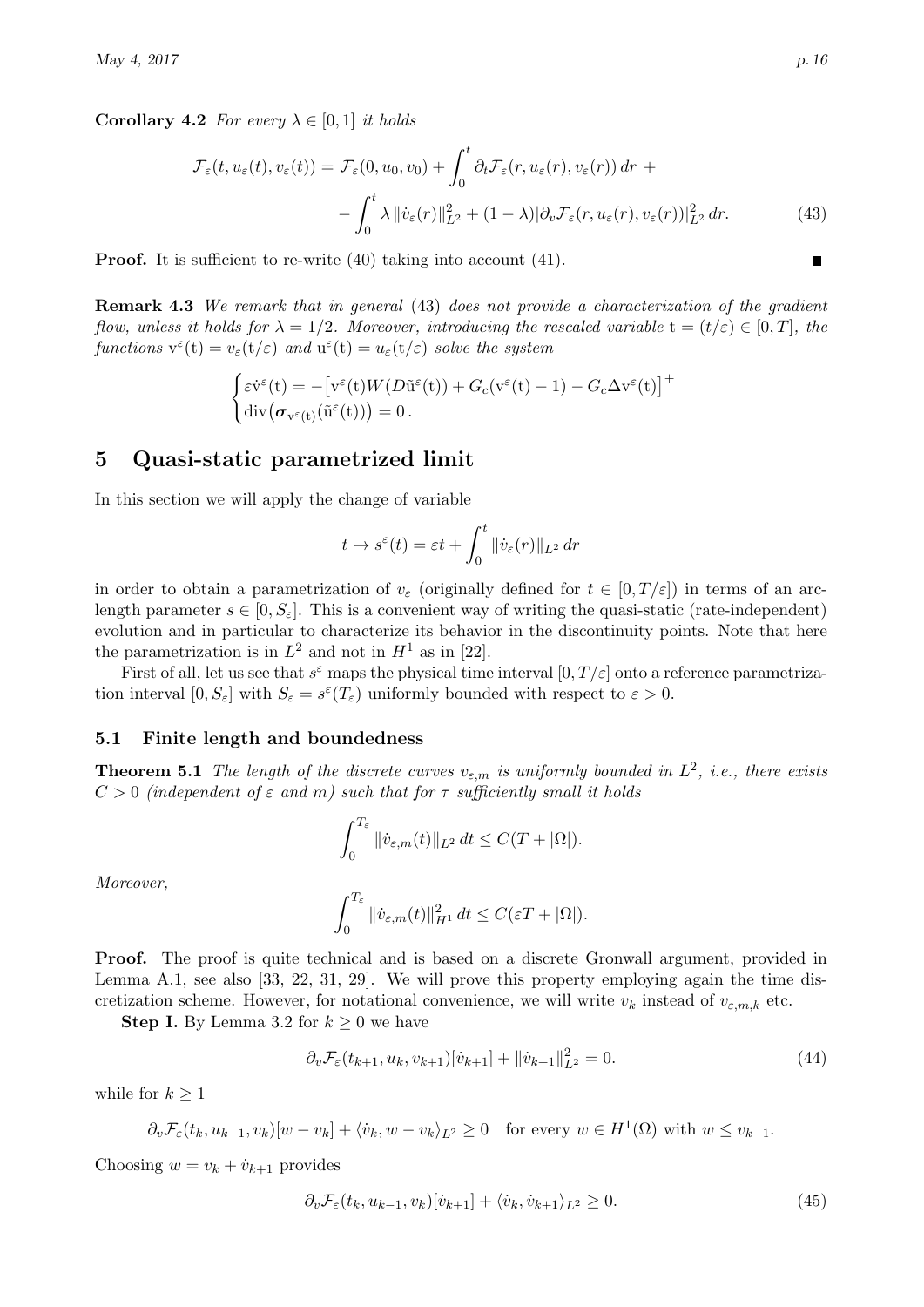For  $k = 0$  we have, by equilibrium,

<span id="page-16-1"></span><span id="page-16-0"></span>
$$
\partial_v \mathcal{F}_{\varepsilon}(0, u_0, v_0)[\dot{v}_1] \ge 0. \tag{46}
$$

Hence, from [\(44\)](#page-15-4) and [\(45\)](#page-15-5) we obtain, for  $k \ge 1$ ,

$$
\partial_v \mathcal{F}_{\varepsilon}(t_k, u_{k-1}, v_k) [\dot{v}_{k+1}] - \partial_v \mathcal{F}_{\varepsilon}(t_{k+1}, u_k, v_{k+1}) [\dot{v}_{k+1}] \geq
$$
\n
$$
\geq \|\dot{v}_{k+1}\|_{L^2}^2 - \langle \dot{v}_k, \dot{v}_{k+1} \rangle_{L^2} \geq \frac{1}{2} \|\dot{v}_{k+1}\|_{L^2}^2 - \frac{1}{2} \|\dot{v}_k\|_{L^2}^2. \tag{47}
$$

For  $k = 0$  from [\(44\)](#page-15-4) and [\(46\)](#page-16-0) we get

$$
\partial_v \mathcal{F}_{\varepsilon}(0, u_0, v_0)[\dot{v}_1] - \partial_v \mathcal{F}_{\varepsilon}(t_1, u_0, v_1)[\dot{v}_1] \ge ||\dot{v}_1||^2_{L^2}.
$$

Setting  $\dot{v}_0 = 0$  we can also write

$$
\partial_v \mathcal{F}_{\varepsilon}(0, u_0, v_0)[\dot{v}_1] - \partial_v \mathcal{F}_{\varepsilon}(t_1, u_0, v_1)[\dot{v}_1] \ge \frac{1}{2} ||\dot{v}_1||_{L^2}^2 - \frac{1}{2} ||\dot{v}_0||_{L^2}^2 \tag{48}
$$

and thus [\(47\)](#page-16-1) actually holds for every  $k \geq 0$ .

For the left hand side of [\(47\)](#page-16-1) we proceed as follows.

$$
\partial_v \mathcal{F}_{\varepsilon}(t_k, u_{k-1}, v_k)[\dot{v}_{k+1}] - \partial_v \mathcal{F}_{\varepsilon}(t_{k+1}, u_k, v_{k+1})[\dot{v}_{k+1}] =
$$
  
=  $\partial_v \mathcal{E}(t_k, u_{k-1}, v_k)[\dot{v}_{k+1}] - \partial_v \mathcal{E}(t_{k+1}, u_k, v_{k+1})[\dot{v}_{k+1}] +$   
+  $\partial_v \mathcal{D}(v_k)[\dot{v}_{k+1}] - \partial_v \mathcal{D}(v_{k+1})[\dot{v}_{k+1}].$ 

For  $\partial_v \mathcal{D}(v_k)[\dot{v}_{k+1}] - \partial_v \mathcal{D}(v_{k+1})[\dot{v}_{k+1}]$  we write

$$
\int_{\Omega} (v_k - 1) \dot{v}_{k+1} + \nabla v_k \cdot \nabla \dot{v}_{k+1} dx - \int_{\Omega} (v_{k+1} - 1) \dot{v}_{k+1} + \nabla v_{k+1} \cdot \nabla \dot{v}_{k+1} dx =
$$
\n
$$
= \int_{\Omega} (v_k - v_{k+1}) \dot{v}_{k+1} + \nabla (v_k - v_{k+1}) \cdot \nabla \dot{v}_{k+1} dx = -\tau ||\dot{v}_{k+1}||_{H^1}^2.
$$
\n(49)

We can estimate  $\partial_v \mathcal{E}(t_k, u_{k-1}, v_k)[\dot{v}_{k+1}] - \partial_v \mathcal{E}(t_{k+1}, u_k, v_{k+1})[\dot{v}_{k+1}]$  by

$$
\int_{\Omega} v_{k} \dot{v}_{k+1} W(Du_{k-1} + Dg_{\varepsilon,k}) dx - \int_{\Omega} v_{k+1} \dot{v}_{k+1} W(Du_{k} + Dg_{\varepsilon,k+1}) dx \le
$$
\n
$$
\leq \int_{\Omega} v_{k} \dot{v}_{k+1} W(Du_{k-1} + Dg_{\varepsilon,k}) dx - \int_{\Omega} v_{k+1} \dot{v}_{k+1} W(Du_{k-1} + Dg_{\varepsilon,k}) dx +
$$
\n
$$
+ \int_{\Omega} v_{k+1} \dot{v}_{k+1} W(Du_{k-1} + Dg_{\varepsilon,k}) dx - \int_{\Omega} v_{k+1} \dot{v}_{k+1} W(Du_{k} + Dg_{\varepsilon,k+1}) dx
$$
\n
$$
\leq \int_{\Omega} (v_{k} - v_{k+1}) \dot{v}_{k+1} W(Du_{k-1} + Dg_{\varepsilon,k}) dx +
$$
\n
$$
+ \int_{\Omega} v_{k+1} \dot{v}_{k+1} (W(Du_{k-1} + Dg_{\varepsilon,k}) - W(Du_{k} + Dg_{\varepsilon,k+1})) dx
$$
\n
$$
\leq \int_{\Omega} v_{k+1} \dot{v}_{k+1} (W(Du_{k-1} + Dg_{\varepsilon,k}) - W(Du_{k} + Dg_{\varepsilon,k+1})) dx,
$$

where last inequality follows from  $(v_k - v_{k+1}) v_{k+1} W(Du_k + Dg_{\varepsilon,k}) \leq 0$ . For  $1/s + 2/p = 1$  we get by Hölder inequality

$$
\int_{\Omega} \dot{v}_{k+1} v_{k+1} \big( W(Du_{k-1} + Dg_{\varepsilon,k}) - W(Du_k + Dg_{\varepsilon,k+1}) \big) dx \le
$$
\n
$$
\leq \| \dot{v}_{k+1} \|_{L^s} \| W(Du_{k-1} + Dg_{\varepsilon,k}) - W(Du_k + Dg_{\varepsilon,k+1}) \|_{L^{p/2}}.
$$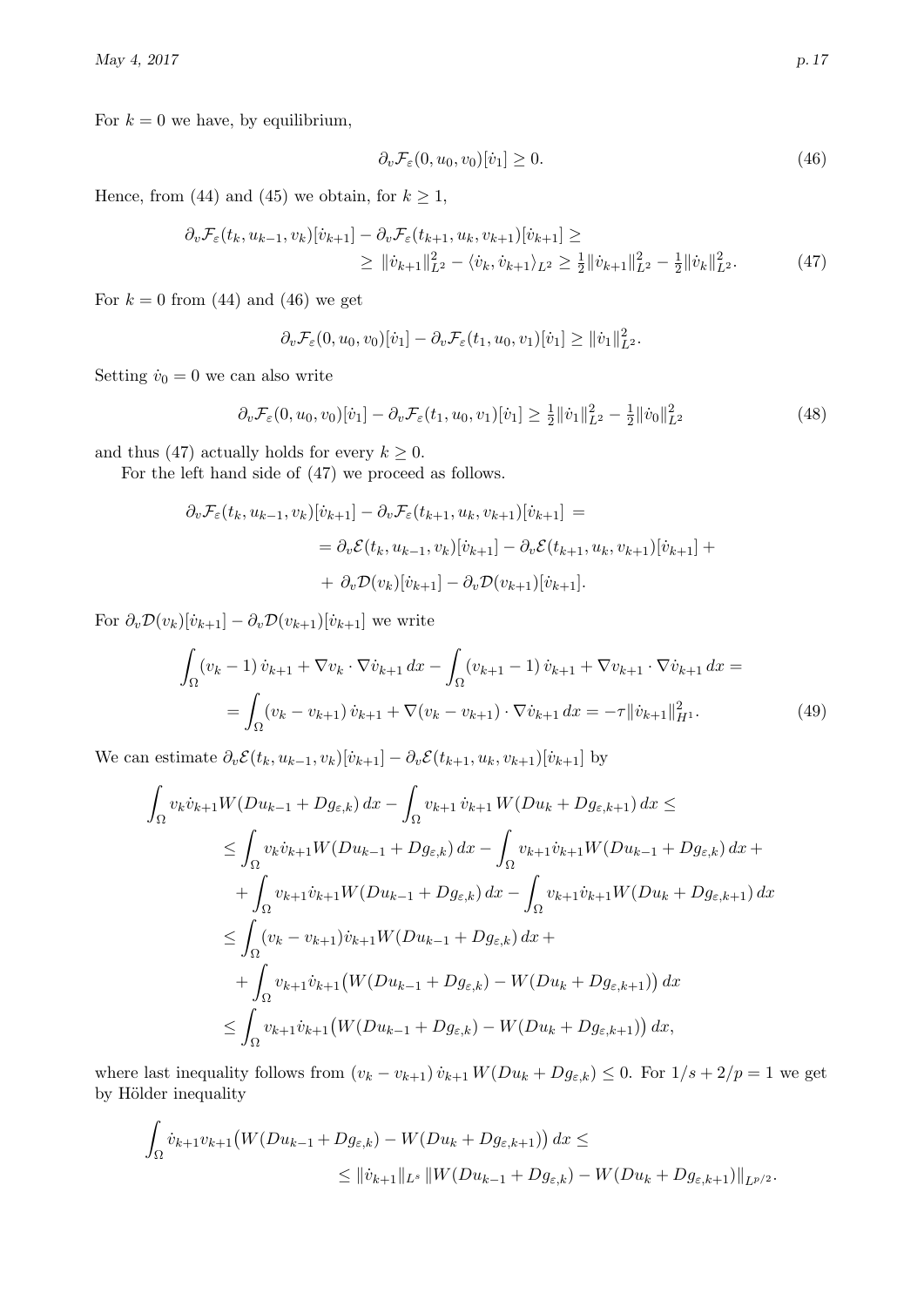Since  $u_k$  is uniformly bounded in  $W^{1,p}(\Omega,\mathbb{R}^2)$  for  $2 < p < \bar{p}$  (by Lemma [A.5\)](#page-28-3) and since  $g \in$  $W^{1,\infty}(0,T;W^{1,\bar{p}}(\Omega,\mathbb{R}^2))$  we get by Lemma [A.5](#page-28-3)

$$
\sup_{k} ||(Du_{k-1} + Dg_{\varepsilon,k}) + (Du_k + Dg_{\varepsilon,k+1})||_{L^p} < +\infty,
$$
  

$$
||(Du_{k-1} + Dg_{\varepsilon,k}) - (Du_k + Dg_{\varepsilon,k+1})||_{L^p} \le
$$
  

$$
\leq C(\varepsilon |t_k - t_{k-1}| + ||v_k - v_{k-1}||_{L^r} + \varepsilon |t_{k+1} - t_k|)
$$
  

$$
\leq C\tau(\varepsilon + ||v_k||_{L^r}),
$$

where  $1/r = 1/p - 1/\bar{p}$ . Thus for  $q = s \vee r$  we have

$$
\int_{\Omega} \dot{v}_{k+1} v_{k+1} \big(W(Du_{k-1} + Dg_{\varepsilon,k}) - W(Du_k + Dg_{\varepsilon,k+1})\big) dx \leq C\tau \|\dot{v}_{k+1}\|_{L^q} (\varepsilon + \|\dot{v}_k\|_{L^q}).
$$

In conclusion, for  $k \geq 0$  we have

<span id="page-17-2"></span>
$$
\frac{1}{2} \|\dot{v}_{k+1}\|_{L^2}^2 - \frac{1}{2} \|\dot{v}_k\|_{L^2}^2 \le -\tau G_c \|\dot{v}_{k+1}\|_{H^1}^2 + C\tau \|\dot{v}_{k+1}\|_{L^q} (\varepsilon + \|\dot{v}_k\|_{L^q}). \tag{50}
$$

**Step II.** By Young's inequality, for  $0 < \mu \ll 1$  and  $C_{\mu} > 1$ 

$$
\| \dot{v}_{k+1} \|_{L^q} (\varepsilon + \| \dot{v}_k \|_{L^q}) \le \varepsilon \| \dot{v}_{k+1} \|_{L^q} + C_\mu \| \dot{v}_{k+1} \|_{L^q}^2 + \mu \| \dot{v}_k \|_{L^q}^2 \le C'_\mu (\varepsilon^2 + \| \dot{v}_{k+1} \|_{L^q}^2) + \mu \| \dot{v}_k \|_{L^q}^2
$$
  

$$
\le C'_\mu (\varepsilon^2 + \| \dot{v}_{k+1} \|_{L^q}^2) + C_\mu \| \dot{v}_k \|_{H^1}^2.
$$
 (51)

Write  $1/q = \alpha + (1 - \alpha)/\bar{q}$  for  $\alpha \in (0, 1)$  and  $q < \bar{q} < +\infty$ . Then, by interpolation and Young's inequality, with  $p = 1/\alpha$ , for  $0 < \lambda \ll 1$  we have

<span id="page-17-1"></span><span id="page-17-0"></span>
$$
\begin{split} \|\dot{v}_{k+1}\|_{L^{q}}^{2} &\leq \|\dot{v}_{k+1}\|_{L^{1}}^{2\alpha} \|\dot{v}_{k+1}\|_{L^{\bar{q}}}^{2(1-\alpha)} \leq C_{\lambda} \|\dot{v}_{k+1}\|_{L^{1}}^{2} + \lambda \|\dot{v}_{k+1}\|_{L^{\bar{q}}}^{2} \\ &\leq C_{\lambda}' \|\dot{v}_{k+1}\|_{L^{1}} \|\dot{v}_{k+1}\|_{L^{2}} + C\lambda \|\dot{v}_{k+1}\|_{H^{1}}^{2} . \end{split} \tag{52}
$$

Hence, upon choosing  $\mu$  and  $\lambda$  sufficiently small, respectively in [\(51\)](#page-17-0) and in [\(52\)](#page-17-1), we infer that for every  $0 < \delta \ll 1$  there exists  $C_{\delta}$  such that

<span id="page-17-3"></span>
$$
C\|\dot{v}_{k+1}\|_{L^q}(\varepsilon+\|\dot{v}_k\|_{L^q}) \leq C_\delta(\varepsilon^2+\|\dot{v}_{k+1}\|_{L^1}\|\dot{v}_{k+1}\|_{L^2}) + \delta\|\dot{v}_{k+1}\|_{H^1}^2 + \delta\|\dot{v}_k\|_{H^1}^2. \tag{53}
$$

Joining [\(50\)](#page-17-2) and [\(53\)](#page-17-3) yields the estimate

$$
\frac{1}{2} \|\dot{v}_{k+1}\|_{L^2}^2 - \frac{1}{2} \|\dot{v}_k\|_{L^2}^2 \leq -\tau G_c \|\dot{v}_{k+1}\|_{H^1}^2 + \tau \delta \|\dot{v}_{k+1}\|_{H^1}^2 + \tau \delta \|\dot{v}_k\|_{H^1}^2 + \tau C_\delta \|\dot{v}_{k+1}\|_{L^1} \|\dot{v}_{k+1}\|_{L^2} + \tau C_\delta \varepsilon^2.
$$
\n(54)

Step III. In order to apply the discrete Gronwall Lemma [A.1](#page-25-2) we need to re-write [\(54\)](#page-17-4). First,

$$
\frac{1}{2} \|\dot{v}_{k+1}\|_{L^2}^2 - \frac{1}{2} \|\dot{v}_k\|_{L^2}^2 \leq -\tau (G_c - 2\delta) \|\dot{v}_{k+1}\|_{H^1}^2 - \delta \tau \|\dot{v}_{k+1}\|_{H^1}^2 + \delta \tau \|\dot{v}_k\|_{H^1}^2 + \tau C_\delta \|\dot{v}_{k+1}\|_{L^1} \|\dot{v}_{k+1}\|_{L^2} + \tau C_\delta \varepsilon^2.
$$

Hence,

$$
\begin{aligned} \left(\frac{1}{2} \|\dot{v}_{k+1}\|_{L^2}^2 + \delta \tau \|\dot{v}_{k+1}\|_{H^1}^2\right) - \left(\frac{1}{2} \|\dot{v}_k\|_{L^2}^2 + \delta \tau \|\dot{v}_k\|_{H^1}^2\right) \leq \\ &- \tau (G_c - 2\delta) \|\dot{v}_{k+1}\|_{H^1}^2 + \tau C_\delta \|\dot{v}_{k+1}\|_{L^1} \|\dot{v}_{k+1}\|_{L^2} + \tau C_\delta \varepsilon^2. \end{aligned}
$$

For  $\tau, \delta \ll 1$  and  $\gamma > 0$  we can write

<span id="page-17-5"></span><span id="page-17-4"></span>
$$
\gamma \left( \frac{1}{2} ||\dot{v}_{k+1}||_{L^2}^2 + \delta \tau ||\dot{v}_{k+1}||_{H^1}^2 \right) \le (G_c - 2\delta) ||\dot{v}_{k+1}||_{H^1}^2.
$$

Therefore, we get

$$
\begin{split}\n\left(\frac{1}{2} \|\dot{v}_{k+1}\|_{L^{2}}^{2} + \delta \tau \|\dot{v}_{k+1}\|_{H^{1}}^{2}\right) - \left(\frac{1}{2} \|\dot{v}_{k}\|_{L^{2}}^{2} + \delta \tau \|\dot{v}_{k}\|_{H^{1}}^{2}\right) &\leq \\
&\leq -\gamma \tau \left(\frac{1}{2} \|\dot{v}_{k+1}\|_{L^{2}}^{2} + \delta \tau \|\dot{v}_{k+1}\|_{H^{1}}^{2}\right) + \\
&\quad + C_{\delta}^{\prime} \tau \|\dot{v}_{k+1}\|_{L^{1}} \left(\frac{1}{2} \|\dot{v}_{k+1}\|_{L^{2}}^{2} + \delta \tau \|\dot{v}_{k+1}\|_{H^{1}}^{2}\right)^{1/2} + C_{\delta} \tau \varepsilon^{2}.\n\end{split} \tag{55}
$$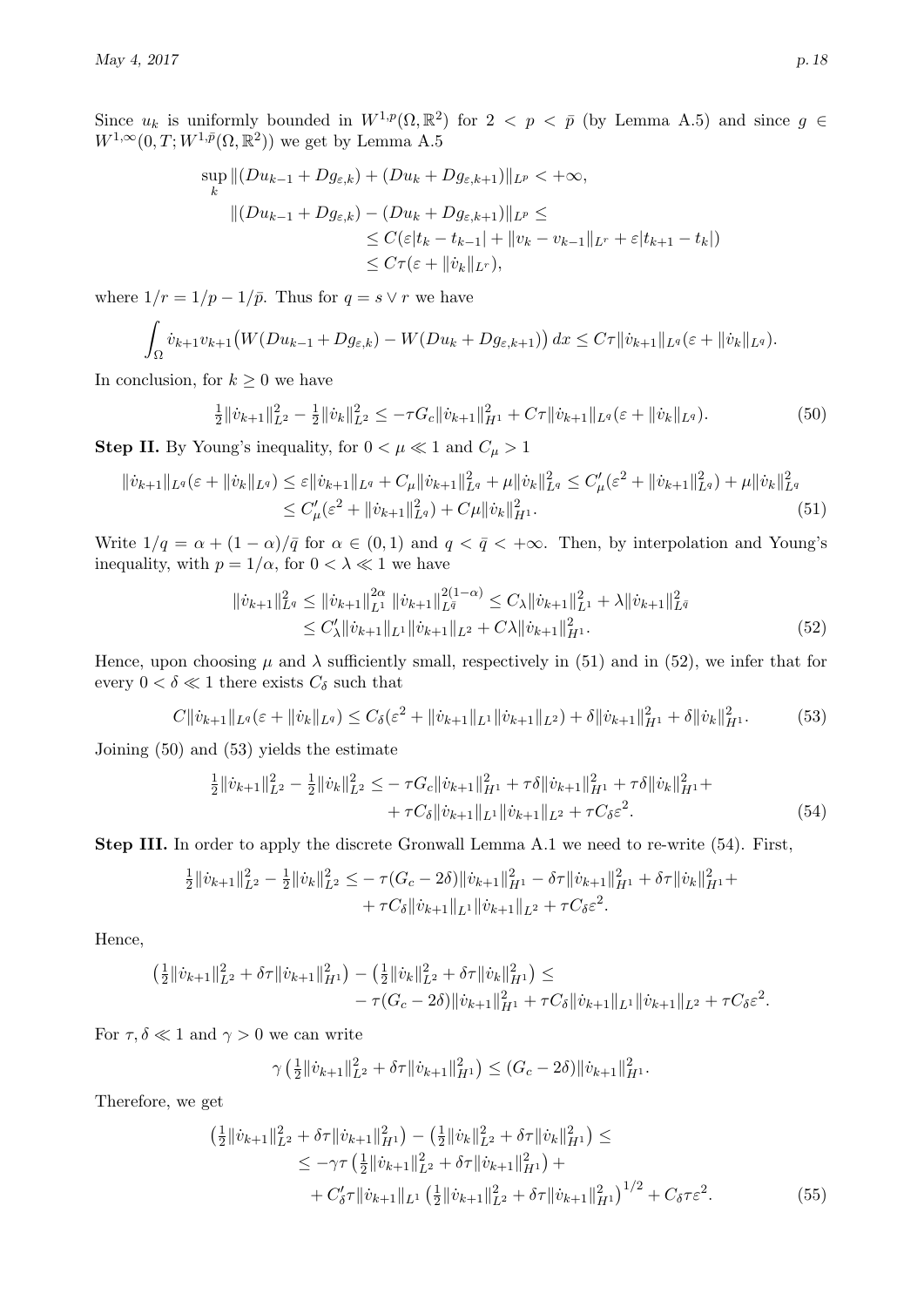Define

$$
a_k = \left(\frac{1}{2} \|\dot{v}_k\|_{L^2}^2 + \delta \tau \|\dot{v}_k\|_{H^1}^2\right)^{1/2}, \qquad b_k = C'_\delta \|\dot{v}_k\|_{L^1}, \qquad c_k^2 = C_\delta \varepsilon^2.
$$

Hence [\(55\)](#page-17-5) reads: for every  $0 \le k \le m-1$ 

$$
a_{k+1}^2 - a_k^2 \le -\tau \gamma a_{k+1}^2 + \tau a_{k+1} b_{k+1} + \tau c_{k+1}^2.
$$

Then, for  $0 < \beta < \gamma/2$  by Lemma [A.1](#page-25-2) we get

$$
a_k \leq \left(\sum_{i=0}^k \tau e^{-2\beta(t_k - t_i)} c_i^2\right)^{1/2} + \sum_{i=0}^k \tau e^{-\beta(t_k - t_i)} b_i.
$$

Remembering the definition of  $a_k$ ,  $b_k$  and  $c_k$ , the previous estimate gives

$$
\frac{1}{2} \|\dot{v}_k\|_{L^2} \leq \left(\frac{1}{2} \|\dot{v}_k\|_{L^2}^2 + \delta \tau \|\dot{v}_k\|_{H^1}^2\right)^{1/2} \n\leq C \left(\sum_{i=0}^k e^{-2\beta(t_k - t_i)} \tau \varepsilon^2\right)^{1/2} + C \sum_{i=0}^k \tau e^{-\beta(t_k - t_i)} \|\dot{v}_i\|_{L^1} \n\leq C \varepsilon \left(\int_0^{t_k} e^{-2\beta(t_k - r)} dr\right)^{1/2} + C \int_0^{t_k} e^{-\beta(t_k - r)} \|\dot{v}_{\varepsilon,m}(r)\|_{L^1} dr \n\leq C \varepsilon / 2\beta + C \int_0^{t_k} \|\dot{v}_{\varepsilon,m}(r)\|_{L^1} dr \leq C'(\varepsilon + |\Omega|),
$$
\n(56)

where the last inequality follows from monotonicity (in time) and boundedness of  $v_{\varepsilon,m}$ . Hence  $v_{\varepsilon,m}$ is bounded in  $W^{1,\infty}(0,T_\varepsilon;L^2)$ . Moreover,

$$
\int_0^{T_\varepsilon} \|\dot{v}_{\varepsilon,m}(t)\| dt \leq \sum_{k=0}^m \tau \|\dot{v}_k\|_{L^2} \leq C\varepsilon T_\varepsilon + C \sum_{k=0}^m \tau \int_0^{t_k} e^{-\beta(t_k - r)} \|\dot{v}_{\varepsilon,m}(r)\|_{L^1} dr.
$$

Then, for  $t \in [t_k, t_{k+1}]$  we can write

$$
\int_0^{t_k} e^{-\beta(t_k - r)} \| \dot{v}_{\varepsilon,m}(r) \|_{L^1} \, dr \le \int_0^t e^{-\beta(t - \tau - r)} \| \dot{v}_{\varepsilon,m}(r) \|_{L^1} \, dr
$$

and thus

$$
\sum_{k=0}^{K} \tau \int_{0}^{t_k} e^{-\beta(t_k - r)} \|\dot{v}_{\varepsilon,m}(r)\|_{L^1} dr \leq \int_{0}^{T/\varepsilon} \int_{0}^{t} e^{-\beta(t - \tau - r)} \|\dot{v}_{\varepsilon,m}(r)\|_{L^1} dr dt
$$
  

$$
\leq e^{\beta \tau} \int_{0}^{T/\varepsilon} \|\dot{v}_{\varepsilon,m}(r)\|_{L^1} \int_{r}^{T/\varepsilon} e^{-\beta(t - r)} dt dr
$$
  

$$
\leq C \int_{0}^{T/\varepsilon} \|\dot{v}_{\varepsilon,m}(r)\|_{L^1} dr = C|\Omega|.
$$

Step IV. Let us go back to  $(54)$ , i.e.

$$
\frac{1}{2} ||\dot{v}_{k+1}||_{L^2}^2 - \frac{1}{2} ||\dot{v}_k||_{L^2}^2 \le
$$
  
 
$$
\leq -\tau (G_c - \delta) ||\dot{v}_{k+1}||_{H^1}^2 + \tau \delta ||\dot{v}_k||_{H^1}^2 + \tau C_\delta ||\dot{v}_{k+1}||_{L^1} ||\dot{v}_{k+1}||_{L^2} + \tau C_\delta \varepsilon^2.
$$

Let  $0 < C = G_c - \delta$  for  $0 < \delta \ll 1$ ; being  $||\dot{v}_k||_{L^2}$  uniformly bounded (by the previous step) the above estimate can be written as

$$
\tau C \|\dot{v}_{k+1}\|_{H^1}^2 \leq \left(\frac{1}{2}\|\dot{v}_k\|_{L^2}^2 - \frac{1}{2}\|\dot{v}_{k+1}\|_{L^2}^2\right) + \tau \delta \|\dot{v}_k\|_{H^1}^2 + \tau C'_{\delta}(\varepsilon^2 t + \|\dot{v}_{k+1}\|_{L^1}).
$$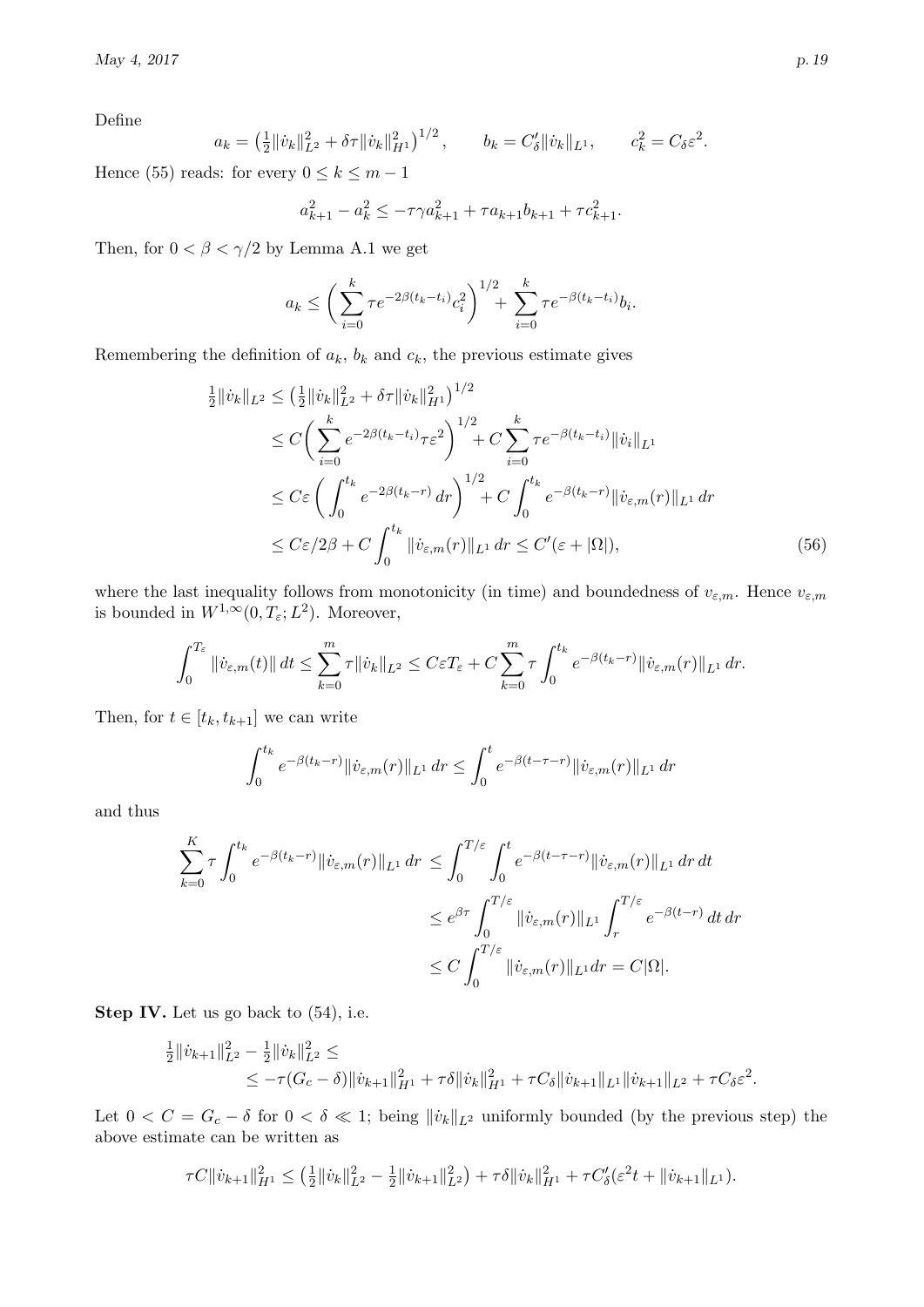Taking the sum for  $k = 0, ..., m - 1$  and remembering that  $v_{\varepsilon,m}$  is piecewise affine we get

$$
C \int_0^{T_{\varepsilon}} \|\dot{v}_{\varepsilon,m}\|_{H^1}^2 dt = C \sum_{k=0}^{m-1} \tau \|\dot{v}_{k+1}\|_{H^1}^2 \le \sum_{k=0}^{m-1} \left(\frac{1}{2} \|\dot{v}_k\|_{L^2}^2 - \frac{1}{2} \|\dot{v}_{k+1}\|_{L^2}^2\right) + \int_0^{m-1} \tau \|\dot{v}_k\|_{H^1}^2 + C'_\delta \sum_{k=0}^{m-1} \tau (\varepsilon^2 + \|\dot{v}_{k+1}\|_{L^1})
$$
  

$$
\le \frac{1}{2} \|\dot{v}_0\|_{L^2}^2 + \delta \int_0^{T_{\varepsilon}} \|\dot{v}_{\varepsilon,m}\|_{H^1}^2 dt + C'_\delta \int_0^{T_{\varepsilon}} \varepsilon^2 + \|\dot{v}_{\varepsilon,m}\|_{L^1} dt
$$
  

$$
\le \delta \int_0^{T_{\varepsilon}} \|\dot{v}_{\varepsilon,m}\|_{H^1}^2 dt + C_\delta(\varepsilon T_{\varepsilon} + |\Omega|).
$$
 (57)

Choosing  $0 < \delta < C$  it follows that  $v_{\varepsilon,m}$  is bounded in  $H^1(0, T_\varepsilon; H^1)$ .

Passing to the limit for  $\tau_m \to 0$  in the previous Theorem we get the following result.

<span id="page-19-4"></span>**Corollary 5.2** The limit evolution  $v_{\varepsilon}$  (provided by Theorem [4.1\)](#page-14-3) satisfies

$$
\int_0^{T_\varepsilon} \|\dot{v}_\varepsilon(t)\|_{L^2} + \|\dot{v}_\varepsilon(t)\|_{H^1}^2 dt \leq C(T + |\Omega|).
$$

In particular  $S_{\varepsilon} = s^{\varepsilon}(T/\varepsilon)$  is uniformly bounded.

## <span id="page-19-0"></span>5.2 Rescaled parametrized gradient flows

Let us go back to our parametrization

<span id="page-19-1"></span>
$$
t \mapsto s^{\varepsilon}(t) = \varepsilon t + \int_0^t \|\dot{v}_{\varepsilon}(r)\|_{L^2} dr \tag{58}
$$

from  $[0, T_{\varepsilon}]$  onto  $[0, S_{\varepsilon}]$ . The map  $t \mapsto s^{\varepsilon}(t)$  is absolutely continuous and strictly monotone. We denote by  $t^{\varepsilon}(s)$  be its inverse; moreover we denote

<span id="page-19-2"></span>
$$
t_{\varepsilon}(s) = \varepsilon t^{\varepsilon}(s), \qquad z_{\varepsilon}(s) = v_{\varepsilon} \circ t^{\varepsilon}(s), \qquad w_{\varepsilon}(s) = u_{\varepsilon} \circ t^{\varepsilon}(s). \tag{59}
$$

<span id="page-19-3"></span>Accordingly, let  $w_0 = u_0$  and  $z_0 = v_0$ .

**Lemma 5.3** The functions  $s \mapsto t_{\varepsilon}(s)$  and  $s \mapsto z_{\varepsilon}(s)$  are Lipschitz continuous in  $[0, S_{\varepsilon}]$ , more precisely for a.e.  $s \in [0, S_{\varepsilon}]$  it holds

$$
t'_{\varepsilon}(s) + ||z'_{\varepsilon}(s)||_{L^2} = 1,
$$
  $t'_{\varepsilon}(s) = \frac{\varepsilon}{\varepsilon + |\partial_v^{\top} \mathcal{F}(t_{\varepsilon}(s), w_{\varepsilon}(s), z_{\varepsilon}(s))|_{L^2}}.$ 

Note that  $t_{\varepsilon}$  is onto  $[0, T]$ .

**Proof.** As  $t \mapsto s^{\varepsilon}(t)$  is absolutely continuous with  $\dot{s}^{\varepsilon}(t) \geq \varepsilon$  a.e. in  $[0, T_{\varepsilon}]$  the inverse function  $s \mapsto t^{\varepsilon}(s)$  turns out to be Lipschitz continuous with  $(t^{\varepsilon})'(s) = 1/\dot{s}^{\varepsilon}(t^{\varepsilon}(s))$  a.e. in  $[0, S_{\varepsilon}]$ . Hence, by [\(58\)](#page-19-1) and [\(59\)](#page-19-2)

$$
1=\dot{s}^{\varepsilon}(t^{\varepsilon}(s))\left(t^{\varepsilon}\right)'(s)=(\varepsilon+\|\dot{v}_{\varepsilon}(t^{\varepsilon}(s))\|_{L^{2}})\left(t^{\varepsilon}\right)'(s)=t'_{\varepsilon}(s)+\|z'_{\varepsilon}(s)\|_{L^{2}}.
$$

Moreover, by [\(27\)](#page-8-3) for a.e.  $t \in [0, T_{\varepsilon}]$  we have

$$
\|\dot{v}_{\varepsilon}(t)\|_{L^2}=|\partial^-_v\mathcal{F}_{\varepsilon}(t,u_{\varepsilon}(t),v_{\varepsilon}(t))|_{L^2}=|\partial^-_v\mathcal{F}(\varepsilon t,u_{\varepsilon}(t),v_{\varepsilon}(t))|_{L^2}.
$$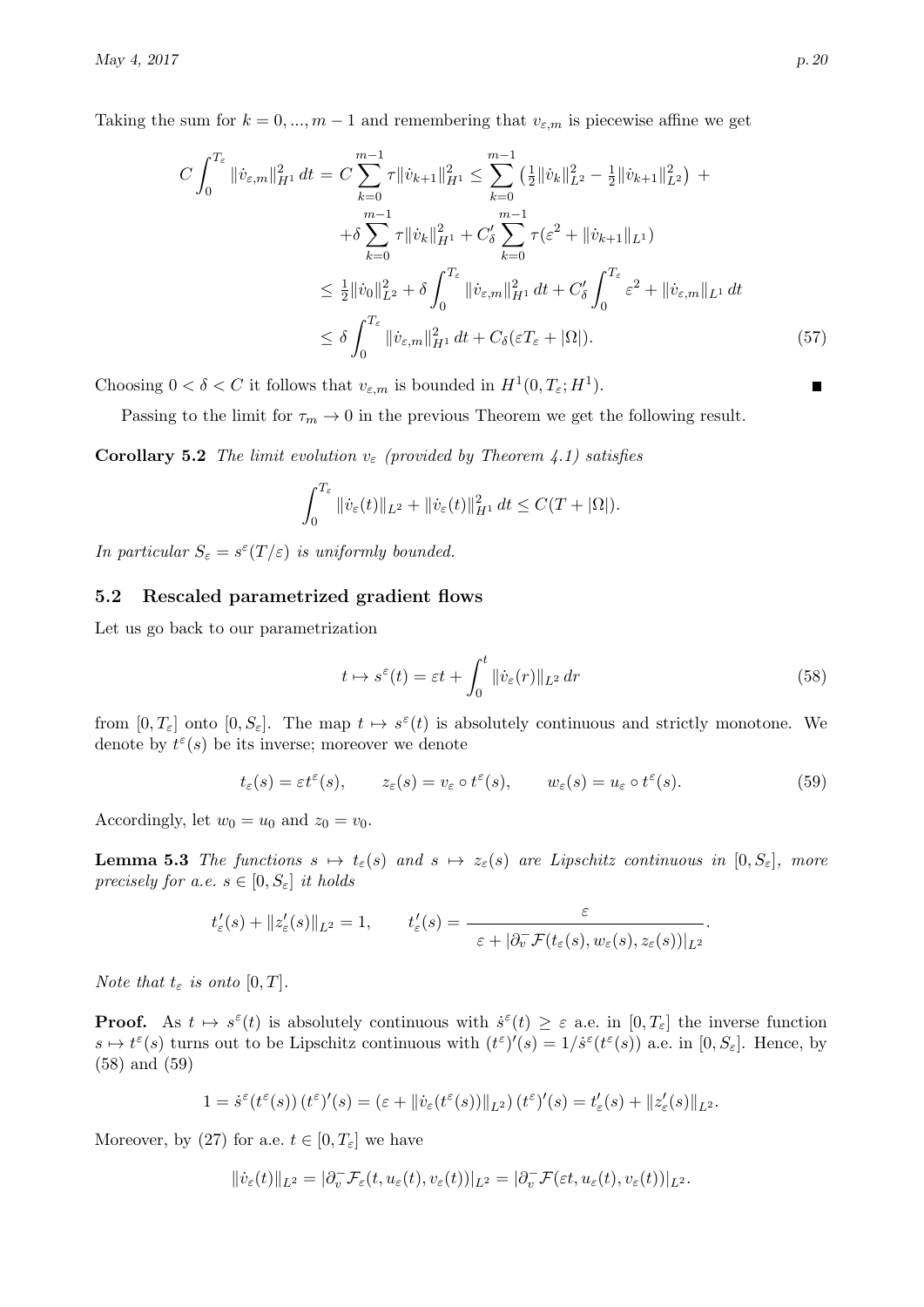Thus

$$
\|\dot{v}_{\varepsilon}(t^{\varepsilon}(s))\|_{L^{2}}=\t|\partial_{v}^{-} \mathcal{F}(\varepsilon t^{\varepsilon}(s),u_{\varepsilon}\circ t^{\varepsilon}(s),v_{\varepsilon}\circ t^{\varepsilon}(s))|_{L^{2}}=\t|\partial_{z}^{-} \mathcal{F}(t_{\varepsilon}(s),w_{\varepsilon}(s),z_{\varepsilon}(s))|_{L^{2}}.
$$

Since sets of measure zero are mapped to sets of measure zero, both by  $s \mapsto t^{\varepsilon}(s)$  and by  $t \mapsto s^{\varepsilon}(t)$ , for a.e.  $s \in [0, S_{\varepsilon}]$  we have

$$
t'_{\varepsilon}(s) = \frac{\varepsilon}{\dot{s}^{\varepsilon}(t^{\varepsilon}(s))} = \frac{\varepsilon}{\varepsilon + \|v_{\varepsilon}(t^{\varepsilon}(s))\|_{L^{2}}} = \frac{\varepsilon}{\varepsilon + |\partial_{v} \mathcal{F}(t_{\varepsilon}(s), w_{\varepsilon}(s), z_{\varepsilon}(s))|_{L^{2}}}.
$$
\n(60)

Since  $t_{\varepsilon}$  is the rescaled inverse of  $s^{\varepsilon}$  it is surjective, taking values in  $[0, T]$ .

**Lemma 5.4** For  $\varepsilon > 0$ , the rescaled parametrized evolutions  $(t_{\varepsilon}, z_{\varepsilon})$  are (uniformly) bounded in  $W^{1,\infty}(0, S_{\varepsilon}; [0,T] \times L^2)$  and in  $L^{\infty}(0, S_{\varepsilon}; [0,T] \times V)$  with  $t_{\varepsilon}' \geq 0, z_{\varepsilon}' \leq 0$  and  $t_{\varepsilon}' + ||z_{\varepsilon}'||_{L^2} \leq 1$ . Further, for every  $s \in [0, S_{\varepsilon}]$  and every  $\lambda \in [0, 1]$  the following energy balance holds:

$$
\mathcal{F}(t_{\varepsilon}(s), w_{\varepsilon}(s), z_{\varepsilon}(s)) = \mathcal{F}(0, w_{0}, z_{0}) + \int_{0}^{s} \partial_{t} \mathcal{F}(t_{\varepsilon}(r), w_{\varepsilon}(r), z_{\varepsilon}(r)) t'_{\varepsilon}(r) dr + - \int_{0}^{s} \lambda \Psi_{\varepsilon}(\|z'_{\varepsilon}(r)\|_{L^{2}}) + (1 - \lambda) \Phi_{\varepsilon}(\partial_{z} \mathcal{F}(t_{\varepsilon}(r), w_{\varepsilon}(r), z_{\varepsilon}(r))|_{L^{2}}) dr, \qquad (61)
$$

where

<span id="page-20-1"></span>
$$
\Psi_{\varepsilon}(\xi) = \begin{cases} \varepsilon \xi^2/(1-\xi) & 0 \leq \xi < 1 \\ +\infty & \xi \geq 1, \end{cases} \qquad \Phi_{\varepsilon}(\xi) = \xi^2/(\varepsilon + \xi).
$$

We consider both  $\Psi_{\varepsilon}$  and  $\Phi_{\varepsilon}$  to be defined in  $[0, +\infty)$ . Clearly,  $w_{\varepsilon}(s) \in \operatorname{argmin} \{\mathcal{E}(t_{\varepsilon}(s), w, z_{\varepsilon}(s))\}$ :  $w \in \mathcal{U}$ 

**Proof.** By Corollary [4.2](#page-14-4) we known that for every  $\bar{t} \in [0, T_{\varepsilon}]$  it holds

$$
\mathcal{F}_{\varepsilon}(\bar{t}, u_{\varepsilon}(\bar{t}), v_{\varepsilon}(\bar{t})) = \mathcal{F}_{\varepsilon}(0, u_0, v_0) + \int_0^{\bar{t}} \partial_t \mathcal{F}_{\varepsilon}(t, u_{\varepsilon}(t), v_{\varepsilon}(t)) dt + - \int_0^{\bar{t}} \lambda \| \dot{v}_{\varepsilon}(t) \|_{L^2}^2 + (1 - \lambda) |\partial_v^{\top} \mathcal{F}_{\varepsilon}(t, u_{\varepsilon}(t), v_{\varepsilon}(t))|_{L^2}^2 dt.
$$

Remember that  $\mathcal{F}_{\varepsilon}(t, u, v) = \mathcal{F}(\varepsilon t, u, v)$  and thus

$$
\partial_t \mathcal{F}_{\varepsilon}(t, u, v) = \varepsilon \, \partial_t \mathcal{F}(\varepsilon t, u, v), \qquad \partial_v \mathcal{F}_{\varepsilon}(t, u, v) = \partial_v \mathcal{F}(\varepsilon t, u, v).
$$

Hence, by the change of variable  $t = t^{\epsilon}(s) = t_{\epsilon}(s)/\epsilon$ , the energy balance in parametrized form reads: for a.e.  $\bar{s} \in [0, S_{\varepsilon}]$  it holds

$$
\mathcal{F}(t_{\varepsilon}(\bar{s}), w_{\varepsilon}(\bar{s}), z_{\varepsilon}(\bar{s})) = \mathcal{F}(0, w_{0}, z_{0}) + \int_{0}^{\bar{s}} \partial_{t} \mathcal{F}(t_{\varepsilon}(s), w_{\varepsilon}(s), z_{\varepsilon}(s)) t'_{\varepsilon}(s) ds + - \int_{0}^{s} \left[ \lambda \left\| \dot{v}_{\varepsilon}(t^{\varepsilon}(s)) \right\|_{L^{2}}^{2} + (1 - \lambda) \left\| \partial_{v}^{-} \mathcal{F}(t_{\varepsilon}(s), w_{\varepsilon}(s), z_{\varepsilon}(s)) \right\|_{L^{2}}^{2} \right] (t^{\varepsilon})'(s) ds.
$$

Since  $\|\dot{v}_{\varepsilon}(t^{\varepsilon}(r))\|_{L^{2}}(t^{\varepsilon})'(r) = \|z'_{\varepsilon}(r)\|_{L^{2}}$  and  $(t^{\varepsilon})'(r) = t'_{\varepsilon}(r)/\varepsilon$  it follows by Lemma [5.3](#page-19-3) that

$$
\|\dot{v}_{\varepsilon}(t_{\varepsilon}(r))\|_{L^{2}}^{2}(t^{\varepsilon})'(r)=\varepsilon\|z'_{\varepsilon}(r)\|_{L^{2}}^{2}/t'_{\varepsilon}(r)=\varepsilon\|z'_{\varepsilon}(r)\|_{L^{2}}^{2}/(1-\|z'_{\varepsilon}(r)\|_{L^{2}})=\Psi_{\varepsilon}(\|z'_{\varepsilon}(r)\|_{L^{2}}).
$$

Again by Lemma [5.3,](#page-19-3)  $(t^{\varepsilon})'(r) = 1/(\varepsilon + |\partial_z^-\mathcal{F}(t_{\varepsilon}(r), w_{\varepsilon}(r), z_{\varepsilon}(r))|_{L^2})$ .

<span id="page-20-0"></span>Since  $S_{\varepsilon}$  is uniformly bounded, by Corollary [5.2,](#page-19-4) we have  $S = \liminf_{\varepsilon} S_{\varepsilon} < +\infty$ . For compactness, it will be convenient to consider parametrized evolutions  $t_{\varepsilon}$  and  $z_{\varepsilon}$  to be defined in [0, S] with a constant extension in  $(S_{\varepsilon}, S]$  (clearly only in the case  $S_{\varepsilon} < S$ ). In this way all the (possibly extended) evolutions enjoy the compactness properties of the previous Lemma in the parametrization interval  $[0, S]$ . Note however that, with this simple extension, the energy balance is not true, in general, for  $s \in (S_{\varepsilon}, S]$ . Note that, independently of  $\varepsilon > 0$ , we have  $t_{\varepsilon}(0) = 0$  and  $t_{\varepsilon}(S) = T$ . Using Lemma [5.3](#page-19-3) and Lemma [A.5](#page-28-3) it is now immediate to prove the following compactness property.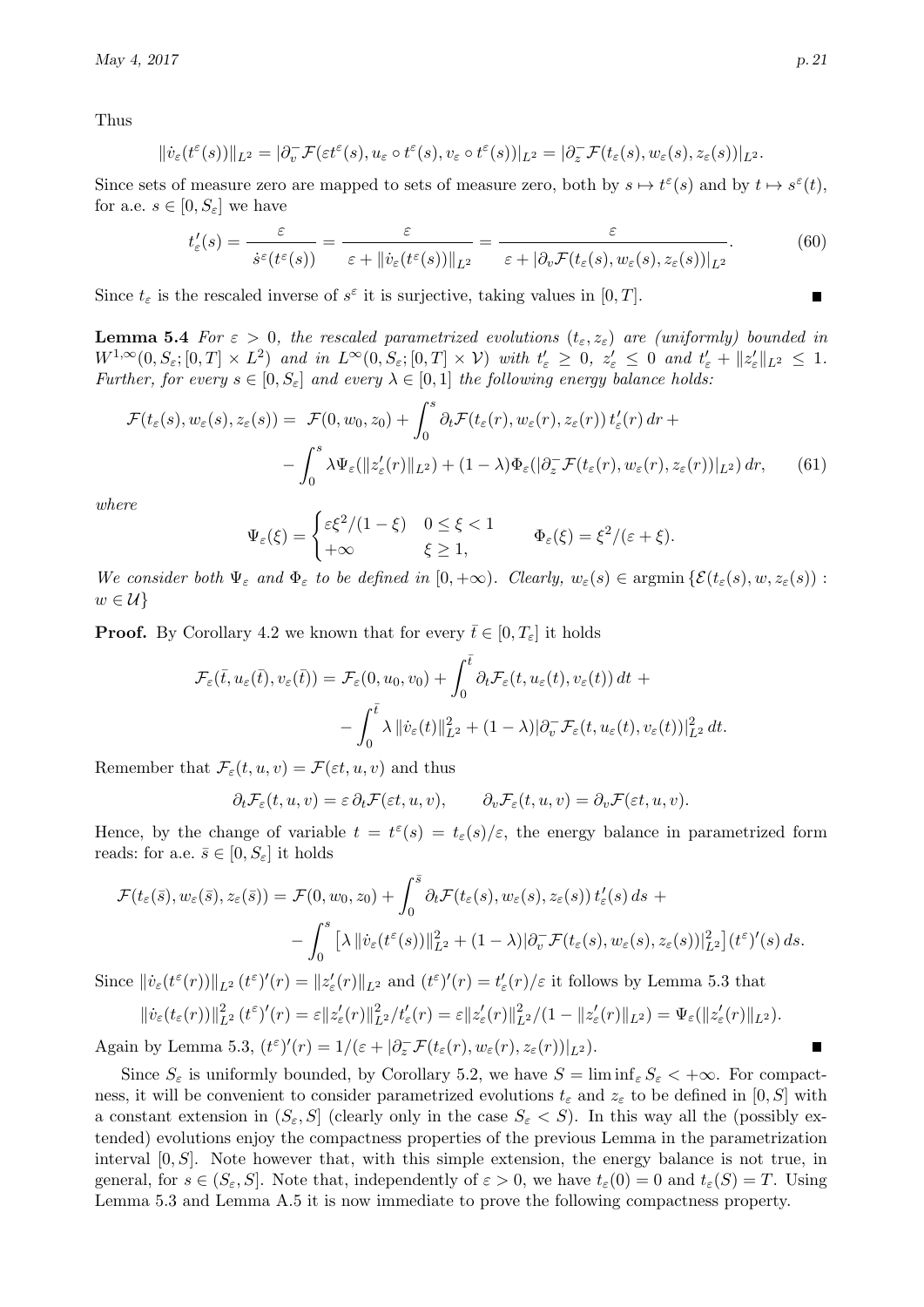**Corollary 5.5** For  $\varepsilon_n \to 0$  there exists a subsequence (not relabeled) such that

<span id="page-21-6"></span>
$$
(t_{\varepsilon_n}, z_{\varepsilon_n}) \stackrel{*}{\rightharpoonup} (t, z) \text{ in } W^{1,\infty}(0, S; [0, T] \times L^2).
$$

For a.e.  $s \in [0, S]$  we have  $z_{\varepsilon_n}(s) \to z(s)$  in  $H^1$  and thus  $w_{\varepsilon_n}(s) \to w(s)$  in  $W^{1,p}$  (for  $p > 2$ ) where  $w(s) \in \text{argmin} \left\{ \mathcal{E}(t(s), w, z(s)) : w \in \mathcal{U} \right\}$ . Finally,  $t(0) = 0$  and  $t(S) = T$  and thus t maps  $[0, S]$ onto  $[0, T]$ .

#### <span id="page-21-0"></span>5.3 Quasi-static parametrized BV -limit

<span id="page-21-4"></span>**Theorem 5.6** Every limit evolution obtained by Corollary [5.5](#page-20-0) satisfies  $z' \leq 0$ ,  $t' \geq 0$  and  $t' +$  $||z'||_{L^2} \leq 1$ ,  $t(0) = 0$  and  $t(S) = T$ . Moreover, for every  $s \in [0, S)$  we have  $w(s) \in \mathop{\rm argmin}\left\{ \mathcal{E}(t(s), w, z(s)) :$  $w \in \mathcal{U}$  and the following energy balance

$$
\mathcal{F}(t(s), w(s), z(s)) = \mathcal{F}(0, w_0, z_0) + \int_0^s \partial_t \mathcal{F}(t(r), w(r), z(r)) t'(r) dr + - \int_0^s |\partial_z \mathcal{F}(t(r), w(r), z(r))|_{L^2} dr.
$$
\n(62)

Any such limit will be called a parametrized BV -evolution.

**Proof. Part I.** The proof follows closely that of [\[32,](#page-30-10) Theorem 4.4]. If  $s < S$  then  $s \in [0, S_{\varepsilon_n})$  for  $\varepsilon_n \ll 1$ ; thus [\(61\)](#page-20-1), with  $\lambda = 0$ , provides

$$
\mathcal{F}(t_{\varepsilon_n}(s), w_{\varepsilon_n}(s), z_{\varepsilon_n}(s)) = \mathcal{F}(0, w_0, z_0) + \int_0^s \partial_t \mathcal{F}(t_{\varepsilon_n}(r), w_{\varepsilon_n}(r), z_{\varepsilon_n}(t)) t'_{\varepsilon_n}(r) dr + - \int_0^s \Phi_{\varepsilon_n}(|\partial_z \mathcal{F}(t_{\varepsilon_n}(r), w_{\varepsilon_n}(r), z_{\varepsilon_n}(r))|_{L^2}) dr.
$$
\n(63)

By Corollary [5.5](#page-20-0) we known that  $t_{\varepsilon_n}(s) \to t(s)$ ,  $z_{\varepsilon_n}(s) \to z(s)$  in  $H^1$  and  $w_{\varepsilon_n}(s) \to w(s)$  in  $W^{1,p}$  (for  $p > 2$ ). As a consequence, by Lemma [2.2](#page-4-2)

<span id="page-21-5"></span><span id="page-21-3"></span><span id="page-21-1"></span>
$$
\mathcal{F}(t(s), w(s), z(s)) \leq \liminf_{\varepsilon_n \to 0} \mathcal{F}(t_{\varepsilon_n}(s), w_{\varepsilon_n}(s), z_{\varepsilon_n}(s)).
$$
\n(64)

Next, taking the  $\limsup_{\varepsilon_n \to 0}$  in [\(63\)](#page-21-1) we get

$$
\limsup_{\varepsilon_n \to 0} \mathcal{F}(t_{\varepsilon_n}(s), w_{\varepsilon_n}(s), z_{\varepsilon_n}(s)) \le \mathcal{F}(0, w_0, z_0) + \n+ \limsup_{\varepsilon_n \to 0} \int_0^s \partial_t \mathcal{F}(t_{\varepsilon_n}(r), w_{\varepsilon_n}(r), z_{\varepsilon_n}(r)) t'_{\varepsilon_n}(r) dr\n- \liminf_{\varepsilon_n \to 0} \int_0^s \Phi_{\varepsilon_n}(|\partial_z \mathcal{F}(t_{\varepsilon_n}(r), w_{\varepsilon_n}(r), z_{\varepsilon_n}(r))|_{L^2}) dr.
$$
\n(65)

First, let us see that

<span id="page-21-2"></span>
$$
\lim_{\varepsilon_n \to 0} \int_0^s \partial_t \mathcal{F}(t_{\varepsilon_n}(r), w_{\varepsilon_n}(r), z_{\varepsilon_n}(r)) t'_{\varepsilon_n}(r) dr = \int_0^s \partial_t \mathcal{F}(t(r), w(r), z(r)) t'(r) dr.
$$
 (66)

By Lemma [2.3](#page-5-3) we know that  $\partial_t \mathcal{F}(t_{\varepsilon_n}(r), w_{\varepsilon_n}(r), z_{\varepsilon_n}(t)) \to \partial_t \mathcal{F}(t(r), w(r), z(r))$  for a.e.  $r \in [0, s]$ . Moreover  $\partial_t \mathcal{F}(t_{\varepsilon_n}(r), w_{\varepsilon_n}(r), z_{\varepsilon_n}(r))$  is uniformly bounded since

$$
|\partial_t \mathcal{F}(t_{\varepsilon_n}(r), w_{\varepsilon_n}(r), z_{\varepsilon_n}(r))| \leq C(\mathcal{F}(t_{\varepsilon_n}(r), w_{\varepsilon_n}(r), z_{\varepsilon_n}(r)) + 1) < \bar{C}.
$$

Hence  $\partial_t \mathcal{F}(t_{\varepsilon_n}(\cdot), w_{\varepsilon_n}(\cdot), z_{\varepsilon_n}(\cdot))$  converge to  $\partial_t \mathcal{F}(t(\cdot), w(\cdot), z(\cdot))$  strongly in  $L^1(0, s)$  (by dominated convergence). Since  $t_{\varepsilon_n} \stackrel{*}{\rightharpoonup} t$  in  $L^{\infty}(0, s)$  we get [\(66\)](#page-21-2).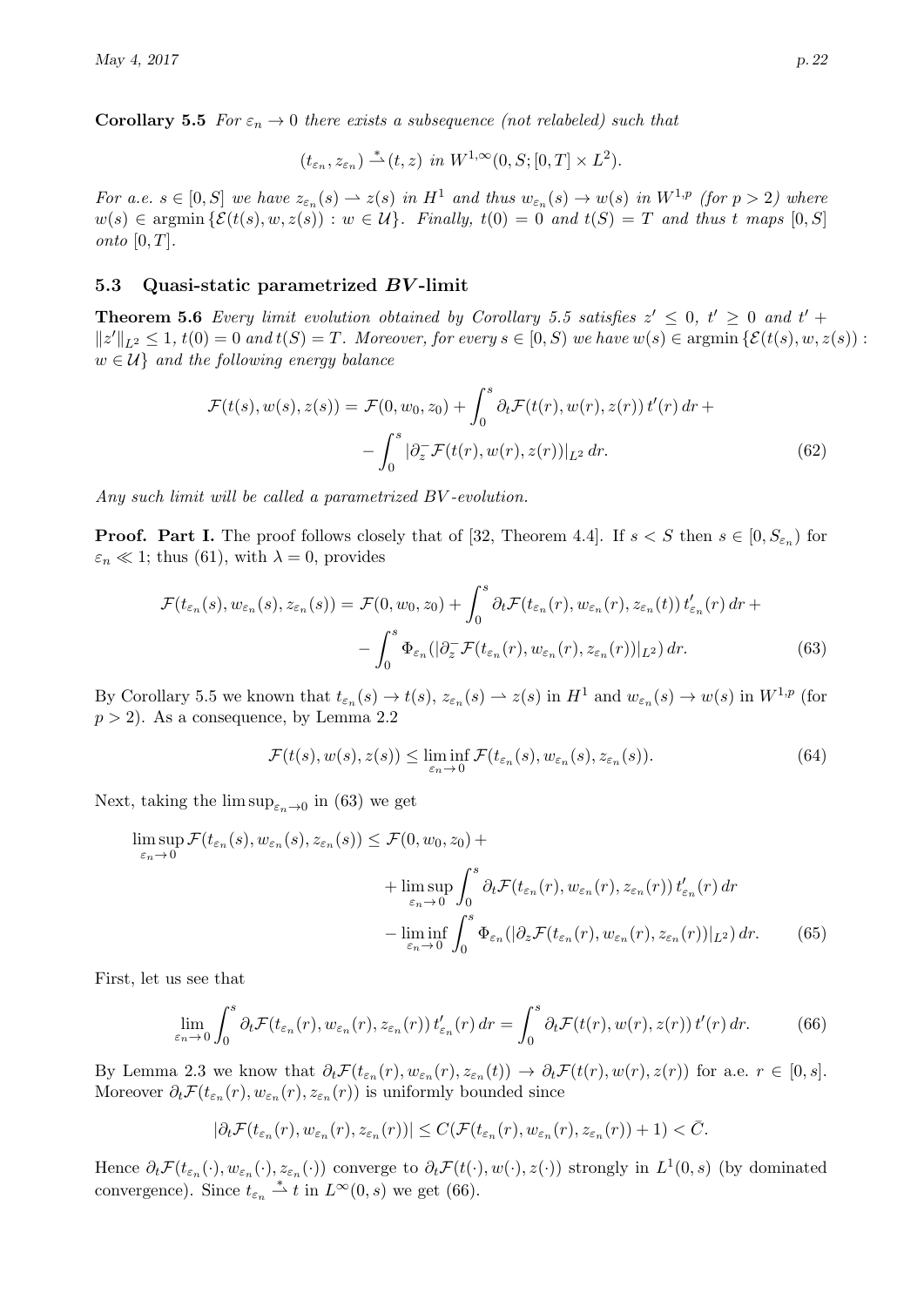Finally, let us show that

$$
\int_0^s |\partial_z^-\mathcal{F}(t(r),w(r),z(r))|_{L^2} dr \leq \liminf_{\varepsilon_n \to 0} \int_0^s \Phi_{\varepsilon_n}(|\partial_z^-\mathcal{F}(t_{\varepsilon_n}(r),w_{\varepsilon_n}(r),z_{\varepsilon_n}(r))|_{L^2}) dr.
$$
 (67)

It is not difficult to check that  $\Phi_{\varepsilon}(\xi) \geq \xi - \varepsilon$  for every  $\xi \in [0, +\infty)$ . Thus we can write

$$
\int_0^s \Phi_{\varepsilon_n}(|\partial_z^{\top} \mathcal{F}(t_{\varepsilon_n}(r), w_{\varepsilon_n}(r), z_{\varepsilon_n}(r))|_{L^2}) dr \geq \int_0^s |\partial_z^{\top} \mathcal{F}(t_{\varepsilon_n}(r), w_{\varepsilon_n}(r), z_{\varepsilon_n}(r))|_{L^2} dr - \varepsilon_n s.
$$

By Lemma [2.2](#page-4-2)

<span id="page-22-0"></span>
$$
|\partial_z^-\mathcal{F}(t(r),w(r),z(r))|_{L^2}\leq \liminf_{\varepsilon_n\to 0}|\partial_v^-\mathcal{F}(t_{\varepsilon_n}(r),w_{\varepsilon_n}(r),z_{\varepsilon_n}(r))|_{L^2}
$$

and thus [\(67\)](#page-22-0) follows from Fatou's Lemma. Joining [\(64\)](#page-21-3)-[\(67\)](#page-22-0) yields

$$
\mathcal{F}(t(s), u(s), v(s)) \leq \mathcal{F}(0, w_0, z_0) - \int_0^s |\partial_z^-\mathcal{F}(t(r), w(r), z(r))|_{L^2} dr + \int_0^s \partial_t \mathcal{F}(t(r), w(r), z(r)) t'(r) dr.
$$

Part II. To prove the opposite inequality we employ the "upper gradient inequality" as in Proposition [3.8.](#page-10-0) In this setting,  $t \in W^{1,\infty}(0,s)$ ,  $z \in W^{1,\infty}(0,s;L^2(\Omega)) \cap L^{\infty}(0,s;\mathcal{V})$ ,  $w(r) \in$  $\argmin \{ \mathcal{F}(t(r), w, z(r)) : w \in \mathcal{U} \}$  and  $r \mapsto |\partial_z^{\top} \mathcal{F}(t(r), w(r), z(r))|_{L^2}$  belongs to  $L^1(0, s)$ . Then, following step by step the proof of Proposition [3.8](#page-10-0) it is not difficult (but lengthy) to check that

<span id="page-22-2"></span>
$$
\mathcal{F}(0, w_0, z_0) - \mathcal{F}(t(s), w(s), z(s)) \le \int_0^s |\partial_z^-\mathcal{F}(t(r), w(r), z(r))|_{L^2} ||z'(r)||_{L^2} dr + - \int_0^s \partial_t \mathcal{F}(t(r), w(r), z(r)) t'(r) dr.
$$
\n(68)

Since  $||z'(r)||_{L^2} \leq 1$  we get

<span id="page-22-1"></span>
$$
\mathcal{F}(0, w_0, z_0) - \mathcal{F}(t(s), w(s), z(s)) \le \int_0^s |\partial_z^-\mathcal{F}(t(r), w(r), z(r))|_{L^2} dr + - \int_0^s \partial_t \mathcal{F}(t(r), w(r), z(r)) t'(r) dr,
$$
\n(69)

which concludes the proof.

<span id="page-22-3"></span>Corollary 5.7 If  $s_{\varepsilon_n} \to s$  then  $\mathcal{F}(t_{\varepsilon_n}(s_{\varepsilon_n}), w_{\varepsilon_n}(s_{\varepsilon_n}), z_{\varepsilon_n}(s_{\varepsilon_n})) \to \mathcal{F}(t(s), w(s), z(s))$  and  $z_{\varepsilon_n}(s_{\varepsilon_n}) \to$  $z(s)$  in  $H^1(\Omega)$ . Moreover  $s \mapsto z(s)$  is continuous from  $(0, S)$  to  $H^1(\Omega)$ .

Proof. Following the proof of Theorem [5.6](#page-21-4) it is easy to check, using [\(65\)](#page-21-5)-[\(69\)](#page-22-1), that

$$
\mathcal{F}(t(s), w(s), z(s)) \leq \liminf_{n \to +\infty} \mathcal{F}(t_{\varepsilon_n}(s_{\varepsilon_n}), w_{\varepsilon_n}(s_{\varepsilon_n}), z_{\varepsilon_n}(s_{\varepsilon_n}))
$$
  

$$
\leq \limsup_{n \to +\infty} \mathcal{F}(t_{\varepsilon_n}(s_{\varepsilon_n}), w_{\varepsilon_n}(s_{\varepsilon_n}), z_{\varepsilon_n}(s_{\varepsilon_n})) \leq \mathcal{F}(t(s), w(s), z(s)).
$$

Thus  $\lim_{n\to+\infty} \mathcal{F}(t_{\varepsilon_n}(s_{\varepsilon_n}), w_{\varepsilon_n}(s_{\varepsilon_n}), z_{\varepsilon_n}(s_{\varepsilon_n})) = \mathcal{F}(t(s), w(s), z(s)).$ 

If  $s_{\varepsilon} \to s$  then by compactness (cf. Corollary [5.5\)](#page-20-0)  $z_{\varepsilon_n}(s_{\varepsilon_n})$  converge to  $z(s)$  weakly in  $H^1$  and thus, by compact embedding, strongly in  $L^q$  for every  $q < +\infty$ . Since  $t_{\varepsilon_n} \overset{*}{\rightharpoonup} t$  we get  $t_{\varepsilon_n}(s_{\varepsilon_n}) \to t(s)$ . Then by Lemma [A.5](#page-28-3) we have  $w_{\varepsilon}(s_{\varepsilon}) \to w(s)$  in  $W^{1,p}$  for some  $p > 2$ . Hence

$$
\int_{\Omega} (z_{\varepsilon_n}^2 (s_{\varepsilon_n}) + \eta) W(D\tilde{u}_{\varepsilon_n}(s_{\varepsilon_n})) dx \to \int_{\Omega} (z^2(s) + \eta) W(D\tilde{u}(s)) dx,
$$

$$
\int_{\Omega} (z_{\varepsilon_n} (s_{\varepsilon_n}) - 1)^2 dx \to \int_{\Omega} (z(s) - 1)^2 dx.
$$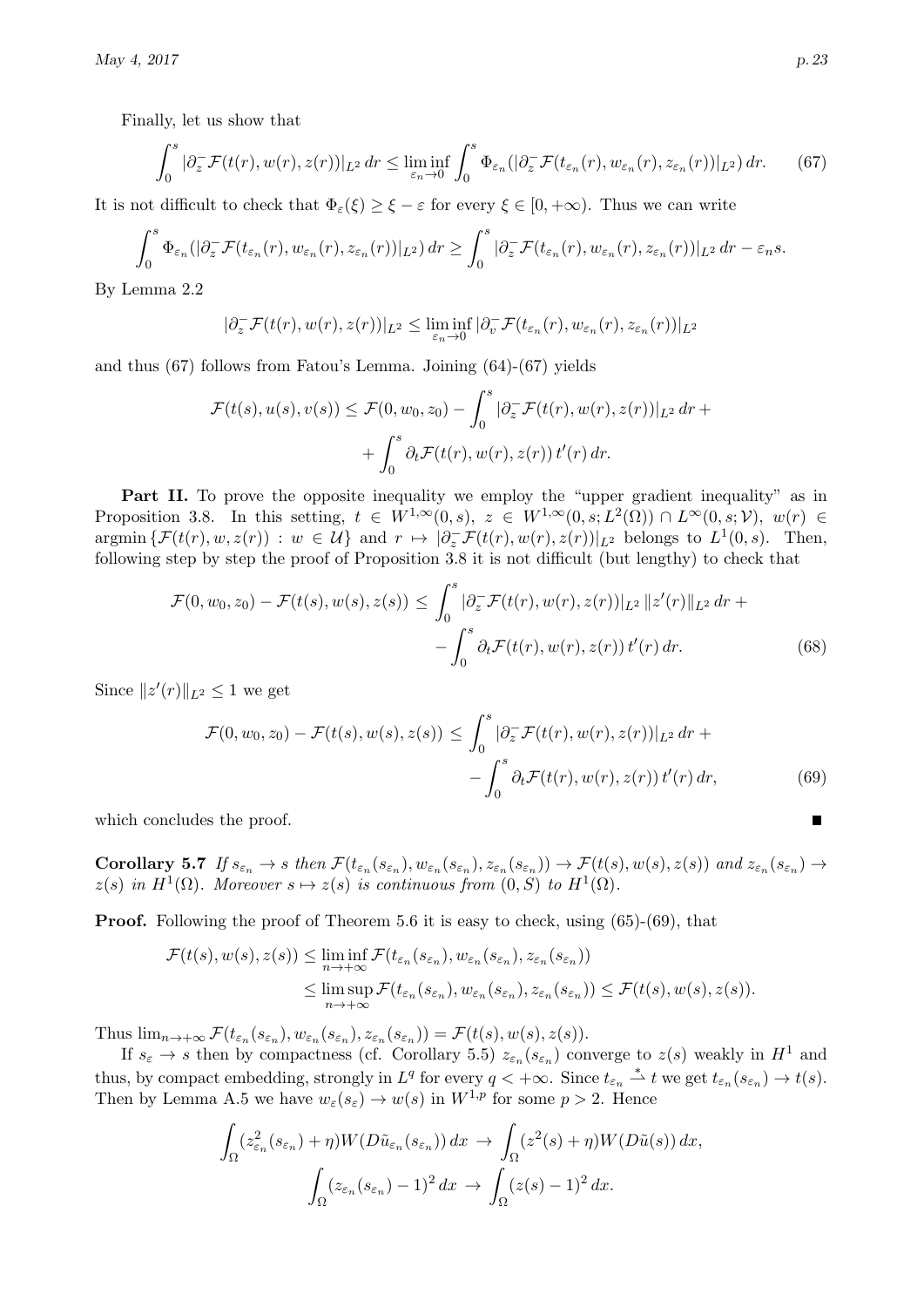By convergence of the energy it follows that

$$
\int_{\Omega} |\nabla z_{\varepsilon_n}(s_{\varepsilon_n})|^2 dx \to \int_{\Omega} |\nabla z(s)|^2 dx,
$$

from which follows the strong convergence in  $H^1$ . Since  $z_{\varepsilon_n}(s_{\varepsilon_n}) \to z(s)$  in  $H^1$  for every sequence  $s_{\varepsilon_n} \to s$  we get that  $z_{\varepsilon_n} \to z$  (strongly in  $H^1$ ) locally uniformly in  $(0, S)$ .

Remember that, by Corollary [5.2,](#page-19-4) the evolution  $v_{\varepsilon}$  is bounded in  $W^{1,\infty}(0,T_{\varepsilon};L^2) \cap H^1(0,T_{\varepsilon};H^1)$ and thus it is continuous in  $H^1$ . As a consequence  $s \mapsto z_\varepsilon(s) = v_\varepsilon \circ t^\varepsilon(s)$  is continuous from  $[0, S_\varepsilon]$ to  $H^1$ . Since  $z_{\varepsilon}$  converge to z locally uniformly, its limit z is continuous as well.

Remark 5.8 Using the Legendre transform it is possible to write [\(62\)](#page-21-6) "in gradient flow fashion". Let

$$
\tilde{\Psi}(z) = \begin{cases} 0 & z \le 1 \\ +\infty & z > 1, \end{cases} \qquad \tilde{\Phi}(z) = \begin{cases} +\infty & z < 0 \\ z & z \ge 0 \end{cases}.
$$

Note that  $\tilde{\Phi}(z) = \tilde{\Psi}^*(z)$ . With this notation [\(62\)](#page-21-6) reads

$$
\mathcal{F}(t(s), w(s), z(s)) = \mathcal{F}(0, w_0, z_0) + \int_0^s \partial_t \mathcal{F}(t(r), w(r), z(r)) t'(r) dr + - \int_0^s \tilde{\Psi}(\|z'(r)\|_{L^2}) + \tilde{\Psi}^*(|\partial_v \mathcal{F}(t(r), w(r), z(r))|_{L^2}) dr.
$$
 (70)

#### <span id="page-23-0"></span>5.4 From energy balance to PDEs

In this last subsection we provide some properties, in terms of PDEs, of the parametrized evolution characterized by Theorem [5.6.](#page-21-4) Intuitively such an evolution is an "arc-length" parametrization of a  $BV$ -evolution [\[27,](#page-30-14) [30\]](#page-30-15).

Remember that quasi-static evolutions for non-convex energies may have discontinuity in time and that characterization of these points makes the difference between different notion of quasi-static evolution, e.g. energetic, BV or local [\[27,](#page-30-14) [30\]](#page-30-15). Remember also that discontinuity points  $t_d$  (in time) correspond in the parametric picture to intervals  $(s^{\flat}, s^{\sharp})$  with  $t(s) = t_d$ ,  $z(s^{\flat}) = z^{-}(t_d)$  and  $z(s^{\sharp}) = z^{+}(t_{d})$ . "Vice versa" if  $t'(s_{c}) > 0$  then  $t_{c} = t(s_{c})$  is a continuity point in time.

Most of the informations are provided by the relationship between the derivative  $t'(s)$  and the slope  $|\partial_v^-\mathcal{F}(t(s),w(s),z(s))|_{L^2}$ , which is the subject of Proposition [5.9](#page-23-1); its PDEs form is provided in Corollary [5.10.](#page-25-3) First, in order to employ the chain rule, we prove the following lemma.

<span id="page-23-1"></span>**Proposition 5.9** Let  $(t, w, z)$  be a parametrized evolution (provided by Theorem [5.6\)](#page-21-4) then for a.e.  $s \in [0, S]$  it holds

- $\partial_w \mathcal{F}(t(s), w(s), z(s)) = \partial_w \mathcal{E}(t(s), w(s)) = 0,$
- if  $t'(s) > 0$  then  $|\partial_z^-\mathcal{F}(t(s), w(s), z(s))|_{L^2} = 0$ ,
- if  $|\partial_z^-\mathcal{F}(t(s),w(s),z(s))|_{L^2}\neq 0$  then  $t'(s)=0$  and

 $z'(s) \in \operatorname{argmin} \{ \partial_z \mathcal{F}(t(s), w(s), z(s))[\xi] : \xi \in \Xi, \|\xi\|_{L^2} \leq 1 \},$ 

in particular  $||z'(s)||_{L^2} = 1$ .

**Proof.** Equilibrium for the displacement field follows from the minimality of  $w(s)$ .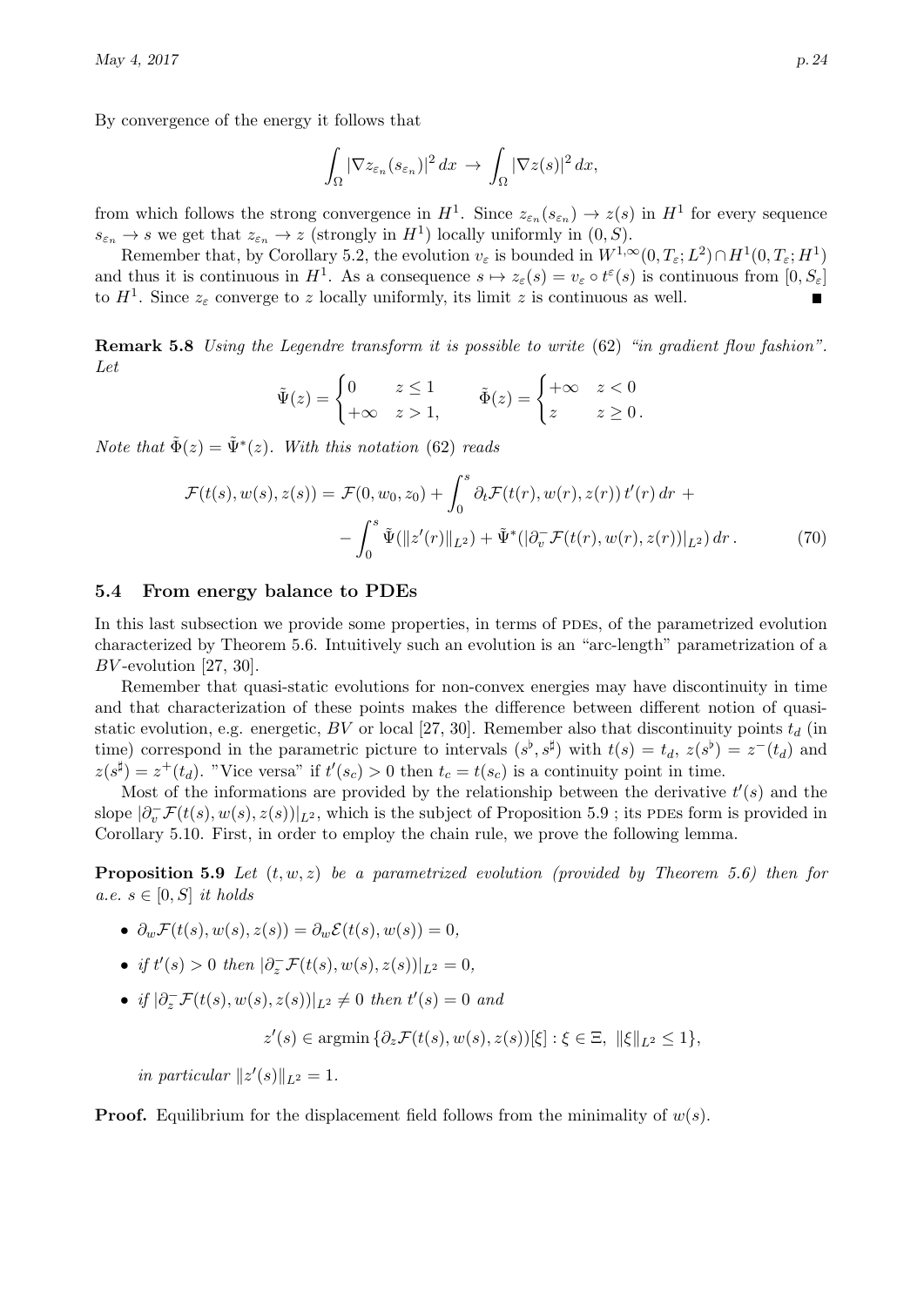Since  $||z'(s)||_{L^2} \le 1$  for a.e.  $s \in [0, S]$  by [\(62\)](#page-21-6) and [\(68\)](#page-22-2) we can write

$$
\mathcal{F}(t(s), w(s), z(s)) = \mathcal{F}(0, w_0, z_0) - \int_0^s |\partial_z^-\mathcal{F}(t(r), w(r), z(r))|_{L^2} dr + \n+ \int_0^s \partial_t \mathcal{F}(t(r), w(r), z(r)) t'(r) dr \n\leq \mathcal{F}(0, w_0, z_0) - \int_0^s |\partial_v^-\mathcal{F}(t(r), w(r), z(r))|_{L^2} ||z'(r)||_{L^2} dr + \n+ \int_0^s \partial_t \mathcal{F}(t(r), u(r), v(r)) t'(r) dr \leq \mathcal{F}(t(s), u(s), v(s)).
$$

Hence all inequalities becomes equalities and hold in every subinterval of  $(0, S)$ . In particular, for a.e.  $s \in (0, S)$  we have

$$
|\partial_z^-\mathcal{F}(t(s),w(s),z(s))|_{L^2}(1-\|z'(s)\|_{L^2})=0.
$$
\n(71)

Hence, if  $t'(s) > 0$  then  $||z'(s)||_{L^2} < 1$  (simply because  $t'(s) + ||z'(s)||_{L^2} \le 1$ ) and thus

$$
|\partial_z^- \mathcal{F}(t(s), w(s), z(s))|_{L^2} = 0.
$$

On the contrary, if  $|\partial_z^-\mathcal{F}(t(s),w(s),z(s))|_{L^2}\neq 0$  then  $||z'(s)||_{L^2}=1$  and  $t'(s)=0$ . Let  $\bar{s} \in [0, S]$  such that  $|\partial_v^- \mathcal{F}(t(\bar{s}), w(\bar{s}), z(\bar{s}))|_{L^2} \neq 0$ , let us show that

$$
z'(\bar{s}) \in \operatorname{argmin} \{ \partial_v \mathcal{F}(t(\bar{s}), w(\bar{s}), z(\bar{s}))[\xi] : \xi \in \Xi, \|\xi\|_{L^2} \le 1 \}.
$$

In order to apply the chain rule [\(80\)](#page-28-4) we will show first that  $z \in W^{1,2}(s_1, s_2; H^1)$  for  $\overline{s} \in (s_1, s_2)$ . By the lower semi-continuity of the slope (cf. Lemma [2.2\)](#page-4-2) for  $\delta \ll 1$  it holds  $|\partial_v^-\mathcal{F}(t,w,z)|_{L^2} \geq C > 0$ for

$$
(t,z) \in I_{\delta} \times B_{\delta} = \{|t - t(\bar{s})| \le \delta\} \times \{|z - z(\bar{s})\|_{H^1} \le \delta\}
$$

and  $w \in \operatorname{argmin} \{\mathcal{F}(t, \cdot, z)\}.$  Since  $s \mapsto (t(s), z(s))$  is continuous in  $[0, T] \times H^1$  and since  $t_{\varepsilon}$  and  $z_{\varepsilon}$  converge locally uniformly (cf. Corollaries [5.5](#page-20-0) and [5.7\)](#page-22-3) there exists  $s_1 < s_2$  such that both  $(t(s), z(s)) \in I_{\delta} \times B_{\delta}$  and  $(t_{\varepsilon}(s), z_{\varepsilon}(s)) \in I_{\delta} \times B_{\delta}$  for  $s \in [s_1, s_2]$ . Thus,

$$
|\partial^-_v \mathcal{F}(t_\varepsilon(s),w_\varepsilon(s),z_\varepsilon(s))|_{L^2}\geq C>0\qquad\text{for $s\in [s_1,s_2]$.}
$$

In other terms, let  $t_1^{\varepsilon} = t^{\varepsilon}(s_1)$  and  $t_2^{\varepsilon} = t^{\varepsilon}(s_2)$ . Then we have  $s^{\varepsilon}(t) \in [s_1, s_2]$  for  $t \in [t_1^{\varepsilon}, t_2^{\varepsilon}]$  and

$$
|\partial^-_v \mathcal{F}_{\varepsilon}(t, u_{\varepsilon}(t), v_{\varepsilon}(t))|_{L^2} \ge C > 0 \quad \text{for } t \in [t_1^{\varepsilon}, t_2^{\varepsilon}].
$$

Remember that  $z_{\varepsilon}(s) = v_{\varepsilon} \circ t^{\varepsilon}(s)$  and that  $(t^{\varepsilon})'(s) = 1/\dot{s}^{\varepsilon}(t^{\varepsilon}(s))$  (being  $t^{\varepsilon}$  the inverse of  $s^{\varepsilon}$ ); then, by the change of variable  $s = s^{\varepsilon}(t)$  we get

$$
\int_{s_1}^{s_2} ||z'_{\varepsilon}(s)||_{H^1}^2 ds = \int_{s_1}^{s_2} ||\dot{v}_{\varepsilon}(t^{\varepsilon}(s))||_{H^1}^2 |(t^{\varepsilon})'(s)|^2 ds \n= \int_{t^{\varepsilon}_{1}}^{t^{\varepsilon}_{2}} \frac{||\dot{v}_{\varepsilon}(t)||_{H^1}^2}{\dot{s}^{\varepsilon}(t)} dt \n= \int_{t^{\varepsilon}_{1}}^{t^{\varepsilon}_{2}} \frac{||\dot{v}_{\varepsilon}(t)||_{H^1}^2}{\varepsilon + ||\dot{v}_{\varepsilon}(t)||_{L^2}^2} dt \n= \int_{t^{\varepsilon}_{1}}^{t^{\varepsilon}_{2}} \frac{||\dot{v}_{\varepsilon}(t)||_{H^1}^2}{\varepsilon + |\partial_v^- \mathcal{F}_{\varepsilon}(t, u_{\varepsilon}(t), v_{\varepsilon}(t)||_{L^2}^2} dr \n\leq \frac{1}{\varepsilon + C} \int_{t^{\varepsilon}_{1}}^{t^{\varepsilon}_{2}} ||\dot{v}_{\varepsilon}(t)||_{H^1}^2 \leq +\infty,
$$

where the last bound follow from Corollary [5.2.](#page-19-4) Thus,  $z_{\varepsilon}$  and its limit z belong to  $W^{1,2}(s_1, s_2; H^1)$ .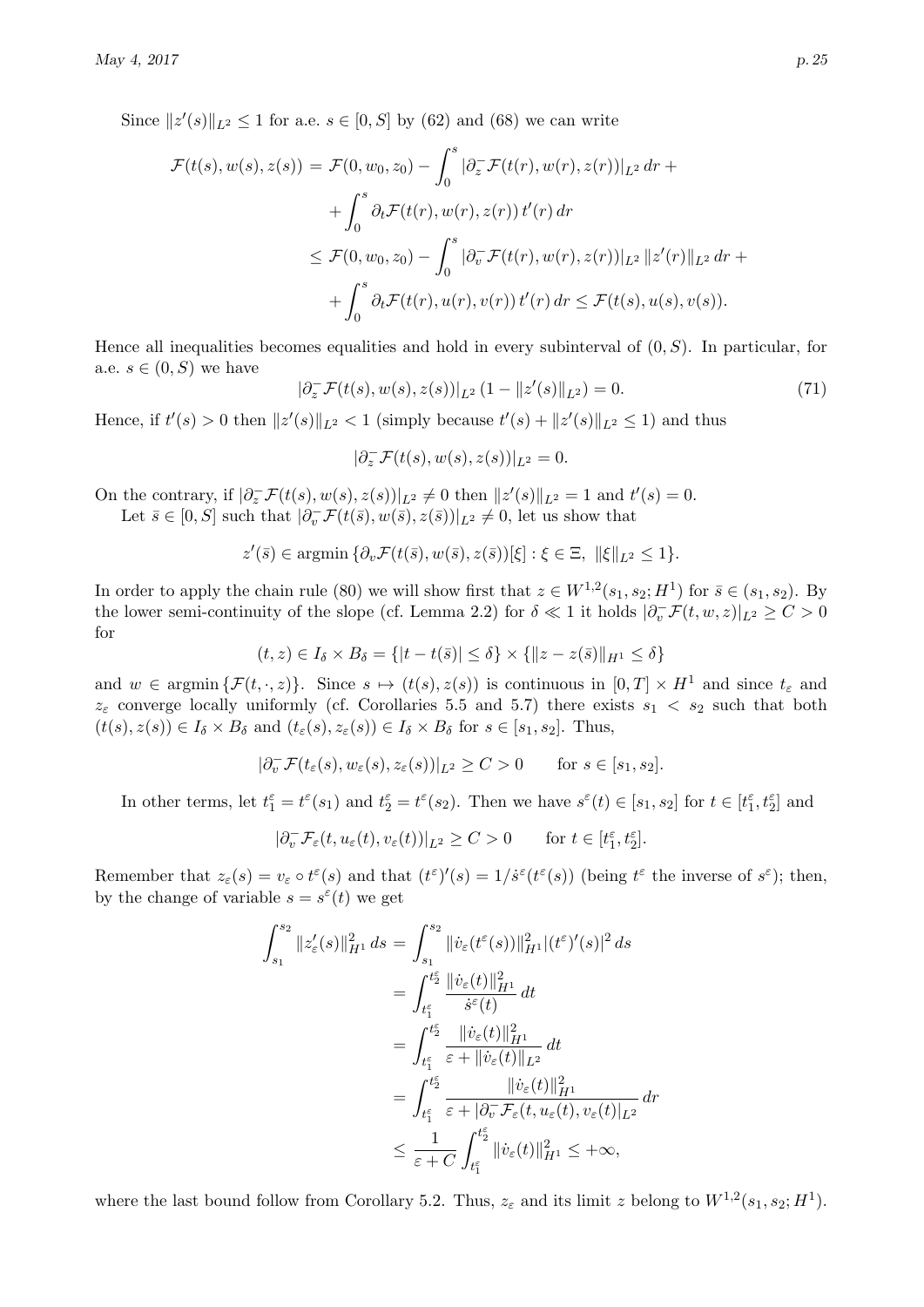Hence, by the chain rule

$$
\mathcal{F}'(t(s), w(s), z(s)) = \partial_z \mathcal{F}(t(s), w(s), z(s))[z'(s)] + \partial_t \mathcal{F}(t(s), w(s), z(s)) t'(s)
$$
\n(72)

for a.e. in  $s \in (s_1, s_2)$ . On the other hand, by Theorem [5.6](#page-21-4) for a.e.  $s \in (s_1, s_2)$  it holds

$$
\mathcal{F}'(t(s),w(s),z(s)) = -|\partial_v \mathcal{F}(t(s),w(s),z(s)|_{L^2} + \partial_t \mathcal{F}(t(s),w(s),z(s)) t'(s).
$$

Hence,

$$
\partial_z \mathcal{F}(t(s), w(s), z(s))[z'(s)] = -[\partial_v \mathcal{F}(t(s), w(s), z(s))]_{L^2}.
$$

Therefore  $z'(s) \in \text{argmin} \, \{ \partial_v \mathcal{F}(t(s), w(s), z(s))[\xi] : \xi \in \Xi, ||\xi||_{L^2} \leq 1 \}.$ 

<span id="page-25-3"></span>**Corollary 5.10** Let  $(t, w, z)$  be a parametrized evolution (provided by Theorem [5.6\)](#page-21-4) then for a.e.  $s \in \mathbb{R}$  $[0, S]$  we have

• if  $t'(s) > 0$  then

<span id="page-25-5"></span><span id="page-25-4"></span>
$$
\begin{cases}\n\left[z(s)W(D\tilde{w}(s)) + G_c(z(s) - 1) - G_c\Delta z(s)\right]^+ = 0\\ \ndiv\big(\sigma_{z(s)}(\tilde{w}(s))\big) = 0,\n\end{cases}
$$
\n(73)

• if  $t(s) = t_d$  in  $(s^{\flat}, s^{\sharp})$  then

$$
\begin{cases}\n\lambda(s)z'(s) = -[z(s)W(D\tilde{w}(s)) + G_c(z(s) - 1) - G_c\Delta z(s)]^+\n\end{cases}
$$
\n
$$
(74)
$$
\n
$$
\text{div}(\sigma_{z(s)}(\tilde{w}(s))) = 0,
$$

where 
$$
\lambda(s) = ||[z(s)W(D\tilde{w}(s)) + G_c(z(s) - 1) - G_c\Delta z(s)]^+||_{L^2}
$$
.

Remember that the first case corresponds to a continuity point in time, the second describes instead the "instantaneous evolution" in the discontinuity point  $t_d$ . As in [\(37\)](#page-13-2) the first equation in both the previous systems holds in  $L^2(\Omega)$  while the second holds in  $H^{-1}(\Omega,\mathbb{R}^2)$ .

**Proof.** If  $t'(s) > 0$  then by Proposition [5.9](#page-23-1)  $|\partial_z^-\mathcal{F}(t(s), w(s), z(s))|_{L^2} = 0$ , i.e.

 $\partial_z \mathcal{F}(t(s), w(s), z(s))[\xi] \geq 0$  for every  $\xi \in H^1$  with  $\xi \leq 0$ .

In other terms,  $\partial_z \mathcal{F}(t(s), w(s), z(s))$  is a negative Radon measure or, equivalently, a Radon measure  $\mu$  with  $\mu^+ = 0$ . As in [\(38\)](#page-14-5), writing  $\partial_v \mathcal{F}(t(s), w(s), z(s))$  in the sense of distributions yields [\(73\)](#page-25-4).

By Proposition [5.9](#page-23-1) we know that  $z'(s) \in \operatorname{argmin} \{ \partial_z \mathcal{F}(t(s), w(s), z(s))[\xi] : \xi \in \Xi, ||\xi||_{L^2} \leq 1 \}$ and thus by Lemma [A.4](#page-27-2) we get [\(74\)](#page-25-5).

## <span id="page-25-0"></span>A Some Lemmas

#### <span id="page-25-1"></span>A.1 Discrete Gronwall

First of all let us provide the Gronwall estimate to be used in the proof of Theorem [5.1.](#page-15-2) It's proof originates from [\[33\]](#page-30-11) and [\[22\]](#page-30-8).

<span id="page-25-2"></span>**Lemma A.1** Let  $\gamma > 0$ ,  $a_k, b_k, c_k \geq 0$  and  $a_0 = 0$  such that

<span id="page-25-6"></span>
$$
a_{k+1}^2 - a_k^2 \le -\tau \gamma a_{k+1}^2 + \tau a_{k+1} b_{k+1} + \tau c_{k+1}^2 \quad \text{for } k \in \mathbb{N}.
$$
 (75)

Denote  $t_k = k\tau$  for  $k \in \mathbb{N}$ . Then for  $0 < \beta < \gamma/2$  and  $\tau \ll 1$  it holds

$$
a_k \le \left(\sum_{i=0}^k \tau e^{-2\beta(t_k - t_i)} c_i^2\right)^{1/2} + \sum_{i=0}^k \tau e^{-\beta(t_k - t_i)} b_i \quad \text{for } k \in \mathbb{N}.
$$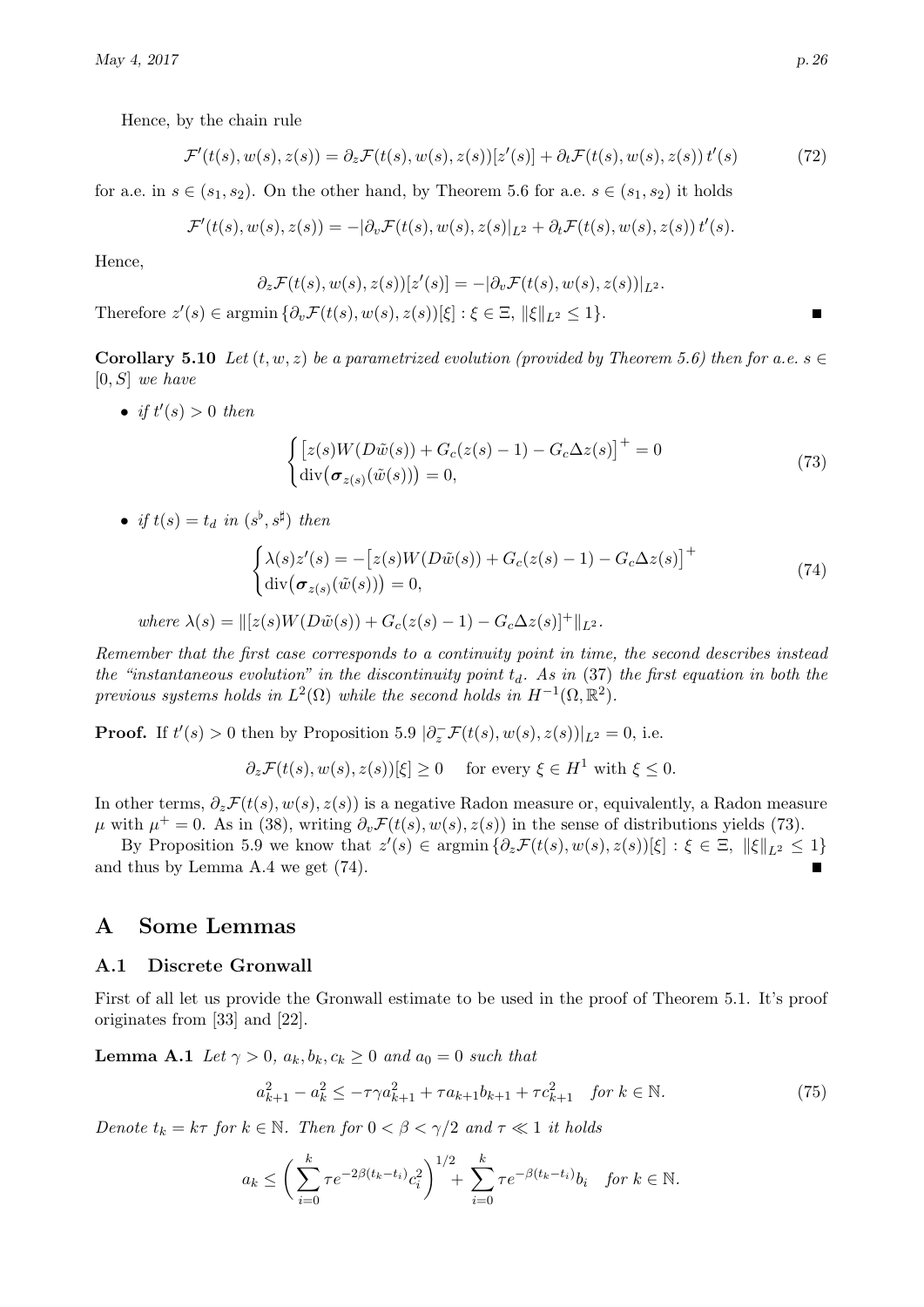**Proof.** for  $\lambda = (1 + \tau \gamma)^{1/2}$  and for  $\tau < 1$  let us re-write [\(75\)](#page-25-6) as  $\lambda^2 a_{k+1}^2 - a_k^2 - a_{k+1} b_{k+1} \le c_{k+1}^2$ . Denote

$$
A_k = \lambda^{-k} (C_k + B_k),
$$
  $C_k = \left(\sum_{i=0}^k \lambda^{2i} c_i^2\right)^{1/2},$   $B_k = \sum_{i=0}^k \lambda^i b_i.$ 

Let us show that  $\mathcal{A}_k$  satisfies

<span id="page-26-0"></span>
$$
\lambda^2 A_{k+1}^2 - A_k^2 - A_{k+1} b_{k+1} \ge c_{k+1}^2 \tag{76}
$$

In terms of  $C_k$  and  $B_k$ , the left hand side reads

$$
\lambda^{-2(k+1)+2} (C_{k+1}^2 + B_{k+1}^2 + 2C_{k+1}B_{k+1}) - \lambda^{-2k} (C_k^2 + B_k^2 + 2C_kB_k) - \lambda^{-(k+1)}(C_{k+1} + B_{k+1})b_{k+1}
$$

Let us see that [\(76\)](#page-26-0) holds. First, since  $\lambda > 1$ 

$$
\lambda^{-2k} C_{k+1}^2 - \lambda^{-2k} C_K^2 = \lambda^{-2k} (C_{k+1}^2 - C_k^2) \ge \lambda^{-2k+2(k+1)} c_{k+1}^2 \ge c_{k+1}^2.
$$

Next,

$$
\lambda^{-2k} B_{k+1}^2 - \lambda^{-2k} B_k^2 - \lambda^{-(k+1)} B_{k+1} b_{k+1} =
$$
  
= 
$$
\lambda^{-2k} (B_k + \lambda^{k+1} b_{k+1})^2 - \lambda^{-2k} B_k^2 - \lambda^{-(k+1)} (B_k + \lambda^{k+1} b_{k+1}) b_{k+1}
$$
  
= 
$$
(\lambda^{-2k+2(k+1)} - 1) b_{k+1}^2 + (2\lambda^{-2k+(k+1)} - \lambda^{-(k+1)}) B_k b_{k+1} \ge 0,
$$

where the last inequality follows again from  $\lambda > 1$ . Finally,

$$
2\lambda^{-2k}C_{k+1}(B_k + \lambda^{k+1}b_{k+1}) - 2\lambda^{-2k}C_kB_k - \lambda^{-(k+1)}C_{k+1}b_{k+1} =
$$
  
= 
$$
2\lambda^{-2k}(C_{k+1} - C_k)B_k + (2\lambda^{-2k+(k+1)} - \lambda^{-(k+1)})C_{k+1}b_{k+1} \ge 0,
$$

again because  $\lambda > 1$ .

Since  $\lambda^2 a_{k+1}^2 - a_k^2 - a_{k+1}b_{k+1} \le c_{k+1}^2$  and  $a_{k+1} \ge 0$  we get

$$
a_{k+1} \leq \frac{1}{2\lambda^2} \left( b_{k+1} + \sqrt{b_{k+1}^2 + 4\lambda^2 (a_k^2 + c_{k+1}^2)} \right).
$$

In the same way

$$
A_{k+1} \ge \frac{1}{2\lambda^2} \left( b_{k+1} + \sqrt{b_{k+1}^2 + 4\lambda^2 (A_k^2 + c_{k+1}^2)} \right).
$$

Hence by induction  $a_k \leq A_k$  for every  $k \in \mathbb{N}$ , i.e.

$$
a_k \leq \left(\sum_{i=0}^k \tau \lambda^{2(i-k)} c_i^2\right)^{1/2} + \sum_{i=0}^k \tau \lambda^{i-k} b_i.
$$

Finally, it is not hard to check that for  $0 < \beta < \gamma/2$  and  $0 < \tau \ll 1$  it holds

$$
\lambda^{-1} = (1 + \tau \gamma)^{-1/2} \le 1 - \beta \tau.
$$

Hence, for  $t_k = k\tau$  we have

$$
\lambda^{(i-k)} = \lambda^{-(k-i)} \le (1 - \beta \tau)^{(k-i)} = e^{(k-i)\ln(1-\beta\tau)} \le e^{-\beta(k-i)\tau} = e^{-\beta(t_k - t_i)}.
$$

Then

$$
a_k \leq \left(\sum_{i=0}^k \tau e^{-2\beta(t_k - t_i)} c_i^2\right)^{1/2} + \sum_{i=0}^k \tau e^{-\beta(t_k - t_i)} b_i.
$$

which concludes the proof.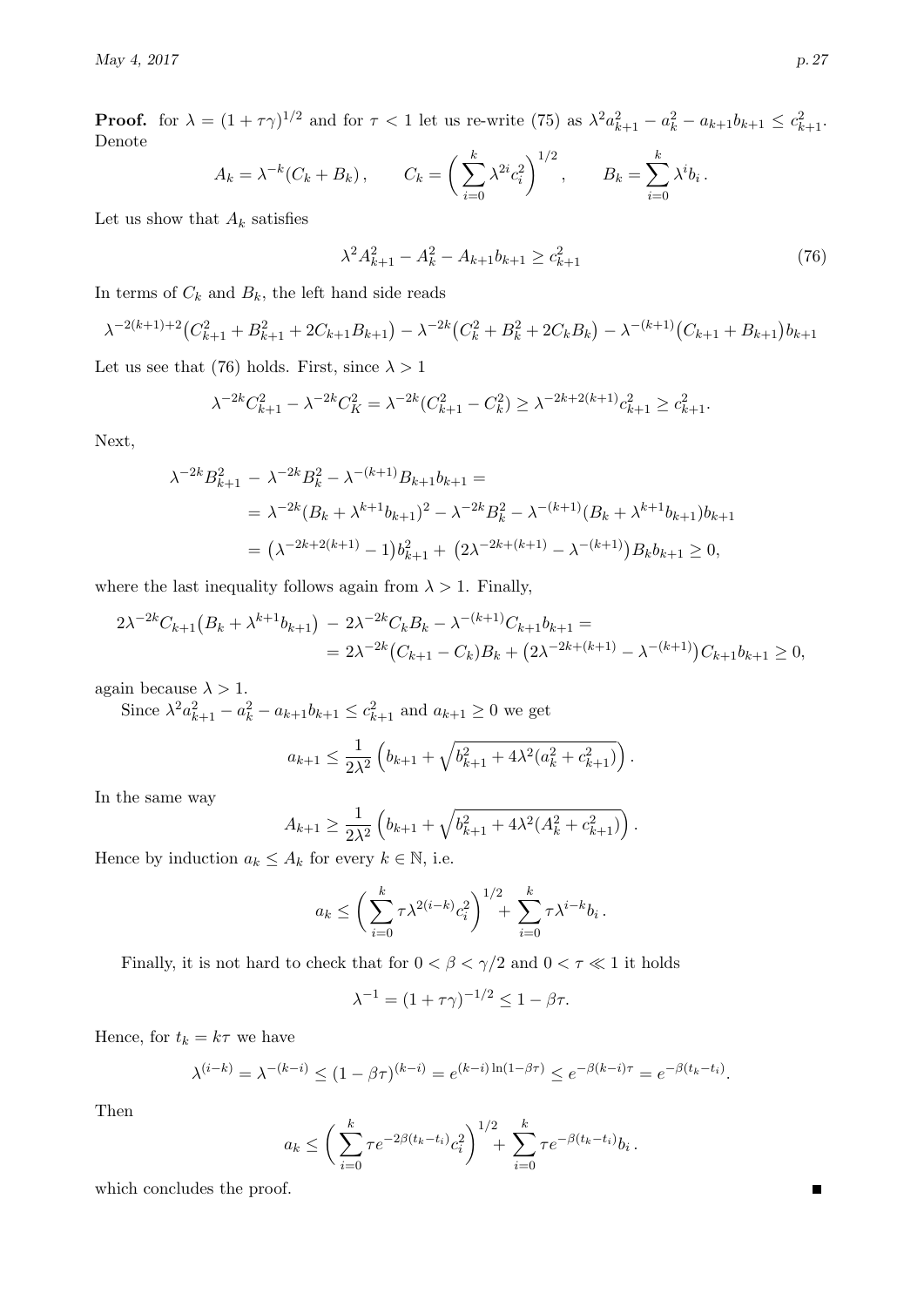## <span id="page-27-0"></span>A.2 Representation of linear functionals

We provide here a couple of representations, to be used in Theorem [3.9](#page-13-1) and in Corollary [5.10.](#page-25-3) The first, related to unilateral gradient flows, is already stated, without proof, in [\[17\]](#page-29-15). The second follows from [\[13,](#page-29-16) Lemma 4.4]. In the next Lemmas we assume that  $\Omega$  is an open, bounded set in  $\mathbb{R}^n$ .

**Lemma A.2** Let  $\zeta \in H^{-1}(\Omega)$ . If

<span id="page-27-3"></span>
$$
\sup\left\{\langle\zeta,\xi\rangle:\xi\in H_0^1(\Omega),\,\xi\geq 0,\,\|\xi\|_{L^2}\leq 1\right\}<+\infty\tag{77}
$$

then  $\zeta$  is a (locally finite) Radon measure whose positive part belongs to  $L^2(\Omega)$ .

**Proof.** We introduce the indicator functions  $I_B, I_+ : H_0^1 \to [0, +\infty]$  given by

$$
I_B(\xi) = \begin{cases} 0 & \|\xi\|_{L^2} \le 1 \\ +\infty & \text{otherwise,} \end{cases} \qquad I_+(\xi) = \begin{cases} 0 & \xi \ge 0 \\ +\infty & \text{otherwise.} \end{cases}
$$

By [\(77\)](#page-27-3)

$$
\sup_{\xi \in H_0^1} \langle \zeta, \xi \rangle - \big( I_+(\xi) + I_B(\xi) \big) < +\infty.
$$

In other terms,  $\zeta$  belongs to the proper domain of the Legendre transform  $(I_{+} + I_{B})^*$  in  $H^{-1}$ . In order to characterize the proper domain, let us write by inf-convolution, e.g. §15.1 in [\[8\]](#page-29-17),

$$
(I_{+} + I_{B})^{*}(\zeta) = \min_{\varphi \in H^{-1}} I_{+}^{*}(\varphi) + I_{B}^{*}(\zeta - \varphi).
$$

Clearly, if  $(I_+ + I_B)^*(\zeta) < +\infty$  there exists  $\mu \in H^{-1}$  such that  $I_+^*(\mu) + I_B^*(\zeta - \mu) < +\infty$  and hence  $I_{+}^{*}(\mu) < +\infty$  and  $I_{B}^{*}(\zeta - \mu) < +\infty$ . Choosing  $\xi = \lambda \hat{\xi}$ , for  $\lambda \geq 0$  and  $\hat{\xi} \geq 0$ , yields

$$
\lambda \langle \mu, \hat{\xi} \rangle \le \sup \{ \langle \mu, \xi \rangle : \xi \in H_0^1, \, \xi \ge 0 \} = I_+^*(\mu) < +\infty \quad \text{for every } \lambda \ge 0,
$$

thus  $\langle \mu, \hat{\xi} \rangle \leq 0$  for every  $\hat{\xi} \geq 0$  in  $H_0^1$ . By Riesz-Markov Theorem it follows that  $\mu$  is a negative Radon measure. Further, since

$$
I^*_{B}(\zeta-\mu)=\sup \{\langle \zeta-\mu, \xi \rangle : \xi \in H^1_0, \, \|\xi\|_{L^2} \leq 1 \} < +\infty,
$$

the functional  $\zeta - \mu$  can be extended from  $H_0^1$  to the whole  $L^2$  (by Hahn-Banach Theorem) and thus it can be represented as an element  $f \in L^2$  (by Riesz's representation Theorem). In summary, we write  $\zeta = \mu + f\mathcal{L}$ , where  $\mu$  is a negative Radon measure, f is an  $L^2$ -function and  $\mathcal{L}$  is the Lebesgue measure. Write  $\mu = \mu_{ac} + \mu_s$  where  $\mu_{ac}$  and  $\mu_s$  are, respectively, absolutely continuous and singular with respect to L. Then  $\mu_{ac} = -m\mathcal{L}$  (by Radon-Nikodym Theorem) where  $m \in L^1$  and  $m \geq 0$ . Hence

$$
\zeta^+ = (f - m)^+ \mathcal{L} + \mu_s^+ = (f - m)^+ \mathcal{L} = (f - m) \mathcal{L}_{|A}
$$

where  $A = \{f - m \ge 0\}$ . In A we have  $f \ge m \ge 0$  and thus  $m \in L^2(A)$ . It follows that  $\zeta^+ \in L^2$ .

<span id="page-27-1"></span>**Lemma A.3** Let  $\zeta \in (H^1(\Omega))^*$ . If

$$
\sup\left\{\langle\zeta,\xi\rangle:\xi\in H^1(\Omega),\,\xi\geq 0,\,\|\xi\|_{L^2}\leq 1\right\}<+\infty\tag{78}
$$

<span id="page-27-2"></span>then  $\zeta$  is a finite Radon measure whose positive part belongs to  $L^2(\Omega)$ . Moreover

$$
\sup\left\{\langle\zeta,\xi\rangle:\xi\in H^1(\Omega),\,\xi\geq 0,\,\|\xi\|_{L^2}\leq 1\right\}=\|\zeta^+\|_{L^2}.\tag{79}
$$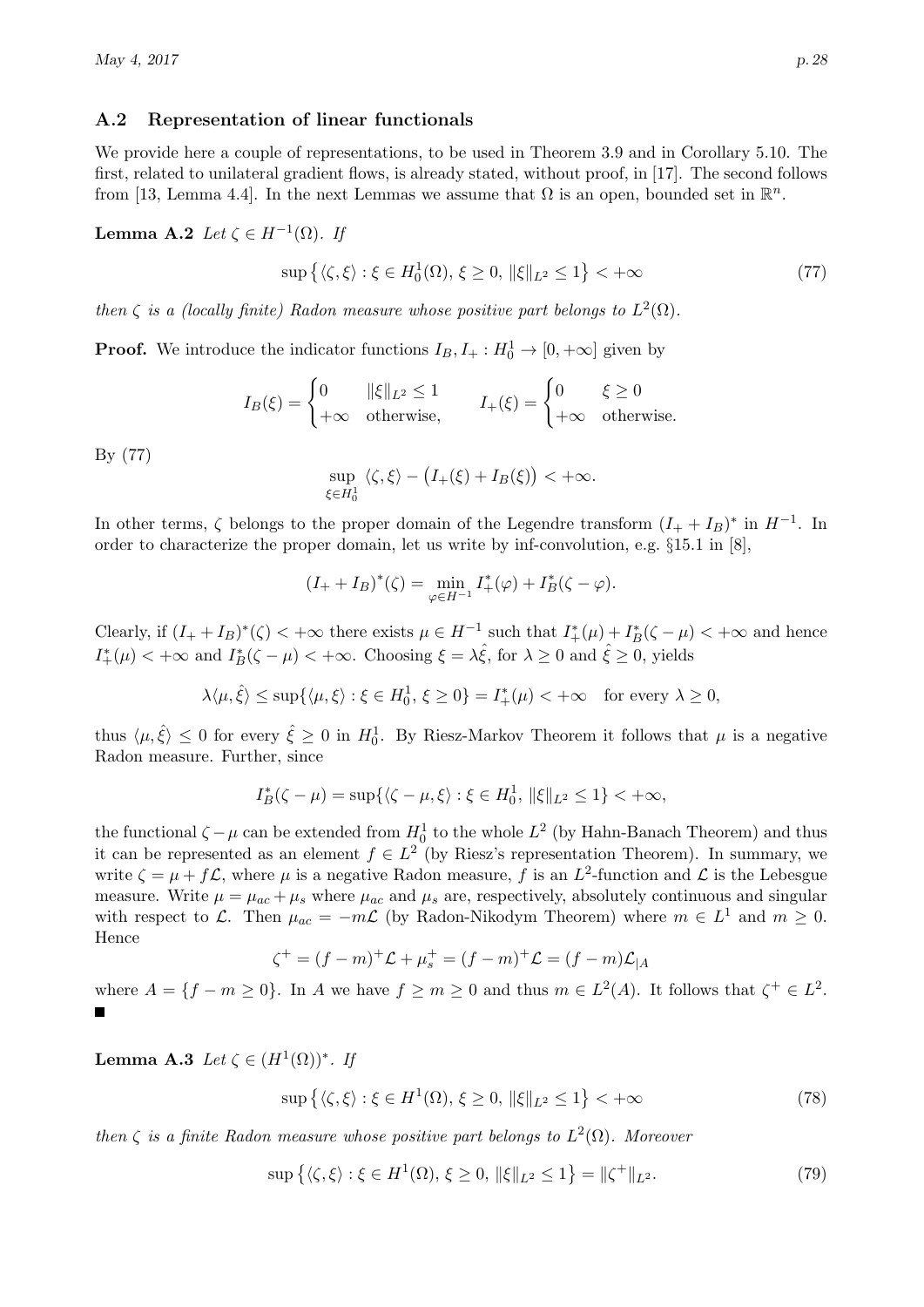Corollary A.4 Let  $\zeta \in (H^1(\Omega))^*$  and let

$$
\xi_M \in \text{argmax} \left\{ \langle \zeta, \xi \rangle : \xi \in H^1(\Omega), \, \xi \ge 0, \, \|\xi\|_{L^2} \le 1 \right\},\
$$

then  $\zeta$  is a finite Radon measure and  $\zeta^+ = \xi_M ||\zeta^+||_{L^2}$ . In particular, the positive part  $\zeta^+$  belongs to  $H^1(\Omega)$ .

**Proof.** If  $\zeta = 0$  there is nothing to prove because the identity  $\zeta^+ = \zeta_M ||\zeta^+||_{L^2}$  becomes trivial. Otherwise, since  $\xi \geq 0$  we have, by the previous Lemma and by density of smooth functions

$$
\|\zeta^+\|_{L^2} = \langle \zeta, \xi_M \rangle = \sup \left\{ \langle \zeta, \xi \rangle : \xi \in H^1(\Omega), \xi \ge 0, \|\xi\|_{L^2} \le 1 \right\}
$$
  
= 
$$
\sup \{ \langle \zeta, \xi \rangle : \xi \in C^\infty, \xi \ge 0, \|\xi\|_{L^2} \le 1 \}
$$
  

$$
\le \sup \{ \langle \zeta^+, \xi \rangle : \xi \in L^2, \xi \ge 0, \|\xi\|_{L^2} \le 1 \} = \|\zeta^+\|_{L^2}.
$$

It is now enough to note that  $\xi = \zeta^+ / ||\zeta^+||_{L^2}$  is the unique maximizer in  $L^2(\Omega)$ .

## <span id="page-28-2"></span>A.3 Continuous dependence and differentiability

Finally, we collect, for the readers convenience, few results from [\[22\]](#page-30-8) adapted to our notation and framework; the first follows from [\[22,](#page-30-8) Lemma 2.2] (which in turn is based on a general regularity result proved in [\[20,](#page-30-16) Theorem 1.1]), the second from [\[22,](#page-30-8) Lemma 2.4] while the last from [\[22,](#page-30-8) Lemma 2.3].

<span id="page-28-3"></span>**Lemma A.5** Let  $g \in C^1([0,T]; W^{1,\bar{p}}(\Omega, \mathbb{R}^2))$  for  $\bar{p} > 2$ . For  $t \in [0,T]$  and  $v \in V$  denote  $u(t, v) =$  $\operatorname{argmin}\{\mathcal{F}(t, \cdot, v): u \in \mathcal{U}\}\$ . There exists  $C > 0$  and  $2 < \tilde{p} < \bar{p}$  such that: for every  $2 \le p < \tilde{p}$ , every  $t_1, t_2 \in [0, T]$  and every  $v_1, v_2 \in \mathcal{V}$  it holds

$$
||u(t_2, v_2) - u(t_1, v_1)||_{W^{1, p}} \leq C (||g(t_2) - g(t_1)||_{W^{1, p}} + ||g||_{L^{\infty}(0, T; W^{1, p})} ||v_2 - v_1||_{L^q})
$$

where  $1/q = 1/p - 1/\tilde{p}$ . We remark that  $C > 0$  depends only on the linear elastic density W, on  $\eta > 0$  and on  $\Omega$ ; in particular, it is independent of the boundary condition.

<span id="page-28-1"></span>**Lemma A.6** If  $u \in W^{1,p}(\Omega,\mathbb{R}^2)$  for some  $p > 2$  then  $\mathcal{F}(t,u,\cdot)$  is Gateaux differentiable (with respect to  $H^1(\Omega)$  and

$$
\partial_v \mathcal{F}(t, u, v)[\xi] = 2 \int_{\Omega} v\xi W(Du + Dg(t)) dx + G_c \int_{\Omega} (v - 1)\xi + \nabla v \cdot \nabla \xi dx \qquad \forall \xi \in H^1(\Omega).
$$

Note that the above integrals makes sense thanks to the fact that, for  $\Omega \subset \mathbb{R}^2$ ,  $\xi \in L^q$  for any  $1 \leq q < +\infty$  while, by assumption,  $W(Du + Dg(t)) \in L^p$  for some  $p > 1$ .

<span id="page-28-0"></span>**Lemma A.7** If  $v oldsymbol{\in} W^{1,2}(0,T;H^1)$  and  $u(t) \in \text{argmin}\{\mathcal{F}(t,u,v(t)) : u \in \mathcal{U}\}\)$  then the energy  $t \mapsto \mathcal{F}(t, u(t), v(t))$  is a.e. differentiable in  $(0, T)$  and the following chain rule holds:

<span id="page-28-4"></span>
$$
\dot{\mathcal{F}}(t, u(t), v(t)) = \partial_t \mathcal{F}(t, u(t), v(t)) + \partial_v \mathcal{F}(t, u(t), v(t)) [\dot{v}(t)]. \qquad (80)
$$

Acknowledgements. Financial support was provided by INdAM-GNAMPA project "Flussi gradiente ed evoluzioni rate-independent: sviluppi dell'approccio variazionale ed applicazioni" and by the ERC Advanced Grant n. 290888 QuaDynEvoPro.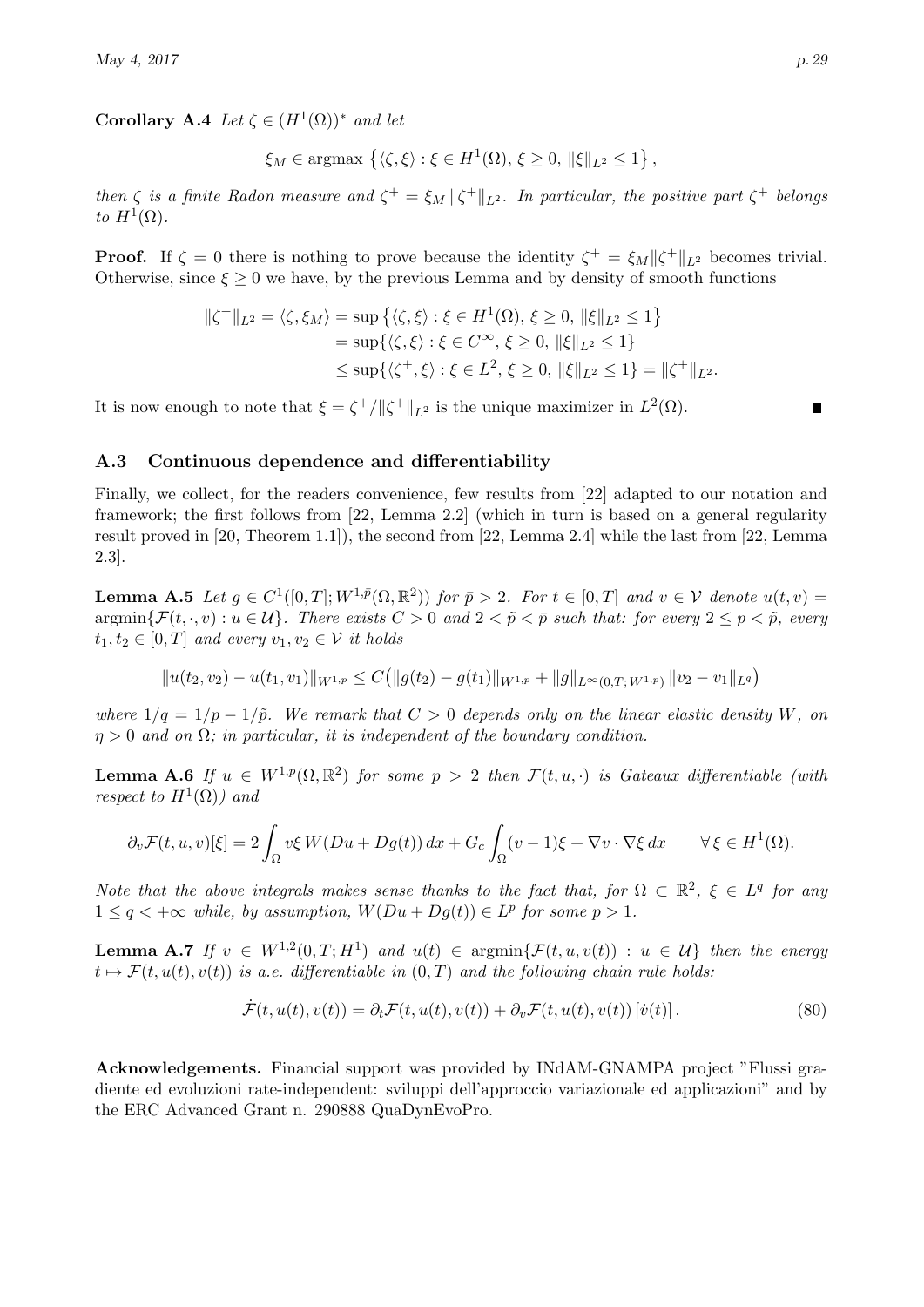## References

- <span id="page-29-10"></span>[1] A.Abdollahi and I.Arias. Phase-field modeling of crack propagation in piezoelectric and ferroelectric materials with different electromechanical crack conditions. J. Mech. Phys. Solids, 60(12):2100–2126, 2012.
- <span id="page-29-0"></span>[2] R. Alessi, J.-J. Marigo, and S. Vidoli. Gradient damage models coupled with plasticity and nucleation of cohesive cracks. Arch. Ration. Mech. Anal., 214(2):575–615, 2014.
- <span id="page-29-4"></span>[3] M. Ambati, T. Gerasimov, and L. De Lorenzis. A review on phase-field models of brittle fracture and a new fast hybrid formulation. Comp. Mech.,  $55(2):383-405$ , 2015.
- <span id="page-29-13"></span>[4] L. Ambrosio, N. Gigli, and G. Savaré. *Gradient flows in metric spaces and in the space of* probability measures. Lectures in Mathematics ETH Zürich. Birkhäuser Verlag, Basel, 2005.
- <span id="page-29-7"></span>[5] L. Ambrosio and V.M. Tortorelli. On the approximation of free discontinuity problems. Boll. Un. Mat. Ital. B (7), 6(1):105-123, 1992.
- <span id="page-29-1"></span>[6] M. Artina, M. Fornasier, S. Micheletti, and S. Perotto. Anisotropic mesh adaptation for crack detection in brittle materials. SIAM J. Sci. Comput., 37(4):633–659, 2015.
- <span id="page-29-8"></span>[7] J.-F. Babadjian and V. Millot. Unilateral gradient flow of the Ambrosio-Tortorelli functional by minimizing movements. Ann. Inst. H. Poincaré Anal. Non Linéaire,  $31(4)$ :779–822, 2014.
- <span id="page-29-17"></span>[8] H.H. Bauschke and P.L. Combettes. Convex analysis and monotone operator theory in Hilbert spaces. CMS Books in Mathematics/Ouvrages de Mathématiques de la SMC. Springer, New York, 2011.
- <span id="page-29-9"></span>[9] E. Bonetti, F. Freddi, and A. Segatti. An existence result for a model of complete damage in elastic materials with reversible evolution. Contin. Mech. Thermodyn., 29(1):31–50, 2017.
- <span id="page-29-2"></span>[10] M.J. Borden, C.V. Verhoosel, M.A. Scott, T.J.R. Hughes, and C.M. Landis. A phase-field description of dynamic brittle fracture. Comput. Methods Appl. Mech. Eng., 217:77–95, 2011.
- <span id="page-29-3"></span>[11] B. Bourdin, G.A. Francfort, and J.-J. Marigo. Numerical experiments in revisited brittle fracture. J. Mech. Phys. Solids, 48(4):797–826, 2000.
- <span id="page-29-5"></span>[12] A. Chambolle. An approximation result for special functions with bounded deformation. J. Math. Pures Appl. (9), 83(7):929–954, 2004.
- <span id="page-29-16"></span>[13] V. Crismale and G. Lazzaroni. Viscous approximation of quasistatic evolutions for a coupled elastoplastic-damage model. Calc. Var. Partial Differential Equations, 55(1): art. 17, 2016.
- <span id="page-29-12"></span>[14] B. Dacorogna. Direct methods in the calculus of variations, volume 78 of Applied Mathematical Sciences. Springer-Verlag, Berlin, 1989.
- <span id="page-29-11"></span>[15] G. Dal Maso, G.A. Francfort, and R. Toader. Quasistatic crack growth in nonlinear elasticity. Arch. Ration. Mech. Anal., 176(2):165–225, 2005.
- <span id="page-29-6"></span>[16] Iurlano F. A density result for gsbd and its application to the approximation of brittle fracture energies. Calc. Var. Partial Differential Equation, 51:315–342, 2014.
- <span id="page-29-15"></span>[17] U. Gianazza and G. Savaré. Some results on minimizing movements. Rend. Accad. Naz. Sci. XL Mem. Mat. (5), 18:57–80, 1994.
- <span id="page-29-14"></span>[18] H. Hahn. Über Annäherung an Lebesguesche Integrale durch Riemannsche Summen. Wien. Ber., 123:713–743, 1914.